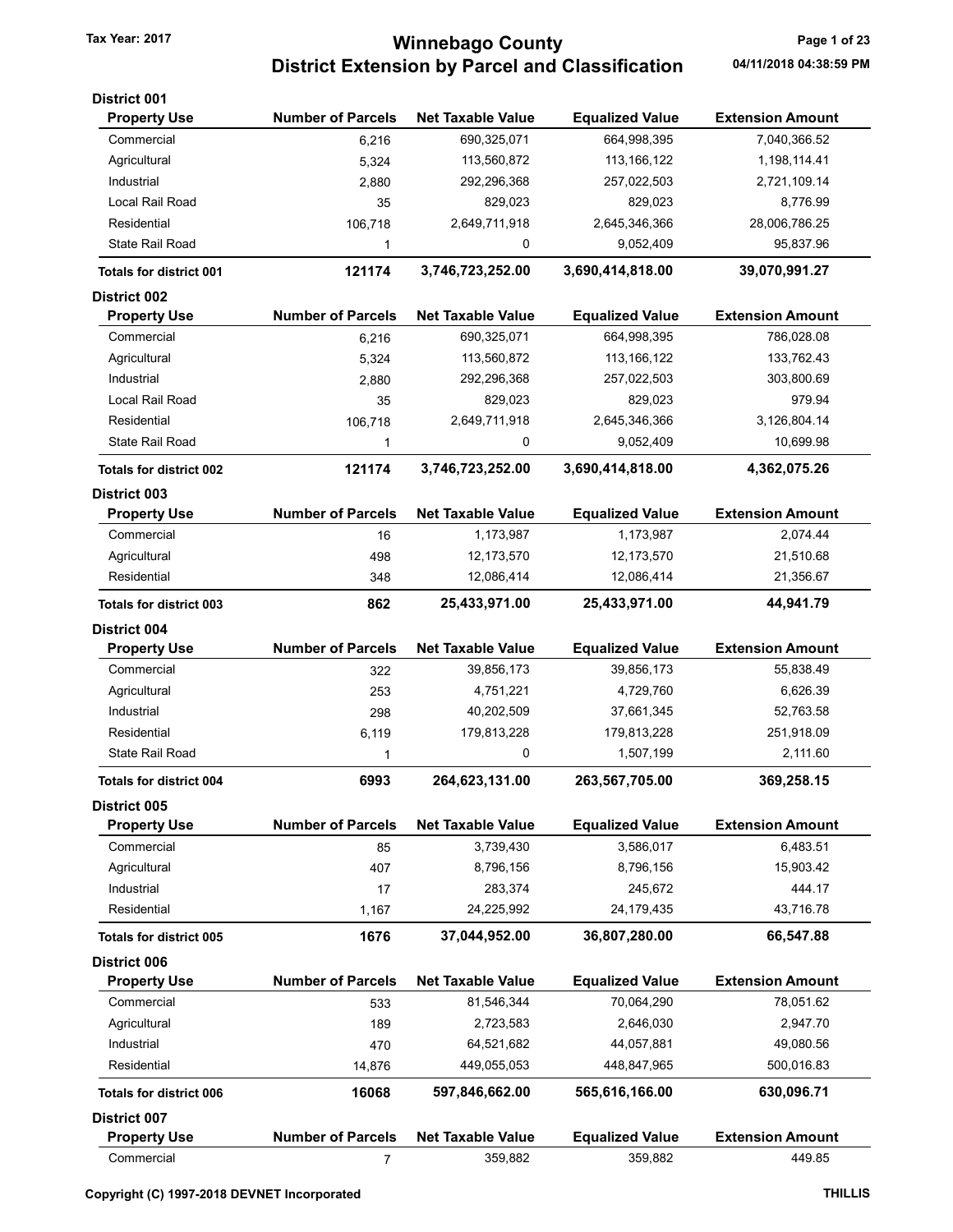# Tax Year: 2017 **Minnebago County Page 2 of 23** District Extension by Parcel and Classification 04/11/2018 04:38:59 PM

| <b>District 007</b>            |                          |                          |                        |                         |
|--------------------------------|--------------------------|--------------------------|------------------------|-------------------------|
| <b>Property Use</b>            | <b>Number of Parcels</b> | <b>Net Taxable Value</b> | <b>Equalized Value</b> | <b>Extension Amount</b> |
| Agricultural                   | 325                      | 5,811,741                | 5,811,741              | 7,264.91                |
| Residential                    | 226                      | 8,020,358                | 8,020,358              | 10,025.65               |
| <b>Totals for district 007</b> | 558                      | 14,191,981.00            | 14,191,981.00          | 17,740.41               |
| <b>District 008</b>            |                          |                          |                        |                         |
| <b>Property Use</b>            | <b>Number of Parcels</b> | <b>Net Taxable Value</b> | <b>Equalized Value</b> | <b>Extension Amount</b> |
| Commercial                     | 6                        | 391,831                  | 391,831                | 480.77                  |
| Agricultural                   | 393                      | 6,591,572                | 6,591,572              | 8,087.87                |
| Industrial                     | 1                        | 9,199                    | 9,199                  | 11.29                   |
| Residential                    | 887                      | 26,071,955               | 26,071,955             | 31,990.08               |
| <b>Totals for district 008</b> | 1287                     | 33,064,557.00            | 33,064,557.00          | 40,570.01               |
| <b>District 009</b>            |                          |                          |                        |                         |
| <b>Property Use</b>            | <b>Number of Parcels</b> | <b>Net Taxable Value</b> | <b>Equalized Value</b> | <b>Extension Amount</b> |
| Commercial                     | 33                       | 1,659,785                | 1,659,785              | 2,385.10                |
| Agricultural                   | 411                      | 8,603,225                | 8,603,225              | 12,362.90               |
| Industrial                     | 45                       | 11,437,202               | 11,437,202             | 16,435.25               |
| Residential                    | 1,671                    | 60,771,820               | 60,771,820             | 87,328.81               |
| State Rail Road                | 1                        | 0                        | 390,686                | 561.42                  |
| <b>Totals for district 009</b> | 2161                     | 82,472,032.00            | 82,862,718.00          | 119,073.48              |
| <b>District 010</b>            |                          |                          |                        |                         |
| <b>Property Use</b>            | <b>Number of Parcels</b> | <b>Net Taxable Value</b> | <b>Equalized Value</b> | <b>Extension Amount</b> |
| Commercial                     | 92                       | 3,538,901                | 3,538,901              | 6,469.07                |
| Agricultural                   | 448                      | 9,400,017                | 9,400,017              | 17,183.22               |
| Industrial                     | 45                       | 2,010,008                | 2,010,008              | 3,674.28                |
| Residential                    | 1,682                    | 52,419,431               | 52,419,431             | 95,822.42               |
| <b>Totals for district 010</b> | 2267                     | 67,368,357.00            | 67,368,357.00          | 123,148.99              |
| District 011                   |                          |                          |                        |                         |
| <b>Property Use</b>            | <b>Number of Parcels</b> | <b>Net Taxable Value</b> | <b>Equalized Value</b> | <b>Extension Amount</b> |
| Commercial                     | 4,259                    | 465,706,730              | 453,706,116            | 656,058.95              |
| Agricultural                   | 723                      | 10,127,977               | 9,832,241              | 14,217.51               |
| Industrial                     | 1,699                    | 133,489,751              | 124,715,325            | 180,338.30              |
| Local Rail Road                | 31                       | 114,922                  | 114,922                | 166.18                  |
| Residential                    | 63,028                   | 1,188,330,347            | 1,184,290,713          | 1,712,483.30            |
| State Rail Road                | 1                        | 0                        | 4,201,072              | 6,074.76                |
| <b>Totals for district 011</b> | 69741                    | 1,797,769,727.00         | 1,776,860,389.00       | 2,569,339.00            |
| District 012                   |                          |                          |                        |                         |
| <b>Property Use</b>            | <b>Number of Parcels</b> | <b>Net Taxable Value</b> | <b>Equalized Value</b> | <b>Extension Amount</b> |
| Commercial                     | 344                      | 22,042,258               | 20,516,278             | 40,786.36               |
| Agricultural                   | 345                      | 8,707,013                | 8,707,013              | 17,309.58               |
| Industrial                     | 152                      | 17,879,765               | 14,534,678             | 28,894.91               |
| Residential                    | 6,006                    | 203,780,591              | 203,714,233            | 404,983.07              |
| State Rail Road                | 1                        | 0                        | 941,691                | 1,872.08                |
| <b>Totals for district 012</b> | 6848                     | 252,409,627.00           | 248,413,893.00         | 493,846.00              |
| District 013                   |                          |                          |                        |                         |
| <b>Property Use</b>            | <b>Number of Parcels</b> | <b>Net Taxable Value</b> | <b>Equalized Value</b> | <b>Extension Amount</b> |
| Commercial                     | 366                      | 59,351,837               | 59, 187, 222           | 87,715.40               |
| Agricultural                   | 247                      | 5,827,760                | 5,827,760              | 8,636.77                |
|                                |                          |                          |                        |                         |

Industrial 124 19,703,870 19,592,185 29,035.64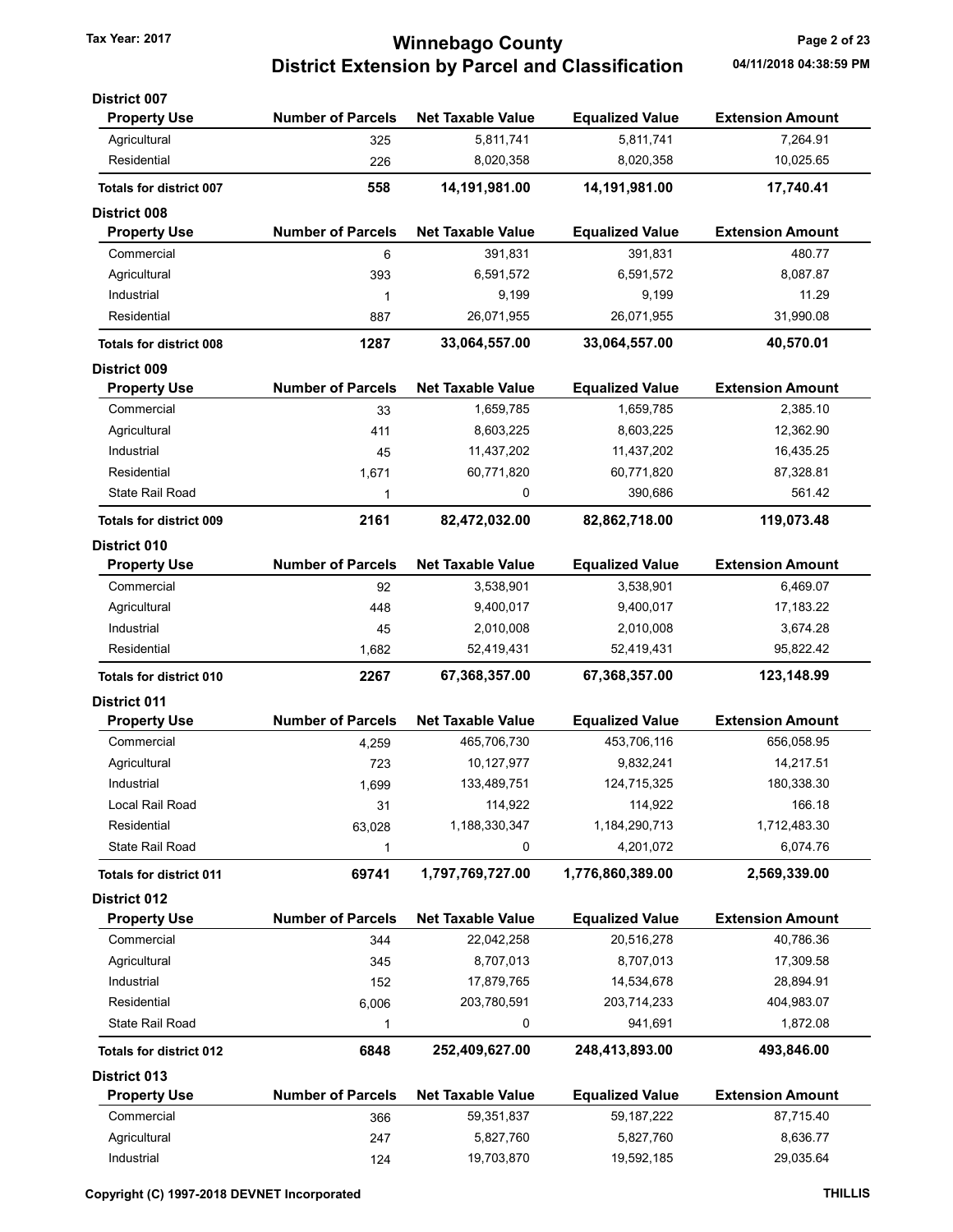## Tax Year: 2017 **Minnebago County Page 3 of 23** District Extension by Parcel and Classification 04/11/2018 04:38:59 PM

| <b>District 013</b>            |                          |                          |                        |                         |
|--------------------------------|--------------------------|--------------------------|------------------------|-------------------------|
| <b>Property Use</b>            | <b>Number of Parcels</b> | <b>Net Taxable Value</b> | <b>Equalized Value</b> | <b>Extension Amount</b> |
| Residential                    | 7,859                    | 350,835,415              | 350,829,500            | 519,929.70              |
| <b>State Rail Road</b>         | 1                        | 0                        | 651,183                | 965.06                  |
| <b>Totals for district 013</b> | 8597                     | 435,718,882.00           | 436,087,850.00         | 646,282.57              |
| <b>District 014</b>            |                          |                          |                        |                         |
| <b>Property Use</b>            | <b>Number of Parcels</b> | <b>Net Taxable Value</b> | <b>Equalized Value</b> | <b>Extension Amount</b> |
| Commercial                     | 48                       | 3,435,014                | 3,435,014              | 15,268.64               |
| Agricultural                   | 446                      | 12,934,987               | 12,934,987             | 57,496.02               |
| Industrial                     | 4                        | 164,025                  | 164,025                | 729.10                  |
| Local Rail Road                | 2                        | 463                      | 463                    | 2.06                    |
| Residential                    | 241                      | 7,424,831                | 7,424,831              | 33,003.48               |
| State Rail Road                | 1                        | 0                        | 731,657                | 3,252.22                |
| <b>Totals for district 014</b> | 742                      | 23,959,320.00            | 24,690,977.00          | 109,751.52              |
| District 015                   |                          |                          |                        |                         |
| <b>Property Use</b>            | <b>Number of Parcels</b> | <b>Net Taxable Value</b> | <b>Equalized Value</b> | <b>Extension Amount</b> |
| Commercial                     | 20                       | 919,460                  | 919,460                | 1,947.40                |
| Agricultural                   | 258                      | 6,521,585                | 6,521,585              | 13,812.68               |
| Residential                    | 523                      | 15,489,977               | 15,489,977             | 32,808.00               |
| <b>Totals for district 015</b> | 801                      | 22,931,022.00            | 22,931,022.00          | 48,568.08               |
| <b>District 016</b>            |                          |                          |                        |                         |
| <b>Property Use</b>            | <b>Number of Parcels</b> | <b>Net Taxable Value</b> | <b>Equalized Value</b> | <b>Extension Amount</b> |
| Commercial                     | 85                       | 6,603,439                | 6,603,439              | 11,258.90               |
| Agricultural                   | 381                      | 10,590,465               | 10,590,465             | 18,056.68               |
| Industrial                     | 25                       | 2,594,983                | 2,594,983              | 4,424.43                |
| Local Rail Road                | 2                        | 713,638                  | 713,638                | 1,216.76                |
| Residential                    | 2,085                    | 71,386,506               | 71,386,506             | 121,714.25              |
| <b>State Rail Road</b>         | 1                        | 0                        | 628,921                | 1,072.32                |
| <b>Totals for district 016</b> | 2579                     | 91,889,031.00            | 92,517,952.00          | 157,743.34              |
| <b>District 017</b>            |                          |                          |                        |                         |
| <b>Property Use</b>            | <b>Number of Parcels</b> | <b>Net Taxable Value</b> | <b>Equalized Value</b> | <b>Extension Amount</b> |
| Commercial                     | 141                      | 33,688,280               | 33,688,280             | 0.00                    |
| Agricultural                   | 49                       | 513,420                  | 471,120                | 0.00                    |
| Industrial                     | $\,6\,$                  | 4,901,969                | 2,350,318              | 0.00                    |
| Residential                    | 988                      | 31,122,723               | 31,122,723             | 0.00                    |
| <b>State Rail Road</b>         | 1                        | 0                        | 174,165                | 0.00                    |
| <b>Totals for district 017</b> | 1185                     | 70,226,392.00            | 67,806,606.00          | 0.00                    |
| <b>District 018</b>            |                          |                          |                        |                         |
| <b>Property Use</b>            | <b>Number of Parcels</b> | <b>Net Taxable Value</b> | <b>Equalized Value</b> | <b>Extension Amount</b> |
| Commercial                     | 75                       | 3,286,134                | 3,132,721              | 10,457.02               |
| Agricultural                   | 7                        | 70,442                   | 70,442                 | 235.15                  |
| Industrial                     | 16                       | 224,762                  | 187,060                | 624.41                  |
| Residential                    | 606                      | 12,746,225               | 12,699,668             | 42,391.52               |
| <b>Totals for district 018</b> | 704                      | 16,327,563.00            | 16,089,891.00          | 53,708.10               |
| <b>District 019</b>            |                          |                          |                        |                         |
| <b>Property Use</b>            | <b>Number of Parcels</b> | <b>Net Taxable Value</b> | <b>Equalized Value</b> | <b>Extension Amount</b> |
| Commercial                     | 732                      | 72,952,907               | 72,215,768             | 0.00                    |
| Agricultural                   | 90                       | 537,883                  | 466,935                | 0.00                    |
| Industrial                     | 386                      | 49,528,355               | 34,988,293             | 0.00                    |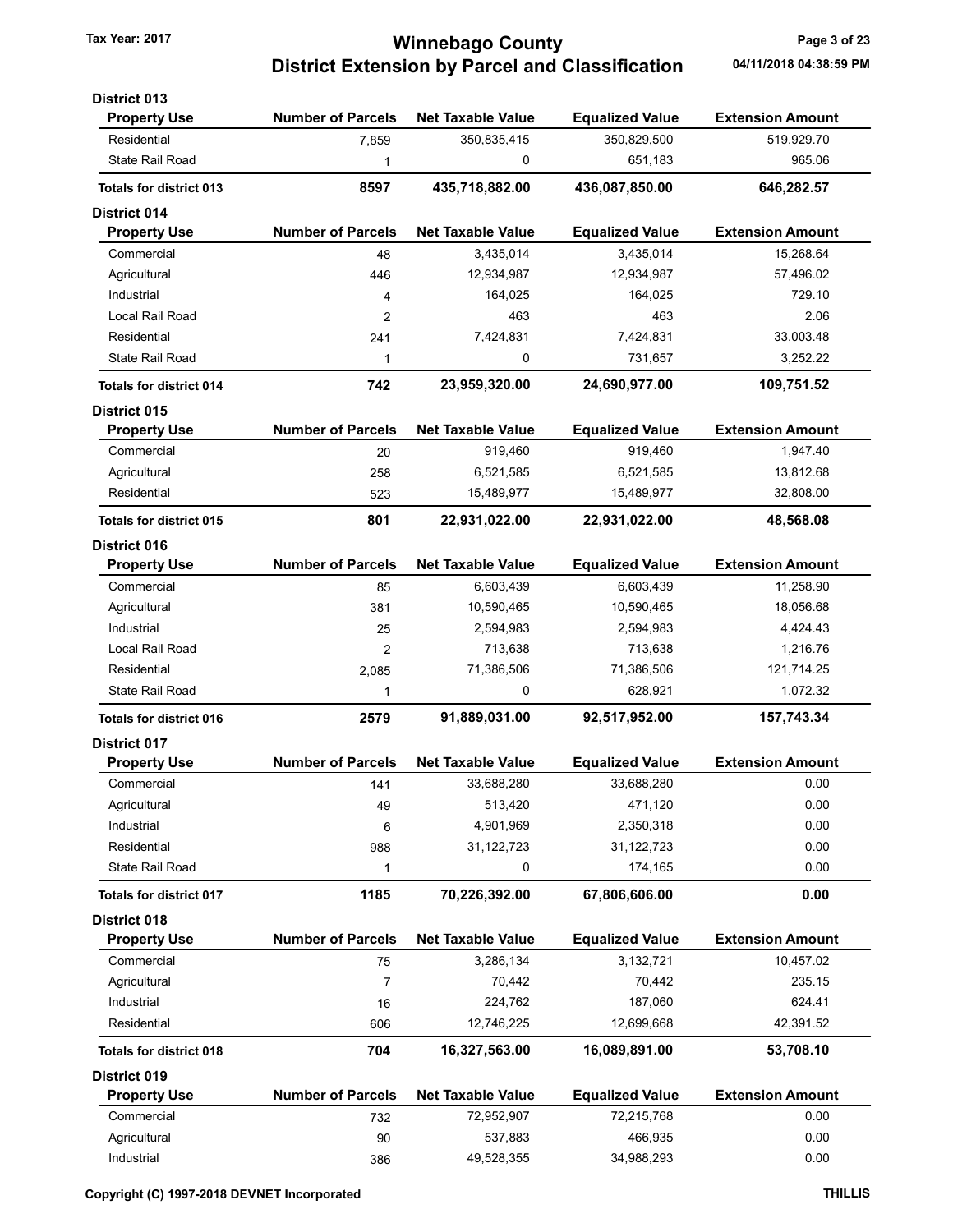# Tax Year: 2017 **Minnebago County Page 4 of 23** District Extension by Parcel and Classification 04/11/2018 04:38:59 PM

| <b>Property Use</b><br><b>Number of Parcels</b><br><b>Net Taxable Value</b><br><b>Equalized Value</b><br><b>Extension Amount</b><br>0.00<br>Residential<br>210,543,672<br>210,470,823<br>7,961<br>9169<br>0.00<br>333,562,817.00<br>318,141,819.00<br><b>Totals for district 019</b><br><b>Number of Parcels</b><br><b>Property Use</b><br><b>Net Taxable Value</b><br><b>Equalized Value</b><br><b>Extension Amount</b><br>0.00<br>53,069,883<br>41,587,829<br>Commercial<br>274<br>Agricultural<br>266,521<br>0.00<br>33<br>274,935<br>0.00<br>Industrial<br>30,405,958<br>23,620,156<br>202<br>0.00<br>Residential<br>252, 189, 712<br>251,982,624<br>9,411<br>0.00<br>9920<br>335,940,488.00<br>317,457,130.00<br><b>Totals for district 020</b><br><b>Number of Parcels</b><br><b>Net Taxable Value</b><br><b>Equalized Value</b><br><b>Extension Amount</b><br><b>Property Use</b><br>Commercial<br>730,737<br>730,737<br>0.00<br>15<br>0.00<br>Agricultural<br>325,927<br>309,309<br>29<br>Industrial<br>285,633<br>285,633<br>0.00<br>6<br>0.00<br>Residential<br>6,966,196<br>6,959,882<br>549<br>0.00<br>599<br>8,308,493.00<br>8,285,561.00<br><b>Totals for district 021</b><br><b>Number of Parcels</b><br><b>Extension Amount</b><br><b>Net Taxable Value</b><br><b>Equalized Value</b><br><b>Property Use</b><br>20,022.08<br>Commercial<br>2,712,288<br>2,712,288<br>80<br>42,126<br>42,126<br>310.98<br>Agricultural<br>9<br>Industrial<br>1,723,930<br>1,723,930<br>12,726.08<br>32<br>Residential<br>21,786,859<br>21,786,859<br>160,830.64<br>889<br>1010<br>26,265,203.00<br>26,265,203.00<br>193,889.78<br><b>Totals for district 022</b><br><b>Number of Parcels</b><br><b>Extension Amount</b><br><b>Property Use</b><br><b>Net Taxable Value</b><br><b>Equalized Value</b><br>Commercial<br>401,147,011<br>389,889,880<br>12,678,049.32<br>3,693<br>1,393,323<br>1,180,810<br>38,396.46<br>Agricultural<br>192<br>4,644,910.88<br>Industrial<br>150,747,488<br>142,845,612<br>1,683<br>Local Rail Road<br>114,922<br>114,922<br>3,736.88<br>30<br>916,109,503<br>912,149,032<br>29,660,350.40<br>Residential<br>50,128<br>State Rail Road<br>0<br>3,513,129<br>114,236.44<br>1<br>1,449,693,385.00<br>55727<br>1,469,512,247.00<br>47,139,680.38<br><b>Totals for district 023</b><br>District 024<br><b>Number of Parcels</b><br><b>Net Taxable Value</b><br><b>Equalized Value</b><br><b>Extension Amount</b><br><b>Property Use</b><br>124,802.99<br>Commercial<br>20,140,688<br>18,806,968<br>144<br>Agricultural<br>403,432<br>403,432<br>2,677.18<br>36<br>Industrial<br>29<br>8,061,302<br>5,020,320<br>33,314.85<br>Residential<br>123,838,047<br>123,783,802<br>821,429.09<br>2,899<br>741.38<br>State Rail Road<br>0<br>111,719<br>1<br>148,126,241.00<br>3109<br>152,443,469.00<br>982,965.49<br><b>Totals for district 024</b><br><b>Number of Parcels</b><br><b>Net Taxable Value</b><br><b>Equalized Value</b><br><b>Extension Amount</b><br><b>Property Use</b><br>36,183,556<br>241,235.71<br>Commercial<br>36,183,556<br>197<br>509,766<br>3,398.61<br>Agricultural<br>509,766<br>57<br>70,715.21<br>Industrial<br>10,684,401<br>10,606,737<br>108<br>Residential<br>156,478,930<br>156,478,930<br>1,043,244.46<br>3,872<br>4234<br>203,856,653.00<br>203,778,989.00<br>1,358,593.99<br>Totals for district 025 | <b>District 019</b> |  |  |
|-----------------------------------------------------------------------------------------------------------------------------------------------------------------------------------------------------------------------------------------------------------------------------------------------------------------------------------------------------------------------------------------------------------------------------------------------------------------------------------------------------------------------------------------------------------------------------------------------------------------------------------------------------------------------------------------------------------------------------------------------------------------------------------------------------------------------------------------------------------------------------------------------------------------------------------------------------------------------------------------------------------------------------------------------------------------------------------------------------------------------------------------------------------------------------------------------------------------------------------------------------------------------------------------------------------------------------------------------------------------------------------------------------------------------------------------------------------------------------------------------------------------------------------------------------------------------------------------------------------------------------------------------------------------------------------------------------------------------------------------------------------------------------------------------------------------------------------------------------------------------------------------------------------------------------------------------------------------------------------------------------------------------------------------------------------------------------------------------------------------------------------------------------------------------------------------------------------------------------------------------------------------------------------------------------------------------------------------------------------------------------------------------------------------------------------------------------------------------------------------------------------------------------------------------------------------------------------------------------------------------------------------------------------------------------------------------------------------------------------------------------------------------------------------------------------------------------------------------------------------------------------------------------------------------------------------------------------------------------------------------------------------------------------------------------------------------------------------------------------------------------------------------------------------------------------------------------------------------------------------------------------------------------------------------------------------------------------------------------------|---------------------|--|--|
|                                                                                                                                                                                                                                                                                                                                                                                                                                                                                                                                                                                                                                                                                                                                                                                                                                                                                                                                                                                                                                                                                                                                                                                                                                                                                                                                                                                                                                                                                                                                                                                                                                                                                                                                                                                                                                                                                                                                                                                                                                                                                                                                                                                                                                                                                                                                                                                                                                                                                                                                                                                                                                                                                                                                                                                                                                                                                                                                                                                                                                                                                                                                                                                                                                                                                                                                                           |                     |  |  |
|                                                                                                                                                                                                                                                                                                                                                                                                                                                                                                                                                                                                                                                                                                                                                                                                                                                                                                                                                                                                                                                                                                                                                                                                                                                                                                                                                                                                                                                                                                                                                                                                                                                                                                                                                                                                                                                                                                                                                                                                                                                                                                                                                                                                                                                                                                                                                                                                                                                                                                                                                                                                                                                                                                                                                                                                                                                                                                                                                                                                                                                                                                                                                                                                                                                                                                                                                           |                     |  |  |
|                                                                                                                                                                                                                                                                                                                                                                                                                                                                                                                                                                                                                                                                                                                                                                                                                                                                                                                                                                                                                                                                                                                                                                                                                                                                                                                                                                                                                                                                                                                                                                                                                                                                                                                                                                                                                                                                                                                                                                                                                                                                                                                                                                                                                                                                                                                                                                                                                                                                                                                                                                                                                                                                                                                                                                                                                                                                                                                                                                                                                                                                                                                                                                                                                                                                                                                                                           |                     |  |  |
|                                                                                                                                                                                                                                                                                                                                                                                                                                                                                                                                                                                                                                                                                                                                                                                                                                                                                                                                                                                                                                                                                                                                                                                                                                                                                                                                                                                                                                                                                                                                                                                                                                                                                                                                                                                                                                                                                                                                                                                                                                                                                                                                                                                                                                                                                                                                                                                                                                                                                                                                                                                                                                                                                                                                                                                                                                                                                                                                                                                                                                                                                                                                                                                                                                                                                                                                                           | <b>District 020</b> |  |  |
|                                                                                                                                                                                                                                                                                                                                                                                                                                                                                                                                                                                                                                                                                                                                                                                                                                                                                                                                                                                                                                                                                                                                                                                                                                                                                                                                                                                                                                                                                                                                                                                                                                                                                                                                                                                                                                                                                                                                                                                                                                                                                                                                                                                                                                                                                                                                                                                                                                                                                                                                                                                                                                                                                                                                                                                                                                                                                                                                                                                                                                                                                                                                                                                                                                                                                                                                                           |                     |  |  |
|                                                                                                                                                                                                                                                                                                                                                                                                                                                                                                                                                                                                                                                                                                                                                                                                                                                                                                                                                                                                                                                                                                                                                                                                                                                                                                                                                                                                                                                                                                                                                                                                                                                                                                                                                                                                                                                                                                                                                                                                                                                                                                                                                                                                                                                                                                                                                                                                                                                                                                                                                                                                                                                                                                                                                                                                                                                                                                                                                                                                                                                                                                                                                                                                                                                                                                                                                           |                     |  |  |
|                                                                                                                                                                                                                                                                                                                                                                                                                                                                                                                                                                                                                                                                                                                                                                                                                                                                                                                                                                                                                                                                                                                                                                                                                                                                                                                                                                                                                                                                                                                                                                                                                                                                                                                                                                                                                                                                                                                                                                                                                                                                                                                                                                                                                                                                                                                                                                                                                                                                                                                                                                                                                                                                                                                                                                                                                                                                                                                                                                                                                                                                                                                                                                                                                                                                                                                                                           |                     |  |  |
|                                                                                                                                                                                                                                                                                                                                                                                                                                                                                                                                                                                                                                                                                                                                                                                                                                                                                                                                                                                                                                                                                                                                                                                                                                                                                                                                                                                                                                                                                                                                                                                                                                                                                                                                                                                                                                                                                                                                                                                                                                                                                                                                                                                                                                                                                                                                                                                                                                                                                                                                                                                                                                                                                                                                                                                                                                                                                                                                                                                                                                                                                                                                                                                                                                                                                                                                                           |                     |  |  |
|                                                                                                                                                                                                                                                                                                                                                                                                                                                                                                                                                                                                                                                                                                                                                                                                                                                                                                                                                                                                                                                                                                                                                                                                                                                                                                                                                                                                                                                                                                                                                                                                                                                                                                                                                                                                                                                                                                                                                                                                                                                                                                                                                                                                                                                                                                                                                                                                                                                                                                                                                                                                                                                                                                                                                                                                                                                                                                                                                                                                                                                                                                                                                                                                                                                                                                                                                           |                     |  |  |
|                                                                                                                                                                                                                                                                                                                                                                                                                                                                                                                                                                                                                                                                                                                                                                                                                                                                                                                                                                                                                                                                                                                                                                                                                                                                                                                                                                                                                                                                                                                                                                                                                                                                                                                                                                                                                                                                                                                                                                                                                                                                                                                                                                                                                                                                                                                                                                                                                                                                                                                                                                                                                                                                                                                                                                                                                                                                                                                                                                                                                                                                                                                                                                                                                                                                                                                                                           |                     |  |  |
|                                                                                                                                                                                                                                                                                                                                                                                                                                                                                                                                                                                                                                                                                                                                                                                                                                                                                                                                                                                                                                                                                                                                                                                                                                                                                                                                                                                                                                                                                                                                                                                                                                                                                                                                                                                                                                                                                                                                                                                                                                                                                                                                                                                                                                                                                                                                                                                                                                                                                                                                                                                                                                                                                                                                                                                                                                                                                                                                                                                                                                                                                                                                                                                                                                                                                                                                                           | <b>District 021</b> |  |  |
|                                                                                                                                                                                                                                                                                                                                                                                                                                                                                                                                                                                                                                                                                                                                                                                                                                                                                                                                                                                                                                                                                                                                                                                                                                                                                                                                                                                                                                                                                                                                                                                                                                                                                                                                                                                                                                                                                                                                                                                                                                                                                                                                                                                                                                                                                                                                                                                                                                                                                                                                                                                                                                                                                                                                                                                                                                                                                                                                                                                                                                                                                                                                                                                                                                                                                                                                                           |                     |  |  |
|                                                                                                                                                                                                                                                                                                                                                                                                                                                                                                                                                                                                                                                                                                                                                                                                                                                                                                                                                                                                                                                                                                                                                                                                                                                                                                                                                                                                                                                                                                                                                                                                                                                                                                                                                                                                                                                                                                                                                                                                                                                                                                                                                                                                                                                                                                                                                                                                                                                                                                                                                                                                                                                                                                                                                                                                                                                                                                                                                                                                                                                                                                                                                                                                                                                                                                                                                           |                     |  |  |
|                                                                                                                                                                                                                                                                                                                                                                                                                                                                                                                                                                                                                                                                                                                                                                                                                                                                                                                                                                                                                                                                                                                                                                                                                                                                                                                                                                                                                                                                                                                                                                                                                                                                                                                                                                                                                                                                                                                                                                                                                                                                                                                                                                                                                                                                                                                                                                                                                                                                                                                                                                                                                                                                                                                                                                                                                                                                                                                                                                                                                                                                                                                                                                                                                                                                                                                                                           |                     |  |  |
|                                                                                                                                                                                                                                                                                                                                                                                                                                                                                                                                                                                                                                                                                                                                                                                                                                                                                                                                                                                                                                                                                                                                                                                                                                                                                                                                                                                                                                                                                                                                                                                                                                                                                                                                                                                                                                                                                                                                                                                                                                                                                                                                                                                                                                                                                                                                                                                                                                                                                                                                                                                                                                                                                                                                                                                                                                                                                                                                                                                                                                                                                                                                                                                                                                                                                                                                                           |                     |  |  |
|                                                                                                                                                                                                                                                                                                                                                                                                                                                                                                                                                                                                                                                                                                                                                                                                                                                                                                                                                                                                                                                                                                                                                                                                                                                                                                                                                                                                                                                                                                                                                                                                                                                                                                                                                                                                                                                                                                                                                                                                                                                                                                                                                                                                                                                                                                                                                                                                                                                                                                                                                                                                                                                                                                                                                                                                                                                                                                                                                                                                                                                                                                                                                                                                                                                                                                                                                           |                     |  |  |
|                                                                                                                                                                                                                                                                                                                                                                                                                                                                                                                                                                                                                                                                                                                                                                                                                                                                                                                                                                                                                                                                                                                                                                                                                                                                                                                                                                                                                                                                                                                                                                                                                                                                                                                                                                                                                                                                                                                                                                                                                                                                                                                                                                                                                                                                                                                                                                                                                                                                                                                                                                                                                                                                                                                                                                                                                                                                                                                                                                                                                                                                                                                                                                                                                                                                                                                                                           |                     |  |  |
|                                                                                                                                                                                                                                                                                                                                                                                                                                                                                                                                                                                                                                                                                                                                                                                                                                                                                                                                                                                                                                                                                                                                                                                                                                                                                                                                                                                                                                                                                                                                                                                                                                                                                                                                                                                                                                                                                                                                                                                                                                                                                                                                                                                                                                                                                                                                                                                                                                                                                                                                                                                                                                                                                                                                                                                                                                                                                                                                                                                                                                                                                                                                                                                                                                                                                                                                                           | <b>District 022</b> |  |  |
|                                                                                                                                                                                                                                                                                                                                                                                                                                                                                                                                                                                                                                                                                                                                                                                                                                                                                                                                                                                                                                                                                                                                                                                                                                                                                                                                                                                                                                                                                                                                                                                                                                                                                                                                                                                                                                                                                                                                                                                                                                                                                                                                                                                                                                                                                                                                                                                                                                                                                                                                                                                                                                                                                                                                                                                                                                                                                                                                                                                                                                                                                                                                                                                                                                                                                                                                                           |                     |  |  |
|                                                                                                                                                                                                                                                                                                                                                                                                                                                                                                                                                                                                                                                                                                                                                                                                                                                                                                                                                                                                                                                                                                                                                                                                                                                                                                                                                                                                                                                                                                                                                                                                                                                                                                                                                                                                                                                                                                                                                                                                                                                                                                                                                                                                                                                                                                                                                                                                                                                                                                                                                                                                                                                                                                                                                                                                                                                                                                                                                                                                                                                                                                                                                                                                                                                                                                                                                           |                     |  |  |
|                                                                                                                                                                                                                                                                                                                                                                                                                                                                                                                                                                                                                                                                                                                                                                                                                                                                                                                                                                                                                                                                                                                                                                                                                                                                                                                                                                                                                                                                                                                                                                                                                                                                                                                                                                                                                                                                                                                                                                                                                                                                                                                                                                                                                                                                                                                                                                                                                                                                                                                                                                                                                                                                                                                                                                                                                                                                                                                                                                                                                                                                                                                                                                                                                                                                                                                                                           |                     |  |  |
|                                                                                                                                                                                                                                                                                                                                                                                                                                                                                                                                                                                                                                                                                                                                                                                                                                                                                                                                                                                                                                                                                                                                                                                                                                                                                                                                                                                                                                                                                                                                                                                                                                                                                                                                                                                                                                                                                                                                                                                                                                                                                                                                                                                                                                                                                                                                                                                                                                                                                                                                                                                                                                                                                                                                                                                                                                                                                                                                                                                                                                                                                                                                                                                                                                                                                                                                                           |                     |  |  |
|                                                                                                                                                                                                                                                                                                                                                                                                                                                                                                                                                                                                                                                                                                                                                                                                                                                                                                                                                                                                                                                                                                                                                                                                                                                                                                                                                                                                                                                                                                                                                                                                                                                                                                                                                                                                                                                                                                                                                                                                                                                                                                                                                                                                                                                                                                                                                                                                                                                                                                                                                                                                                                                                                                                                                                                                                                                                                                                                                                                                                                                                                                                                                                                                                                                                                                                                                           |                     |  |  |
|                                                                                                                                                                                                                                                                                                                                                                                                                                                                                                                                                                                                                                                                                                                                                                                                                                                                                                                                                                                                                                                                                                                                                                                                                                                                                                                                                                                                                                                                                                                                                                                                                                                                                                                                                                                                                                                                                                                                                                                                                                                                                                                                                                                                                                                                                                                                                                                                                                                                                                                                                                                                                                                                                                                                                                                                                                                                                                                                                                                                                                                                                                                                                                                                                                                                                                                                                           |                     |  |  |
|                                                                                                                                                                                                                                                                                                                                                                                                                                                                                                                                                                                                                                                                                                                                                                                                                                                                                                                                                                                                                                                                                                                                                                                                                                                                                                                                                                                                                                                                                                                                                                                                                                                                                                                                                                                                                                                                                                                                                                                                                                                                                                                                                                                                                                                                                                                                                                                                                                                                                                                                                                                                                                                                                                                                                                                                                                                                                                                                                                                                                                                                                                                                                                                                                                                                                                                                                           | <b>District 023</b> |  |  |
|                                                                                                                                                                                                                                                                                                                                                                                                                                                                                                                                                                                                                                                                                                                                                                                                                                                                                                                                                                                                                                                                                                                                                                                                                                                                                                                                                                                                                                                                                                                                                                                                                                                                                                                                                                                                                                                                                                                                                                                                                                                                                                                                                                                                                                                                                                                                                                                                                                                                                                                                                                                                                                                                                                                                                                                                                                                                                                                                                                                                                                                                                                                                                                                                                                                                                                                                                           |                     |  |  |
|                                                                                                                                                                                                                                                                                                                                                                                                                                                                                                                                                                                                                                                                                                                                                                                                                                                                                                                                                                                                                                                                                                                                                                                                                                                                                                                                                                                                                                                                                                                                                                                                                                                                                                                                                                                                                                                                                                                                                                                                                                                                                                                                                                                                                                                                                                                                                                                                                                                                                                                                                                                                                                                                                                                                                                                                                                                                                                                                                                                                                                                                                                                                                                                                                                                                                                                                                           |                     |  |  |
|                                                                                                                                                                                                                                                                                                                                                                                                                                                                                                                                                                                                                                                                                                                                                                                                                                                                                                                                                                                                                                                                                                                                                                                                                                                                                                                                                                                                                                                                                                                                                                                                                                                                                                                                                                                                                                                                                                                                                                                                                                                                                                                                                                                                                                                                                                                                                                                                                                                                                                                                                                                                                                                                                                                                                                                                                                                                                                                                                                                                                                                                                                                                                                                                                                                                                                                                                           |                     |  |  |
|                                                                                                                                                                                                                                                                                                                                                                                                                                                                                                                                                                                                                                                                                                                                                                                                                                                                                                                                                                                                                                                                                                                                                                                                                                                                                                                                                                                                                                                                                                                                                                                                                                                                                                                                                                                                                                                                                                                                                                                                                                                                                                                                                                                                                                                                                                                                                                                                                                                                                                                                                                                                                                                                                                                                                                                                                                                                                                                                                                                                                                                                                                                                                                                                                                                                                                                                                           |                     |  |  |
|                                                                                                                                                                                                                                                                                                                                                                                                                                                                                                                                                                                                                                                                                                                                                                                                                                                                                                                                                                                                                                                                                                                                                                                                                                                                                                                                                                                                                                                                                                                                                                                                                                                                                                                                                                                                                                                                                                                                                                                                                                                                                                                                                                                                                                                                                                                                                                                                                                                                                                                                                                                                                                                                                                                                                                                                                                                                                                                                                                                                                                                                                                                                                                                                                                                                                                                                                           |                     |  |  |
|                                                                                                                                                                                                                                                                                                                                                                                                                                                                                                                                                                                                                                                                                                                                                                                                                                                                                                                                                                                                                                                                                                                                                                                                                                                                                                                                                                                                                                                                                                                                                                                                                                                                                                                                                                                                                                                                                                                                                                                                                                                                                                                                                                                                                                                                                                                                                                                                                                                                                                                                                                                                                                                                                                                                                                                                                                                                                                                                                                                                                                                                                                                                                                                                                                                                                                                                                           |                     |  |  |
|                                                                                                                                                                                                                                                                                                                                                                                                                                                                                                                                                                                                                                                                                                                                                                                                                                                                                                                                                                                                                                                                                                                                                                                                                                                                                                                                                                                                                                                                                                                                                                                                                                                                                                                                                                                                                                                                                                                                                                                                                                                                                                                                                                                                                                                                                                                                                                                                                                                                                                                                                                                                                                                                                                                                                                                                                                                                                                                                                                                                                                                                                                                                                                                                                                                                                                                                                           |                     |  |  |
|                                                                                                                                                                                                                                                                                                                                                                                                                                                                                                                                                                                                                                                                                                                                                                                                                                                                                                                                                                                                                                                                                                                                                                                                                                                                                                                                                                                                                                                                                                                                                                                                                                                                                                                                                                                                                                                                                                                                                                                                                                                                                                                                                                                                                                                                                                                                                                                                                                                                                                                                                                                                                                                                                                                                                                                                                                                                                                                                                                                                                                                                                                                                                                                                                                                                                                                                                           |                     |  |  |
|                                                                                                                                                                                                                                                                                                                                                                                                                                                                                                                                                                                                                                                                                                                                                                                                                                                                                                                                                                                                                                                                                                                                                                                                                                                                                                                                                                                                                                                                                                                                                                                                                                                                                                                                                                                                                                                                                                                                                                                                                                                                                                                                                                                                                                                                                                                                                                                                                                                                                                                                                                                                                                                                                                                                                                                                                                                                                                                                                                                                                                                                                                                                                                                                                                                                                                                                                           |                     |  |  |
|                                                                                                                                                                                                                                                                                                                                                                                                                                                                                                                                                                                                                                                                                                                                                                                                                                                                                                                                                                                                                                                                                                                                                                                                                                                                                                                                                                                                                                                                                                                                                                                                                                                                                                                                                                                                                                                                                                                                                                                                                                                                                                                                                                                                                                                                                                                                                                                                                                                                                                                                                                                                                                                                                                                                                                                                                                                                                                                                                                                                                                                                                                                                                                                                                                                                                                                                                           |                     |  |  |
|                                                                                                                                                                                                                                                                                                                                                                                                                                                                                                                                                                                                                                                                                                                                                                                                                                                                                                                                                                                                                                                                                                                                                                                                                                                                                                                                                                                                                                                                                                                                                                                                                                                                                                                                                                                                                                                                                                                                                                                                                                                                                                                                                                                                                                                                                                                                                                                                                                                                                                                                                                                                                                                                                                                                                                                                                                                                                                                                                                                                                                                                                                                                                                                                                                                                                                                                                           |                     |  |  |
|                                                                                                                                                                                                                                                                                                                                                                                                                                                                                                                                                                                                                                                                                                                                                                                                                                                                                                                                                                                                                                                                                                                                                                                                                                                                                                                                                                                                                                                                                                                                                                                                                                                                                                                                                                                                                                                                                                                                                                                                                                                                                                                                                                                                                                                                                                                                                                                                                                                                                                                                                                                                                                                                                                                                                                                                                                                                                                                                                                                                                                                                                                                                                                                                                                                                                                                                                           |                     |  |  |
|                                                                                                                                                                                                                                                                                                                                                                                                                                                                                                                                                                                                                                                                                                                                                                                                                                                                                                                                                                                                                                                                                                                                                                                                                                                                                                                                                                                                                                                                                                                                                                                                                                                                                                                                                                                                                                                                                                                                                                                                                                                                                                                                                                                                                                                                                                                                                                                                                                                                                                                                                                                                                                                                                                                                                                                                                                                                                                                                                                                                                                                                                                                                                                                                                                                                                                                                                           |                     |  |  |
|                                                                                                                                                                                                                                                                                                                                                                                                                                                                                                                                                                                                                                                                                                                                                                                                                                                                                                                                                                                                                                                                                                                                                                                                                                                                                                                                                                                                                                                                                                                                                                                                                                                                                                                                                                                                                                                                                                                                                                                                                                                                                                                                                                                                                                                                                                                                                                                                                                                                                                                                                                                                                                                                                                                                                                                                                                                                                                                                                                                                                                                                                                                                                                                                                                                                                                                                                           |                     |  |  |
|                                                                                                                                                                                                                                                                                                                                                                                                                                                                                                                                                                                                                                                                                                                                                                                                                                                                                                                                                                                                                                                                                                                                                                                                                                                                                                                                                                                                                                                                                                                                                                                                                                                                                                                                                                                                                                                                                                                                                                                                                                                                                                                                                                                                                                                                                                                                                                                                                                                                                                                                                                                                                                                                                                                                                                                                                                                                                                                                                                                                                                                                                                                                                                                                                                                                                                                                                           |                     |  |  |
|                                                                                                                                                                                                                                                                                                                                                                                                                                                                                                                                                                                                                                                                                                                                                                                                                                                                                                                                                                                                                                                                                                                                                                                                                                                                                                                                                                                                                                                                                                                                                                                                                                                                                                                                                                                                                                                                                                                                                                                                                                                                                                                                                                                                                                                                                                                                                                                                                                                                                                                                                                                                                                                                                                                                                                                                                                                                                                                                                                                                                                                                                                                                                                                                                                                                                                                                                           |                     |  |  |
|                                                                                                                                                                                                                                                                                                                                                                                                                                                                                                                                                                                                                                                                                                                                                                                                                                                                                                                                                                                                                                                                                                                                                                                                                                                                                                                                                                                                                                                                                                                                                                                                                                                                                                                                                                                                                                                                                                                                                                                                                                                                                                                                                                                                                                                                                                                                                                                                                                                                                                                                                                                                                                                                                                                                                                                                                                                                                                                                                                                                                                                                                                                                                                                                                                                                                                                                                           | District 025        |  |  |
|                                                                                                                                                                                                                                                                                                                                                                                                                                                                                                                                                                                                                                                                                                                                                                                                                                                                                                                                                                                                                                                                                                                                                                                                                                                                                                                                                                                                                                                                                                                                                                                                                                                                                                                                                                                                                                                                                                                                                                                                                                                                                                                                                                                                                                                                                                                                                                                                                                                                                                                                                                                                                                                                                                                                                                                                                                                                                                                                                                                                                                                                                                                                                                                                                                                                                                                                                           |                     |  |  |
|                                                                                                                                                                                                                                                                                                                                                                                                                                                                                                                                                                                                                                                                                                                                                                                                                                                                                                                                                                                                                                                                                                                                                                                                                                                                                                                                                                                                                                                                                                                                                                                                                                                                                                                                                                                                                                                                                                                                                                                                                                                                                                                                                                                                                                                                                                                                                                                                                                                                                                                                                                                                                                                                                                                                                                                                                                                                                                                                                                                                                                                                                                                                                                                                                                                                                                                                                           |                     |  |  |
|                                                                                                                                                                                                                                                                                                                                                                                                                                                                                                                                                                                                                                                                                                                                                                                                                                                                                                                                                                                                                                                                                                                                                                                                                                                                                                                                                                                                                                                                                                                                                                                                                                                                                                                                                                                                                                                                                                                                                                                                                                                                                                                                                                                                                                                                                                                                                                                                                                                                                                                                                                                                                                                                                                                                                                                                                                                                                                                                                                                                                                                                                                                                                                                                                                                                                                                                                           |                     |  |  |
|                                                                                                                                                                                                                                                                                                                                                                                                                                                                                                                                                                                                                                                                                                                                                                                                                                                                                                                                                                                                                                                                                                                                                                                                                                                                                                                                                                                                                                                                                                                                                                                                                                                                                                                                                                                                                                                                                                                                                                                                                                                                                                                                                                                                                                                                                                                                                                                                                                                                                                                                                                                                                                                                                                                                                                                                                                                                                                                                                                                                                                                                                                                                                                                                                                                                                                                                                           |                     |  |  |
|                                                                                                                                                                                                                                                                                                                                                                                                                                                                                                                                                                                                                                                                                                                                                                                                                                                                                                                                                                                                                                                                                                                                                                                                                                                                                                                                                                                                                                                                                                                                                                                                                                                                                                                                                                                                                                                                                                                                                                                                                                                                                                                                                                                                                                                                                                                                                                                                                                                                                                                                                                                                                                                                                                                                                                                                                                                                                                                                                                                                                                                                                                                                                                                                                                                                                                                                                           |                     |  |  |
|                                                                                                                                                                                                                                                                                                                                                                                                                                                                                                                                                                                                                                                                                                                                                                                                                                                                                                                                                                                                                                                                                                                                                                                                                                                                                                                                                                                                                                                                                                                                                                                                                                                                                                                                                                                                                                                                                                                                                                                                                                                                                                                                                                                                                                                                                                                                                                                                                                                                                                                                                                                                                                                                                                                                                                                                                                                                                                                                                                                                                                                                                                                                                                                                                                                                                                                                                           |                     |  |  |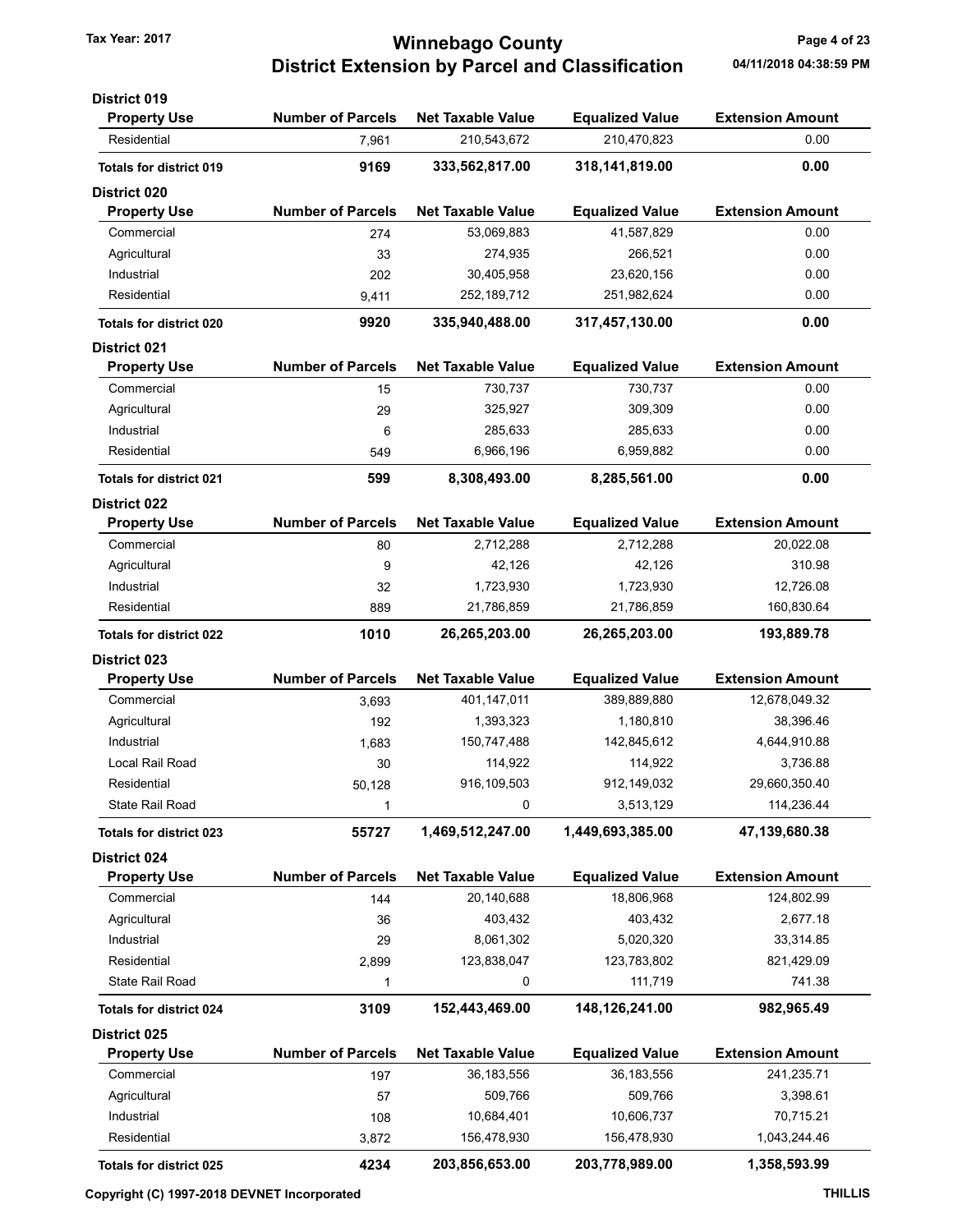# Tax Year: 2017 **Minnebago County Tax Year: 2017** Page 5 of 23 District Extension by Parcel and Classification 04/11/2018 04:38:59 PM

| <b>Extension Amount</b><br>241,769.39<br>2,775.15<br>151,760.36<br>860,428.47<br>12,013.20<br>1,268,746.57<br><b>Extension Amount</b><br>46,377.12<br>1,286.74<br>6,078.40<br>369,410.43<br>423,152.69 |
|--------------------------------------------------------------------------------------------------------------------------------------------------------------------------------------------------------|
|                                                                                                                                                                                                        |
|                                                                                                                                                                                                        |
|                                                                                                                                                                                                        |
|                                                                                                                                                                                                        |
|                                                                                                                                                                                                        |
|                                                                                                                                                                                                        |
|                                                                                                                                                                                                        |
|                                                                                                                                                                                                        |
|                                                                                                                                                                                                        |
|                                                                                                                                                                                                        |
|                                                                                                                                                                                                        |
|                                                                                                                                                                                                        |
|                                                                                                                                                                                                        |
|                                                                                                                                                                                                        |
|                                                                                                                                                                                                        |
| <b>Extension Amount</b>                                                                                                                                                                                |
| 10,187.78                                                                                                                                                                                              |
| 17,192.84                                                                                                                                                                                              |
| 6,364.83                                                                                                                                                                                               |
| 166,055.13                                                                                                                                                                                             |
| 1,264.36                                                                                                                                                                                               |
| 201,064.94                                                                                                                                                                                             |
|                                                                                                                                                                                                        |
| <b>Extension Amount</b>                                                                                                                                                                                |
| 507,024.08                                                                                                                                                                                             |
| 54,429.55                                                                                                                                                                                              |
| 40,521.51                                                                                                                                                                                              |
| 2,472,824.96                                                                                                                                                                                           |
| 8,503.46                                                                                                                                                                                               |
| 3,083,303.56                                                                                                                                                                                           |
|                                                                                                                                                                                                        |
| <b>Extension Amount</b>                                                                                                                                                                                |
| 37,484.02                                                                                                                                                                                              |
| 199,178.41                                                                                                                                                                                             |
| 1,990.26                                                                                                                                                                                               |
| 543,041.86                                                                                                                                                                                             |
| 781,694.55                                                                                                                                                                                             |
|                                                                                                                                                                                                        |
| <b>Extension Amount</b>                                                                                                                                                                                |
| 10,565.63                                                                                                                                                                                              |
| 1,193.06                                                                                                                                                                                               |
| 11,758.69                                                                                                                                                                                              |
|                                                                                                                                                                                                        |
| <b>Extension Amount</b>                                                                                                                                                                                |
| 646,948.18                                                                                                                                                                                             |
| 57,507.36                                                                                                                                                                                              |
|                                                                                                                                                                                                        |
| 334,050.68                                                                                                                                                                                             |
|                                                                                                                                                                                                        |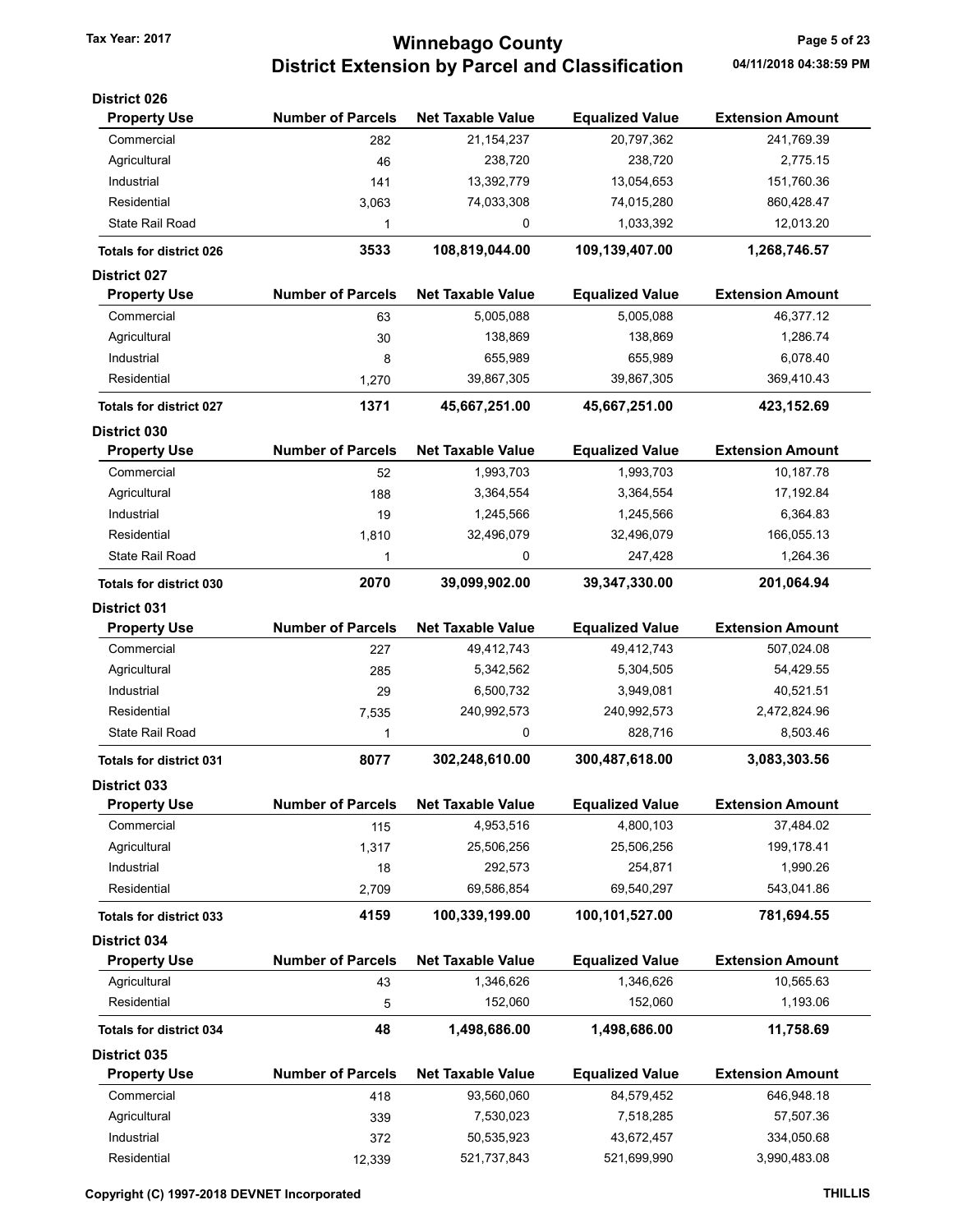# Tax Year: 2017 **Minnebago County Tax Year: 2017** Page 6 of 23 District Extension by Parcel and Classification 04/11/2018 04:38:59 PM

| <b>District 035</b>            |                          |                          |                        |                         |
|--------------------------------|--------------------------|--------------------------|------------------------|-------------------------|
| <b>Property Use</b>            | <b>Number of Parcels</b> | <b>Net Taxable Value</b> | <b>Equalized Value</b> | <b>Extension Amount</b> |
| State Rail Road                | 1                        | 0                        | 358,028                | 2,738.56                |
| <b>Totals for district 035</b> | 13469                    | 673,363,849.00           | 657,828,212.00         | 5,031,727.86            |
| <b>District 036</b>            |                          |                          |                        |                         |
| <b>Property Use</b>            | <b>Number of Parcels</b> | <b>Net Taxable Value</b> | <b>Equalized Value</b> | <b>Extension Amount</b> |
| Commercial                     | 36                       | 1,956,082                | 1,949,738              | 11,501.47               |
| Agricultural                   | 120                      | 1,910,272                | 1,848,778              | 10,905.92               |
| Industrial                     | 41                       | 1,928,561                | 1,928,561              | 11,376.60               |
| Residential                    | 1,394                    | 26,387,938               | 26,381,624             | 155,625.62              |
| <b>State Rail Road</b>         | 1                        | 0                        | 43,474                 | 256.46                  |
| <b>Totals for district 036</b> | 1592                     | 32, 182, 853.00          | 32, 152, 175.00        | 189,666.07              |
| <b>District 037</b>            |                          |                          |                        |                         |
| <b>Property Use</b>            | <b>Number of Parcels</b> | <b>Net Taxable Value</b> | <b>Equalized Value</b> | <b>Extension Amount</b> |
| Commercial                     | 137                      | 11,750,790               | 9,249,344              | 42,297.27               |
| Agricultural                   | 42                       | 725,587                  | 725,587                | 3,318.11                |
| Industrial                     | 10                       | 2,425,986                | 2,425,986              | 11,094.03               |
| Local Rail Road                | 1                        | 0                        | 0                      | 0.00                    |
| Residential                    | 6,276                    | 150,096,821              | 149,927,586            | 685,618.34              |
| <b>State Rail Road</b>         | 1                        | 0                        | 440,322                | 2,013.60                |
| <b>Totals for district 037</b> | 6467                     | 164,999,184.00           | 162,768,825.00         | 744,341.35              |
| District 038                   |                          |                          |                        |                         |
| <b>Property Use</b>            | <b>Number of Parcels</b> | <b>Net Taxable Value</b> | <b>Equalized Value</b> | <b>Extension Amount</b> |
| Commercial                     | 26                       | 1,111,926                | 1,111,926              | 6,255.70                |
| Agricultural                   | 231                      | 4,198,927                | 4,198,927              | 23,623.19               |
| Industrial                     | 18                       | 551,699                  | 551,699                | 3,103.87                |
| Residential                    | 1,668                    | 50,612,547               | 50,612,547             | 284,746.21              |
| <b>State Rail Road</b>         | 1                        | 0                        | 303,427                | 1,707.08                |
| <b>Totals for district 038</b> | 1944                     | 56,475,099.00            | 56,778,526.00          | 319,436.05              |
| <b>District 039</b>            |                          |                          |                        |                         |
| <b>Property Use</b>            | <b>Number of Parcels</b> | <b>Net Taxable Value</b> | <b>Equalized Value</b> | <b>Extension Amount</b> |
| Commercial                     | 139                      | 6,945,665                | 6,945,665              | 29,831.65               |
| Agricultural                   | 873                      | 20,878,457               | 20,878,457             | 89,673.01               |
| Industrial                     | 49                       | 2,174,033                | 2,174,033              | 9,337.50                |
| <b>Local Rail Road</b>         | 2                        | 463                      | 463                    | 1.99                    |
| Residential                    | 1,938                    | 60,458,237               | 60,458,237             | 259,668.27              |
| <b>State Rail Road</b>         | 1                        | 0                        | 630,893                | 2,709.70                |
| <b>Totals for district 039</b> | 3002                     | 90,456,855.00            | 91,087,748.00          | 391,222.12              |
| District 040                   |                          |                          |                        |                         |
| <b>Property Use</b>            | <b>Number of Parcels</b> | <b>Net Taxable Value</b> | <b>Equalized Value</b> | <b>Extension Amount</b> |
| Agricultural                   | 3                        | 12,151                   | 12,151                 | 11.78                   |
| Industrial                     | 6                        | 427,669                  | 427,669                | 414.85                  |
| Residential                    | 99                       | 2,057,516                | 2,057,516              | 1,995.88                |
| <b>Totals for district 040</b> | 108                      | 2,497,336.00             | 2,497,336.00           | 2,422.51                |
| <b>District 041</b>            |                          |                          |                        |                         |
| <b>Property Use</b>            | <b>Number of Parcels</b> | <b>Net Taxable Value</b> | <b>Equalized Value</b> | <b>Extension Amount</b> |
| Commercial                     | 187                      | 12,702,983               | 11,369,263             | 82,461.26               |
| Agricultural                   | 599                      | 15,959,937               | 15,959,937             | 115,757.48              |
| Industrial                     | $36\,$                   | 8,379,951                | 5,338,969              | 38,723.59               |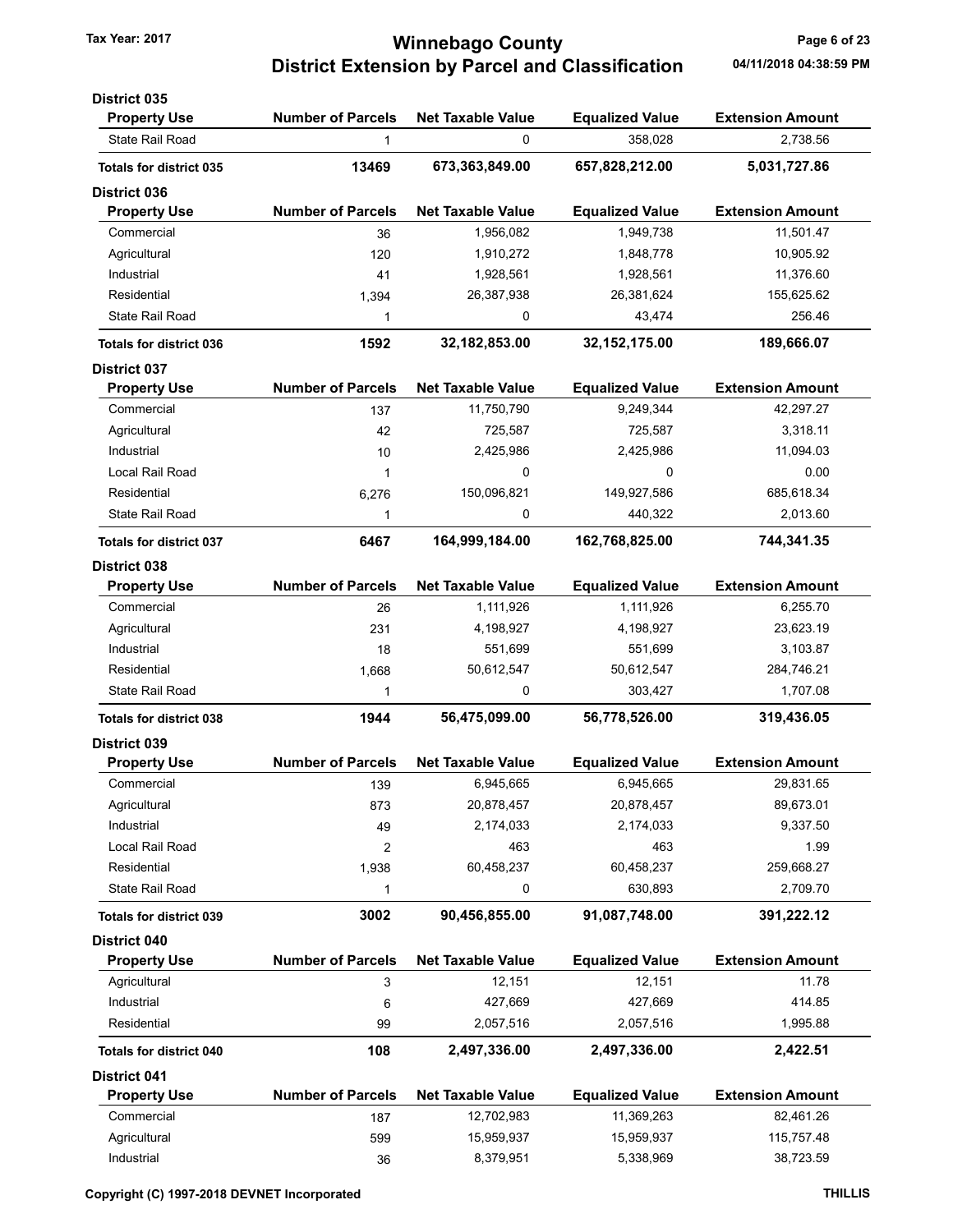# Tax Year: 2017 **Minnebago County Tax Year: 2017** Page 7 of 23 District Extension by Parcel and Classification 04/11/2018 04:38:59 PM

| <b>District 041</b>            |                          |                          |                        |                         |
|--------------------------------|--------------------------|--------------------------|------------------------|-------------------------|
| <b>Property Use</b>            | <b>Number of Parcels</b> | <b>Net Taxable Value</b> | <b>Equalized Value</b> | <b>Extension Amount</b> |
| Residential                    | 4,745                    | 187,590,077              | 187,535,832            | 1,360,197.42            |
| <b>State Rail Road</b>         | 1                        | 0                        | 453,487                | 3,289.14                |
| <b>Totals for district 041</b> | 5568                     | 224,632,948.00           | 220,657,488.00         | 1,600,428.89            |
| <b>District 042</b>            |                          |                          |                        |                         |
| <b>Property Use</b>            | <b>Number of Parcels</b> | <b>Net Taxable Value</b> | <b>Equalized Value</b> | <b>Extension Amount</b> |
| Commercial                     | 5                        | 114,531                  | 114,531                | 790.15                  |
| Agricultural                   | 68                       | 1,396,923                | 1,396,923              | 9,637.38                |
| Residential                    | 184                      | 6,996,624                | 6,996,624              | 48,269.76               |
| <b>Totals for district 042</b> | 257                      | 8,508,078.00             | 8,508,078.00           | 58,697.29               |
| <b>District 043</b>            |                          |                          |                        |                         |
| <b>Property Use</b>            | <b>Number of Parcels</b> | <b>Net Taxable Value</b> | <b>Equalized Value</b> | <b>Extension Amount</b> |
| Commercial                     | 65                       | 2,763,241                | 2,763,241              | 15,894.17               |
| Agricultural                   | 39                       | 440,135                  | 440,135                | 2,531.64                |
| Industrial                     | 44                       | 1,550,867                | 1,550,867              | 8,920.59                |
| Residential                    | 2,446                    | 16,840,101               | 16,840,101             | 96,864.49               |
| State Rail Road                | 1                        | 0                        | 31,545                 | 181.46                  |
| <b>Totals for district 043</b> | 2595                     | 21,594,344.00            | 21,625,889.00          | 124,392.35              |
| <b>District 044</b>            |                          |                          |                        |                         |
| <b>Property Use</b>            | <b>Number of Parcels</b> | <b>Net Taxable Value</b> | <b>Equalized Value</b> | <b>Extension Amount</b> |
| Commercial                     | 102                      | 7,805,676                | 7,805,676              | 53,141.10               |
| Agricultural                   | 848                      | 22,767,365               | 22,767,365             | 155,000.22              |
| Industrial                     | 25                       | 2,594,983                | 2,594,983              | 17,666.64               |
| Local Rail Road                | $\overline{2}$           | 713,638                  | 713,638                | 4,858.44                |
| Residential                    | 2,413                    | 82,706,885               | 82,706,885             | 563,068.56              |
| State Rail Road                | 1                        | 0                        | 729,685                | 4,967.70                |
| <b>Totals for district 044</b> | 3391                     | 116,588,547.00           | 117,318,232.00         | 798,702.66              |
| <b>District 046</b>            |                          |                          |                        |                         |
| <b>Property Use</b>            | <b>Number of Parcels</b> | <b>Net Taxable Value</b> | <b>Equalized Value</b> | <b>Extension Amount</b> |
| Commercial                     | 4,724                    | 519,654,323              | 507,660,053            | 5,772,602.39            |
| Agricultural                   | 633                      | 7,549,128                | 7,306,287              | 83,079.75               |
| Industrial                     | 2,171                    | 208,120,627              | 185,678,689            | 2,111,352.26            |
| Local Rail Road                | 31                       | 114,922                  | 114,922                | 1,306.80                |
| Residential                    | 69,470                   | 1,376,583,973            | 1,372,550,653          | 15,607,273.92           |
| State Rail Road                | 1                        | 0                        | 4,439,372              | 50,480.14               |
| <b>Totals for district 046</b> | 77030                    | 2,112,022,973.00         | 2,077,749,976.00       | 23,626,095.26           |
| <b>District 047</b>            |                          |                          |                        |                         |
| <b>Property Use</b>            | <b>Number of Parcels</b> | <b>Net Taxable Value</b> | <b>Equalized Value</b> | <b>Extension Amount</b> |
| Commercial                     | 102                      | 4,213,578                | 4,213,578              | 6,202.42                |
| Agricultural                   | 595                      | 13,653,758               | 13,653,758             | 20,098.28               |
| Industrial                     | 45                       | 2,010,008                | 2,010,008              | 2,958.71                |
| Residential                    | 1,752                    | 55,039,922               | 55,039,922             | 81,018.81               |
| <b>Totals for district 047</b> | 2494                     | 74,917,266.00            | 74,917,266.00          | 110,278.22              |
| <b>District 048</b>            |                          |                          |                        |                         |
| <b>Property Use</b>            | <b>Number of Parcels</b> | <b>Net Taxable Value</b> | <b>Equalized Value</b> | <b>Extension Amount</b> |
| Commercial                     | 85                       | 6,603,439                | 6,603,439              | 8,749.49                |
| Agricultural                   | 381                      | 10,590,465               | 10,590,465             | 14,032.32               |
| Industrial                     | 25                       | 2,594,983                | 2,594,983              | 3,438.36                |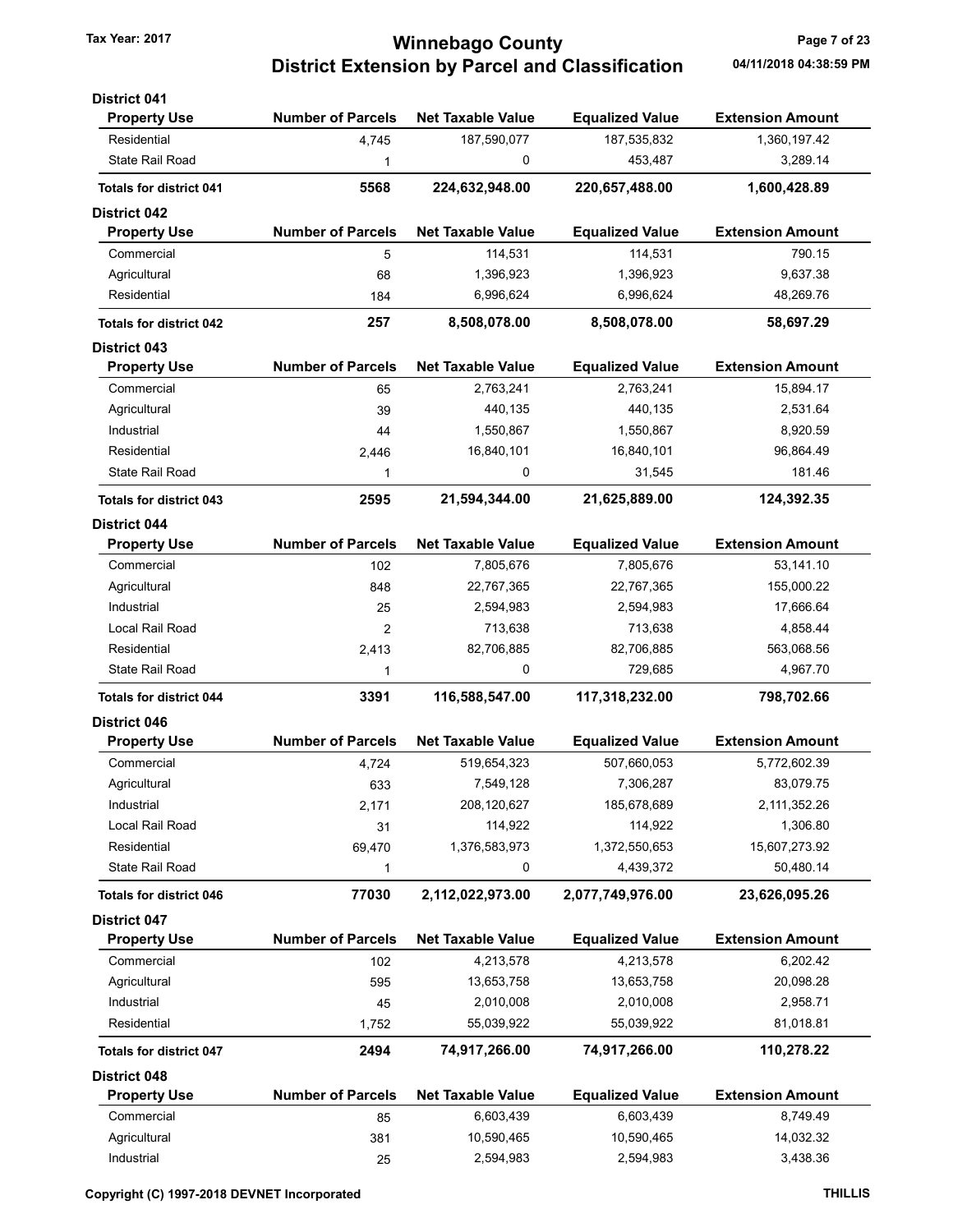# Tax Year: 2017 **Minnebago County Tax Year: 2017** Page 8 of 23 District Extension by Parcel and Classification 04/11/2018 04:38:59 PM

| <b>District 048</b>            |                          |                          |                        |                         |
|--------------------------------|--------------------------|--------------------------|------------------------|-------------------------|
| <b>Property Use</b>            | <b>Number of Parcels</b> | <b>Net Taxable Value</b> | <b>Equalized Value</b> | <b>Extension Amount</b> |
| Local Rail Road                | $\overline{2}$           | 713,638                  | 713,638                | 945.57                  |
| Residential                    | 2,085                    | 71,386,506               | 71,386,506             | 94,587.30               |
| <b>State Rail Road</b>         | 1                        | 0                        | 628,921                | 833.32                  |
| <b>Totals for district 048</b> | 2579                     | 91,889,031.00            | 92,517,952.00          | 122,586.36              |
| <b>District 049</b>            |                          |                          |                        |                         |
| <b>Property Use</b>            | <b>Number of Parcels</b> | <b>Net Taxable Value</b> | <b>Equalized Value</b> | <b>Extension Amount</b> |
| Commercial                     | 38                       | 2,760,337                | 2,760,337              | 4,220.56                |
| Agricultural                   | 299                      | 8,681,246                | 8,681,246              | 13,273.56               |
| Industrial                     | 4                        | 164,025                  | 164,025                | 250.79                  |
| Local Rail Road                | 2                        | 463                      | 463                    | 0.71                    |
| Residential                    | 171                      | 4,804,340                | 4,804,340              | 7,345.85                |
| <b>State Rail Road</b>         | 1                        | 0                        | 731,657                | 1,118.70                |
| <b>Totals for district 049</b> | 515                      | 16,410,411.00            | 17,142,068.00          | 26,210.17               |
| <b>District 050</b>            |                          |                          |                        |                         |
| <b>Property Use</b>            | <b>Number of Parcels</b> | <b>Net Taxable Value</b> | <b>Equalized Value</b> | <b>Extension Amount</b> |
| Commercial                     | 75                       | 3,286,134                | 3,132,721              | 1,375.26                |
| Agricultural                   | 13                       | 90,354                   | 90,354                 | 39.66                   |
| Industrial                     | 16                       | 224,762                  | 187,060                | 82.13                   |
| Residential                    | 521                      | 11,342,781               | 11,296,224             | 4,959.14                |
| <b>Totals for district 050</b> | 625                      | 14,944,031.00            | 14,706,359.00          | 6,456.19                |
| <b>District 051</b>            |                          |                          |                        |                         |
| <b>Property Use</b>            | <b>Number of Parcels</b> | <b>Net Taxable Value</b> | <b>Equalized Value</b> | <b>Extension Amount</b> |
| Commercial                     | 5,083                    | 611,949,793              | 589,205,082            | 1,201,978.44            |
| Agricultural                   | 383                      | 3,010,713                | 2,939,733              | 5,996.98                |
| Industrial                     | 2,360                    | 239,964,721              | 212,912,446            | 434,341.42              |
| Local Rail Road                | 31                       | 114,922                  | 114,922                | 234.40                  |
| Residential                    | 77,670                   | 1,648,634,200            | 1,644,400,425          | 3,354,579.36            |
| <b>State Rail Road</b>         | 1                        | 0                        | 4,747,761              | 9,685.48                |
| <b>Totals for district 051</b> | 85528                    | 2,503,674,349.00         | 2,454,320,369.00       | 5,006,816.08            |
| <b>District 052</b>            |                          |                          |                        |                         |
| <b>Property Use</b>            | <b>Number of Parcels</b> | <b>Net Taxable Value</b> | <b>Equalized Value</b> | <b>Extension Amount</b> |
| Commercial                     | 4                        | 59,012                   | 0                      | 26.42                   |
| Industrial                     | 47                       | 2,143,067                | 0                      | 80,712.00               |
| Residential                    | 8                        | 2,882                    | 0                      | 0.00                    |
| <b>Totals for district 052</b> | 59                       | 2,204,961.00             | 0.00                   | 80,738.42               |
| <b>District 053</b>            |                          |                          |                        |                         |
| <b>Property Use</b>            | <b>Number of Parcels</b> | <b>Net Taxable Value</b> | <b>Equalized Value</b> | <b>Extension Amount</b> |
| Commercial                     | 31                       | 1,859,246                | 1,859,246              | 1,691.94                |
| Agricultural                   | 11                       | 140,363                  | 140,363                | 127.73                  |
| Industrial                     | 4                        | 164,025                  | 164,025                | 149.26                  |
| Local Rail Road                | 2                        | 463                      | 463                    | 0.42                    |
| Residential                    | 96                       | 2,059,548                | 2,059,548              | 1,874.22                |
| <b>State Rail Road</b>         | 1                        | 0                        | 65,061                 | 59.22                   |
| <b>Totals for district 053</b> | 145                      | 4,223,645.00             | 4,288,706.00           | 3,902.79                |
| <b>District 054</b>            |                          |                          |                        |                         |
| <b>Property Use</b>            | <b>Number of Parcels</b> | <b>Net Taxable Value</b> | <b>Equalized Value</b> | <b>Extension Amount</b> |
| Commercial                     | 199                      | 43,609,986               | 43,603,642             | 173,280.88              |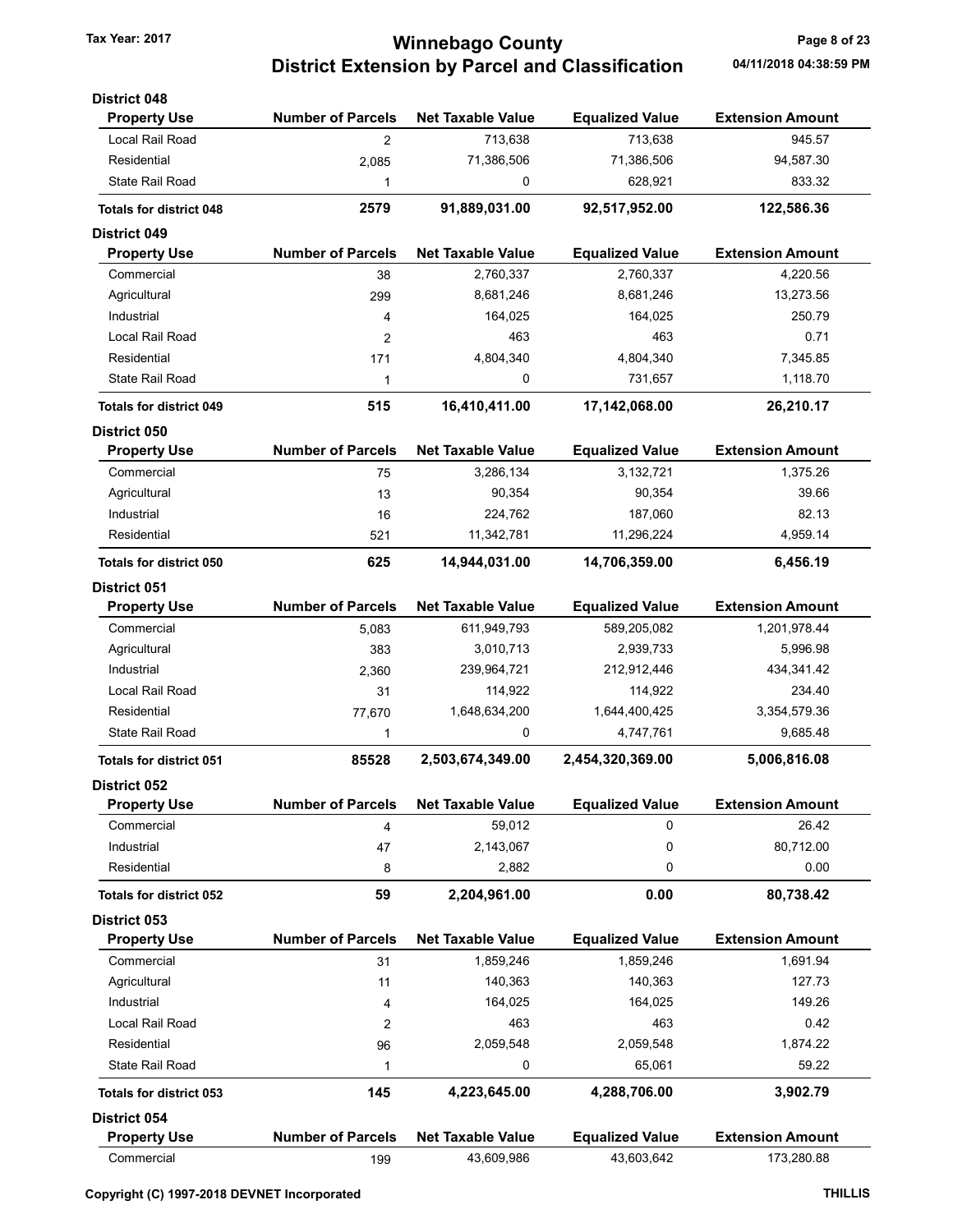# Tax Year: 2017 **Minnebago County Page 9 of 23** District Extension by Parcel and Classification 04/11/2018 04:38:59 PM

| <b>District 054</b>            |                          |                          |                        |                         |
|--------------------------------|--------------------------|--------------------------|------------------------|-------------------------|
| <b>Property Use</b>            | <b>Number of Parcels</b> | <b>Net Taxable Value</b> | <b>Equalized Value</b> | <b>Extension Amount</b> |
| Agricultural                   | 310                      | 6,081,496                | 5,981,945              | 23,772.28               |
| Industrial                     | 37                       | 5,840,860                | 3,289,209              | 13,071.34               |
| Residential                    | 5,625                    | 191,295,342              | 191,289,028            | 760,182.52              |
| <b>State Rail Road</b>         | 1                        | 0                        | 954,912                | 3,794.82                |
| <b>Totals for district 054</b> | 6172                     | 246,827,684.00           | 245,118,736.00         | 974,101.84              |
| <b>District 055</b>            |                          |                          |                        |                         |
| <b>Property Use</b>            | <b>Number of Parcels</b> | <b>Net Taxable Value</b> | <b>Equalized Value</b> | <b>Extension Amount</b> |
| Commercial                     | 1,281                    | 177,806,908              | 165,587,715            | 500,571.58              |
| Agricultural                   | 446                      | 8,244,850                | 8,162,164              | 24,674.27               |
| Industrial                     | 771                      | 102,512,019              | 81,108,491             | 245,190.86              |
| Local Rail Road                | 1                        | 0                        | 0                      | 0.00                    |
| Residential                    | 26,233                   | 877,306,060              | 877,026,123            | 2,651,249.58            |
| <b>State Rail Road</b>         | 1                        | 0                        | 863,436                | 2,610.18                |
| <b>Totals for district 055</b> | 28733                    | 1,165,869,837.00         | 1,132,747,929.00       | 3,424,296.47            |
| <b>District 056</b>            |                          |                          |                        |                         |
| <b>Property Use</b>            | <b>Number of Parcels</b> | <b>Net Taxable Value</b> | <b>Equalized Value</b> | <b>Extension Amount</b> |
| Commercial                     | 111                      | 4,774,770                | 4,774,770              | 9,263.05                |
| Agricultural                   | 823                      | 18,857,734               | 18,857,734             | 36,584.02               |
| Industrial                     | 45                       | 2,010,008                | 2,010,008              | 3,899.39                |
| Residential                    | 1,967                    | 60,878,182               | 60,878,182             | 118,103.68              |
| <b>Totals for district 056</b> | 2946                     | 86,520,694.00            | 86,520,694.00          | 167,850.14              |
| <b>District 057</b>            |                          |                          |                        |                         |
| <b>Property Use</b>            | <b>Number of Parcels</b> | <b>Net Taxable Value</b> | <b>Equalized Value</b> | <b>Extension Amount</b> |
| Commercial                     | 179                      | 12,082,483               | 10,748,763             | 23,099.11               |
| Agricultural                   | 332                      | 8,693,147                | 8,693,147              | 18,681.62               |
| Industrial                     | 36                       | 8,379,951                | 5,338,969              | 11,473.42               |
| Residential                    | 4,168                    | 165,662,543              | 165,608,298            | 355,892.16              |
| <b>State Rail Road</b>         | 1                        | 0                        | 318,631                | 684.74                  |
| <b>Totals for district 057</b> | 4716                     | 194,818,124.00           | 190,707,808.00         | 409,831.05              |
| <b>District 058</b>            |                          |                          |                        |                         |
| <b>Property Use</b>            | <b>Number of Parcels</b> | <b>Net Taxable Value</b> | <b>Equalized Value</b> | <b>Extension Amount</b> |
| Commercial                     | 134                      | 10,152,182               | 10,152,182             | 21,928.73               |
| Agricultural                   | 1,045                    | 28,422,361               | 28,422,361             | 61,392.34               |
| Industrial                     | 33                       | 3,052,118                | 3,052,118              | 6,592.59                |
| Local Rail Road                | 4                        | 714,101                  | 714,101                | 1,542.46                |
| Residential                    | 2,866                    | 99,154,692               | 99,154,692             | 214,173.92              |
| <b>Totals for district 058</b> | 4082                     | 141,495,454.00           | 141,495,454.00         | 305,630.04              |
| District 059                   |                          |                          |                        |                         |
| <b>Property Use</b>            | <b>Number of Parcels</b> | <b>Net Taxable Value</b> | <b>Equalized Value</b> | <b>Extension Amount</b> |
| Commercial                     | 3,693                    | 401,147,011              | 389,889,880            | 1,984,929.28            |
| Agricultural                   | 192                      | 1,393,323                | 1,180,810              | 6,011.49                |
| Industrial                     | 1,683                    | 150,747,488              | 142,845,612            | 727,226.86              |
| Local Rail Road                | 30                       | 114,922                  | 114,922                | 585.06                  |
| Residential                    | 50,128                   | 916,109,503              | 912,149,032            | 4,643,749.84            |
| <b>State Rail Road</b>         | 1                        | 0                        | 3,513,129              | 17,885.38               |
| Totals for district 059        | 55727                    | 1,469,512,247.00         | 1,449,693,385.00       | 7,380,387.91            |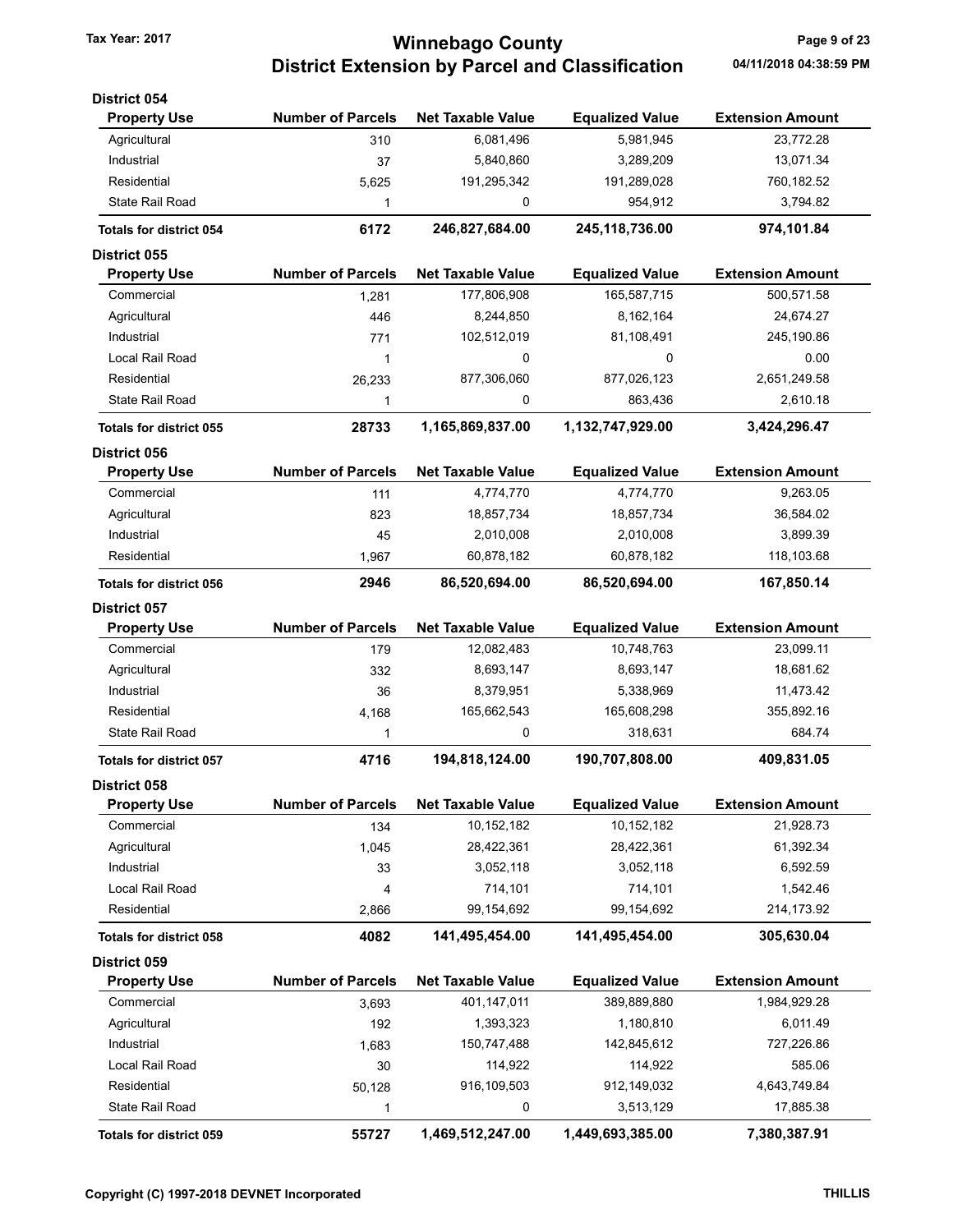# Tax Year: 2017 **Tax Year: 2017 Tax Year: 2017** Page 10 of 23 District Extension by Parcel and Classification 04/11/2018 04:38:59 PM

| <b>District 060</b>            |                          |                          |                        |                         |
|--------------------------------|--------------------------|--------------------------|------------------------|-------------------------|
| <b>Property Use</b>            | <b>Number of Parcels</b> | <b>Net Taxable Value</b> | <b>Equalized Value</b> | <b>Extension Amount</b> |
| Commercial                     | 5,107                    | 587,591,385              | 564,277,518            | 621,833.73              |
| Agricultural                   | 1,435                    | 23,215,818               | 22,821,068             | 25,148.69               |
| Industrial                     | 2,506                    | 249,562,309              | 217,794,900            | 240,010.07              |
| Local Rail Road                | 31                       | 114,922                  | 114,922                | 126.60                  |
| Residential                    | 85,539                   | 1,873,767,320            | 1,869,520,598          | 2,060,210.59            |
| <b>State Rail Road</b>         | 1                        | 0                        | 6,098,957              | 6,721.08                |
| <b>Totals for district 060</b> | 94619                    | 2,734,251,754.00         | 2,680,627,963.00       | 2,954,050.76            |
| <b>District 061</b>            |                          |                          |                        |                         |
| <b>Property Use</b>            | <b>Number of Parcels</b> | <b>Net Taxable Value</b> | <b>Equalized Value</b> | <b>Extension Amount</b> |
| Commercial                     | 282                      | 21,154,237               | 20,797,362             | 44,048.83               |
| Agricultural                   | 46                       | 238,720                  | 238,720                | 505.61                  |
| Industrial                     | 141                      | 13,392,779               | 13,054,653             | 27,649.69               |
| Residential                    | 3,063                    | 74,033,308               | 74,015,280             | 156,763.89              |
| <b>State Rail Road</b>         |                          | 0                        |                        | 2,188.74                |
|                                | 1                        |                          | 1,033,392              |                         |
| <b>Totals for district 061</b> | 3533                     | 108,819,044.00           | 109,139,407.00         | 231, 156. 76            |
| <b>District 062</b>            |                          |                          |                        |                         |
| <b>Property Use</b>            | <b>Number of Parcels</b> | <b>Net Taxable Value</b> | <b>Equalized Value</b> | <b>Extension Amount</b> |
| Commercial                     | 29                       | 2,065,445                | 2,065,445              | 902.63                  |
| Agricultural                   | 31                       | 292,783                  | 292,783                | 127.92                  |
| Industrial                     | 12                       | 935,965                  | 935,965                | 409.03                  |
| Residential                    | 435                      | 6,118,490                | 6,118,490              | 2,673.79                |
| <b>Totals for district 062</b> | 507                      | 9,412,683.00             | 9,412,683.00           | 4,113.37                |
| <b>District 063</b>            |                          |                          |                        |                         |
| <b>Property Use</b>            | <b>Number of Parcels</b> | <b>Net Taxable Value</b> | <b>Equalized Value</b> | <b>Extension Amount</b> |
| Commercial                     | 4                        | 35,196                   | 0                      | 455.18                  |
| Industrial                     | 2                        | 52,464                   | 0                      | 0.00                    |
| <b>Totals for district 063</b> | 6                        | 87,660.00                | 0.00                   | 455.18                  |
| <b>District 064</b>            |                          |                          |                        |                         |
| <b>Property Use</b>            | <b>Number of Parcels</b> | <b>Net Taxable Value</b> | <b>Equalized Value</b> | <b>Extension Amount</b> |
| Residential                    | 93                       | 557,261                  | 557,261                | 0.00                    |
| <b>Totals for district 064</b> | 93                       | 557,261.00               | 557,261.00             | 0.00                    |
| <b>District 065</b>            |                          |                          |                        |                         |
| <b>Property Use</b>            | <b>Number of Parcels</b> | <b>Net Taxable Value</b> | <b>Equalized Value</b> | <b>Extension Amount</b> |
| Commercial                     | 2                        | 13,629                   | 13,629                 | 118.79                  |
| Industrial                     | 4                        | 83,770                   | 83,770                 | 730.14                  |
| Residential                    | 545                      | 1,318,646                | 1,318,646              | 11,493.47               |
| <b>Totals for district 065</b> | 551                      | 1,416,045.00             | 1,416,045.00           | 12,342.40               |
| District 066                   |                          |                          |                        |                         |
| <b>Property Use</b>            | <b>Number of Parcels</b> | <b>Net Taxable Value</b> | <b>Equalized Value</b> | <b>Extension Amount</b> |
| Commercial                     | 71                       | 11,432,024               | 0                      | 116,279.40              |
|                                |                          |                          |                        |                         |
| <b>Totals for district 066</b> | 71                       | 11,432,024.00            | 0.00                   | 116,279.40              |
| <b>District 067</b>            |                          |                          |                        |                         |
| <b>Property Use</b>            | <b>Number of Parcels</b> | <b>Net Taxable Value</b> | <b>Equalized Value</b> | <b>Extension Amount</b> |
| Commercial                     | 41                       | 892,168                  | 0                      | 51,660.82               |
| Industrial                     | 16                       | 84,165                   | 0                      | 0.00                    |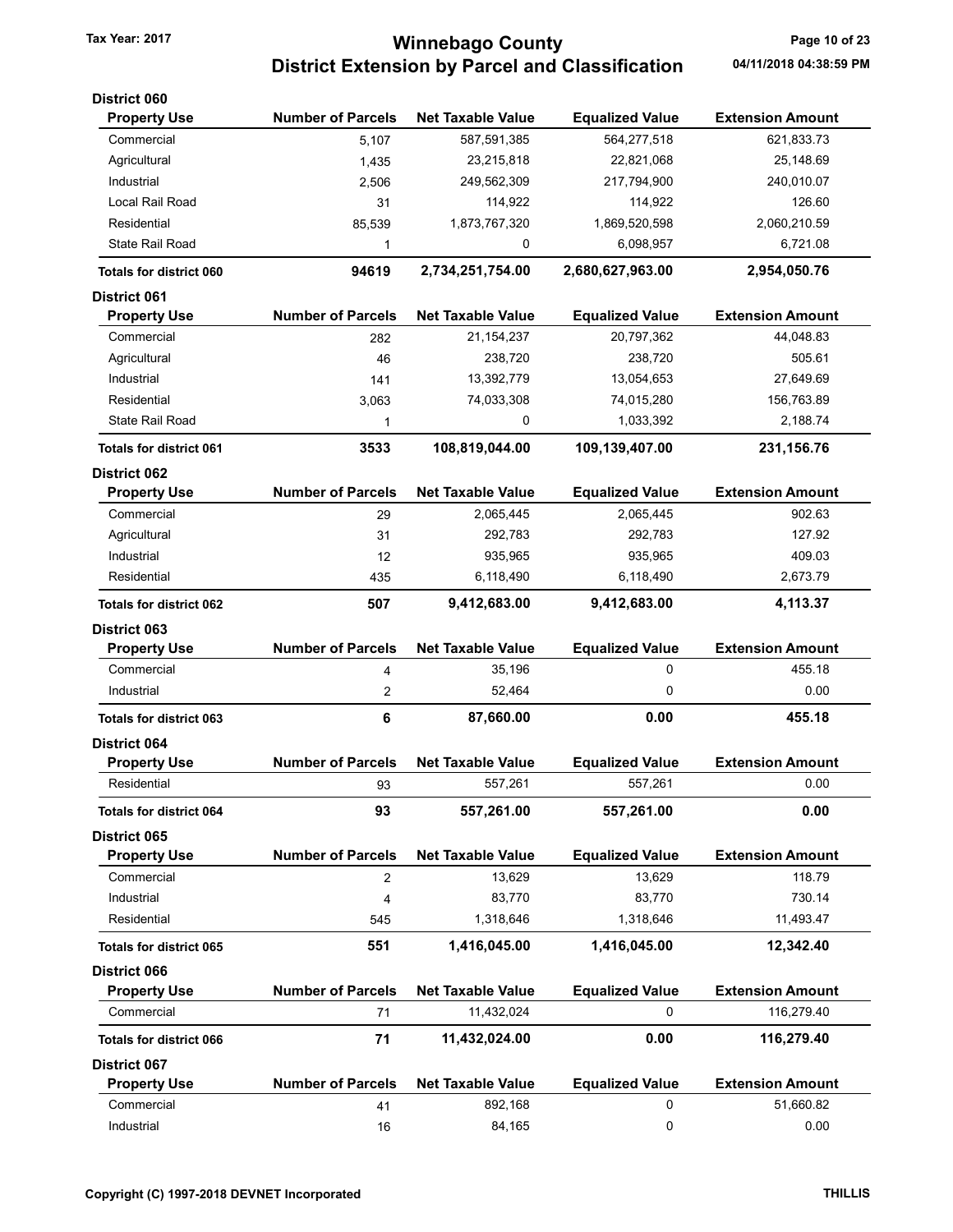## Tax Year: 2017 **Ninnebago County Tax Year: 2017** Page 11 of 23 District Extension by Parcel and Classification 04/11/2018 04:38:59 PM

| <b>District 067</b>            |                          |                          |                        |                         |
|--------------------------------|--------------------------|--------------------------|------------------------|-------------------------|
| <b>Property Use</b>            | <b>Number of Parcels</b> | <b>Net Taxable Value</b> | <b>Equalized Value</b> | <b>Extension Amount</b> |
| Residential                    | 1,728                    | 8,823,579                | 0                      | 33,841.14               |
| <b>Totals for district 067</b> | 1785                     | 9,799,912.00             | 0.00                   | 85,501.96               |
| <b>District 068</b>            |                          |                          |                        |                         |
| <b>Property Use</b>            | <b>Number of Parcels</b> | <b>Net Taxable Value</b> | <b>Equalized Value</b> | <b>Extension Amount</b> |
| Commercial                     | 8                        | 47,274                   | 0                      | 4,939.32                |
| Industrial                     | 56                       | 802,312                  | 0                      | 23,896.88               |
| Residential                    | 16                       | 57,818                   | 0                      | 807.70                  |
| <b>Totals for district 068</b> | 80                       | 907,404.00               | 0.00                   | 29,643.90               |
| <b>District 070</b>            |                          |                          |                        |                         |
| <b>Property Use</b>            | <b>Number of Parcels</b> | <b>Net Taxable Value</b> | <b>Equalized Value</b> | <b>Extension Amount</b> |
| Commercial                     | 965                      | 117,807,533              | 105,588,340            | 8,654,442.43            |
| Agricultural                   | 42                       | 508,511                  | 507,513                | 41,597.81               |
| Industrial                     | 615                      | 70,123,236               | 57,086,398             | 4,679,029.54            |
| Local Rail Road                | $\mathbf{1}$             | 0                        | 0                      | 0.00                    |
| Residential                    | 16,140                   | 427,962,513              | 427,695,484            | 35,055,634.21           |
| State Rail Road                | 1                        | 0                        | 515,093                | 42,219.08               |
| <b>Totals for district 070</b> | 17764                    | 616,401,793.00           | 591,392,828.00         | 48,472,923.07           |
| <b>District 071</b>            |                          |                          |                        |                         |
| <b>Property Use</b>            | <b>Number of Parcels</b> | <b>Net Taxable Value</b> | <b>Equalized Value</b> | <b>Extension Amount</b> |
| Commercial                     | 210                      | 44,378,408               | 44,378,408             | 1,903,656.17            |
| Agricultural                   | 119                      | 3,108,878                | 3,108,878              | 133,358.44              |
| Industrial                     | 53                       | 6,871,332                | 6,793,668              | 291,421.21              |
| Residential                    | 5,276                    | 250,614,752              | 250,614,752            | 10,750,370.57           |
| State Rail Road                | 1                        | 0                        | 89,512                 | 3,839.72                |
| <b>Totals for district 071</b> | 5659                     | 304,973,370.00           | 304,985,218.00         | 13,082,646.11           |
| <b>District 072</b>            |                          |                          |                        |                         |
| <b>Property Use</b>            | <b>Number of Parcels</b> | <b>Net Taxable Value</b> | <b>Equalized Value</b> | <b>Extension Amount</b> |
| Commercial                     | 49                       | 9,026,868                | 9,026,868              | 396,378.81              |
| Agricultural                   | 134                      | 2,873,330                | 2,873,330              | 126,170.83              |
| Industrial                     | 10                       | 4,294,489                | 4,294,489              | 188,575.30              |
| Residential                    | 2,028                    | 103,735,948              | 103,735,948            | 4,555,149.22            |
| <b>Totals for district 072</b> | 2221                     | 119,930,635.00           | 119,930,635.00         | 5,266,274.16            |
| District 073                   |                          |                          |                        |                         |
| <b>Property Use</b>            | <b>Number of Parcels</b> | <b>Net Taxable Value</b> | <b>Equalized Value</b> | <b>Extension Amount</b> |
| Commercial                     | 23                       | 1,110,881                | 1,110,881              | 43,517.64               |
| Agricultural                   | 378                      | 9,319,327                | 9,319,327              | 365,075.31              |
| Residential                    | 638                      | 20,406,514               | 20,406,514             | 799,405.06              |
| <b>Totals for district 073</b> | 1039                     | 30,836,722.00            | 30,836,722.00          | 1,207,998.01            |
| <b>District 074</b>            |                          |                          |                        |                         |
| <b>Property Use</b>            | <b>Number of Parcels</b> | <b>Net Taxable Value</b> | <b>Equalized Value</b> | <b>Extension Amount</b> |
| Commercial                     | 149                      | 11,526,757               | 10,193,037             | 386,581.12              |
| Agricultural                   | 503                      | 13,007,644               | 13,007,644             | 493,327.87              |
| Industrial                     | 58                       | 13,334,685               | 10,293,703             | 390,398.99              |
| Residential                    | 4,829                    | 189,093,826              | 189,039,581            | 7,169,515.44            |
| <b>State Rail Road</b>         | 1                        | 0                        | 421,756                | 15,995.52               |
| Totals for district 074        | 5540                     | 226,962,912.00           | 222,955,721.00         | 8,455,818.94            |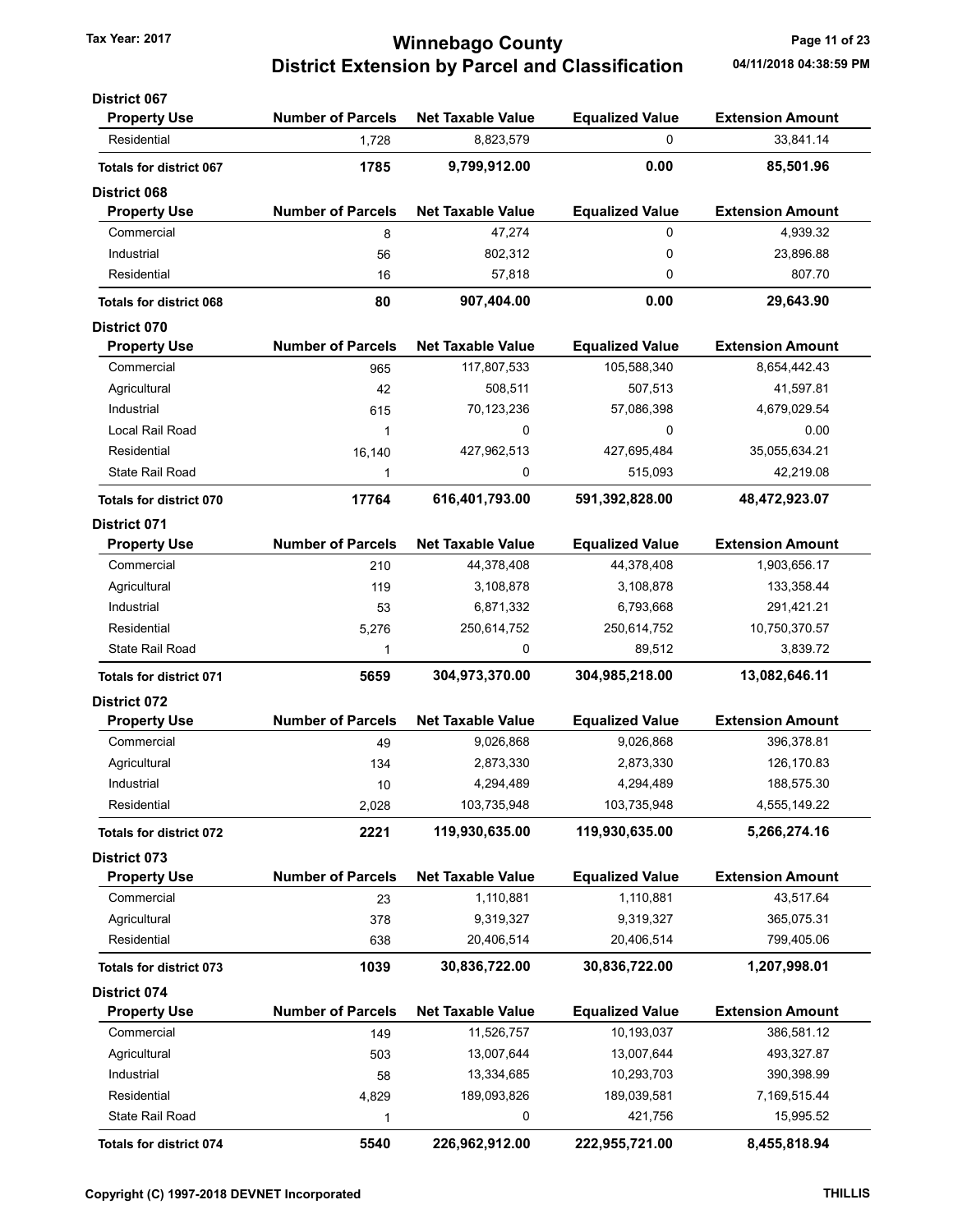# Tax Year: 2017 **Tax Year: 2017** Page 12 of 23 District Extension by Parcel and Classification 04/11/2018 04:38:59 PM

| <b>Number of Parcels</b><br><b>Net Taxable Value</b><br><b>Equalized Value</b><br><b>Extension Amount</b><br><b>Property Use</b><br>525,300<br>525,300<br>41,483.99<br>Commercial<br>1<br>146,847<br>146,847<br>11,596.80<br>Agricultural<br>4<br>Residential<br>350,939<br>350,939<br>27,714.35<br>3<br>8<br>1,023,086.00<br>1,023,086.00<br>80,795.14<br><b>Totals for district 075</b><br><b>Number of Parcels</b><br><b>Net Taxable Value</b><br><b>Extension Amount</b><br><b>Equalized Value</b><br><b>Property Use</b><br>470,315,762<br>459,052,287<br>35, 115, 663.53<br>Commercial<br>4,164<br>Agricultural<br>15,783,962<br>15,544,195<br>1,189,068.77<br>1,121<br>Industrial<br>177,764,936<br>159,022,383<br>12, 164, 576. 14<br>1,887<br>Local Rail Road<br>8,791.09<br>114,922<br>114,922<br>30<br>Residential<br>1,384,325,121<br>1,380,345,428<br>105,590,901.56<br>67,873<br>0<br><b>State Rail Road</b><br>5,364,189<br>410,339.04<br>1<br>2,019,443,404.00<br>75076<br>2,048,304,703.00<br>154,479,340.13<br><b>Totals for district 076</b><br><b>Number of Parcels</b><br><b>Net Taxable Value</b><br><b>Equalized Value</b><br><b>Extension Amount</b><br><b>Property Use</b><br>Commercial<br>66,042,914<br>64,709,194<br>1,796,586.02<br>431<br>Agricultural<br>28,309,179<br>28,309,179<br>785,976.04<br>1,134<br>Industrial<br>24,500,506<br>21,381,860<br>593,645.94<br>121<br>Residential<br>563,851,040<br>563,796,795<br>15,653,254.61<br>12,771<br><b>State Rail Road</b><br>0<br>511,268<br>14,194.86<br>1<br>678,708,296.00<br>18,843,657.47<br>14458<br>682,703,639.00<br><b>Totals for district 077</b><br><b>Number of Parcels</b><br><b>Net Taxable Value</b><br><b>Equalized Value</b><br><b>Extension Amount</b><br><b>Property Use</b><br>Commercial<br>255,548<br>255,548<br>15,279.20<br>8<br>Agricultural<br>2,034,076<br>1,880,091<br>112,410.65<br>106<br>8,484,124<br>507,265.80<br>Residential<br>8,484,124<br>238<br><b>State Rail Road</b><br>0<br>11,758<br>703.02<br>1<br>353<br>10,631,521.00<br>10,773,748.00<br>635,658.67<br><b>Totals for district 078</b><br><b>Number of Parcels</b><br><b>Net Taxable Value</b><br><b>Equalized Value</b><br><b>Extension Amount</b><br><b>Property Use</b><br>Commercial<br>15,967,081<br>15,610,206<br>1,064,319.45<br>305<br>Agricultural<br>282,781<br>19,280.31<br>282,781<br>27<br>Industrial<br>13,090,107<br>12,751,981<br>869,442.83<br>156<br>Residential<br>46,541,758<br>46,523,730<br>3,172,034.27<br>2,496<br><b>State Rail Road</b><br>76,629.58<br>0<br>1,123,914<br>1<br>2985<br>75,881,727.00<br>76,292,612.00<br>5,201,706.44<br><b>Totals for district 079</b><br><b>Number of Parcels</b><br><b>Net Taxable Value</b><br><b>Equalized Value</b><br><b>Extension Amount</b><br><b>Property Use</b><br>Commercial<br>4,721,093<br>355, 134.79<br>4,721,093<br>109<br>Agricultural<br>15,973,167<br>15,973,167<br>1,201,549.58<br>716<br>Industrial<br>2,010,008<br>2,010,008<br>151,198.83<br>45<br>Residential<br>59,896,904<br>59,896,904<br>4,505,624.80<br>1,943<br>2813<br>82,601,172.00<br>6,213,508.00<br>82,601,172.00<br><b>Totals for district 080</b><br><b>Number of Parcels</b><br><b>Net Taxable Value</b><br><b>Equalized Value</b><br><b>Extension Amount</b><br><b>Property Use</b><br>Commercial<br>4,301,078<br>328,404.49<br>4,454,491<br>96 | <b>District 075</b> |     |            |            |              |
|--------------------------------------------------------------------------------------------------------------------------------------------------------------------------------------------------------------------------------------------------------------------------------------------------------------------------------------------------------------------------------------------------------------------------------------------------------------------------------------------------------------------------------------------------------------------------------------------------------------------------------------------------------------------------------------------------------------------------------------------------------------------------------------------------------------------------------------------------------------------------------------------------------------------------------------------------------------------------------------------------------------------------------------------------------------------------------------------------------------------------------------------------------------------------------------------------------------------------------------------------------------------------------------------------------------------------------------------------------------------------------------------------------------------------------------------------------------------------------------------------------------------------------------------------------------------------------------------------------------------------------------------------------------------------------------------------------------------------------------------------------------------------------------------------------------------------------------------------------------------------------------------------------------------------------------------------------------------------------------------------------------------------------------------------------------------------------------------------------------------------------------------------------------------------------------------------------------------------------------------------------------------------------------------------------------------------------------------------------------------------------------------------------------------------------------------------------------------------------------------------------------------------------------------------------------------------------------------------------------------------------------------------------------------------------------------------------------------------------------------------------------------------------------------------------------------------------------------------------------------------------------------------------------------------------------------------------------------------------------------------------------------------------------------------------------------------------------------------------------------------------------------------------------------------------------------------------------------------------------------------------------------------------------------------------------------------------------------------------------------------------|---------------------|-----|------------|------------|--------------|
|                                                                                                                                                                                                                                                                                                                                                                                                                                                                                                                                                                                                                                                                                                                                                                                                                                                                                                                                                                                                                                                                                                                                                                                                                                                                                                                                                                                                                                                                                                                                                                                                                                                                                                                                                                                                                                                                                                                                                                                                                                                                                                                                                                                                                                                                                                                                                                                                                                                                                                                                                                                                                                                                                                                                                                                                                                                                                                                                                                                                                                                                                                                                                                                                                                                                                                                                                                                |                     |     |            |            |              |
|                                                                                                                                                                                                                                                                                                                                                                                                                                                                                                                                                                                                                                                                                                                                                                                                                                                                                                                                                                                                                                                                                                                                                                                                                                                                                                                                                                                                                                                                                                                                                                                                                                                                                                                                                                                                                                                                                                                                                                                                                                                                                                                                                                                                                                                                                                                                                                                                                                                                                                                                                                                                                                                                                                                                                                                                                                                                                                                                                                                                                                                                                                                                                                                                                                                                                                                                                                                |                     |     |            |            |              |
|                                                                                                                                                                                                                                                                                                                                                                                                                                                                                                                                                                                                                                                                                                                                                                                                                                                                                                                                                                                                                                                                                                                                                                                                                                                                                                                                                                                                                                                                                                                                                                                                                                                                                                                                                                                                                                                                                                                                                                                                                                                                                                                                                                                                                                                                                                                                                                                                                                                                                                                                                                                                                                                                                                                                                                                                                                                                                                                                                                                                                                                                                                                                                                                                                                                                                                                                                                                |                     |     |            |            |              |
|                                                                                                                                                                                                                                                                                                                                                                                                                                                                                                                                                                                                                                                                                                                                                                                                                                                                                                                                                                                                                                                                                                                                                                                                                                                                                                                                                                                                                                                                                                                                                                                                                                                                                                                                                                                                                                                                                                                                                                                                                                                                                                                                                                                                                                                                                                                                                                                                                                                                                                                                                                                                                                                                                                                                                                                                                                                                                                                                                                                                                                                                                                                                                                                                                                                                                                                                                                                |                     |     |            |            |              |
|                                                                                                                                                                                                                                                                                                                                                                                                                                                                                                                                                                                                                                                                                                                                                                                                                                                                                                                                                                                                                                                                                                                                                                                                                                                                                                                                                                                                                                                                                                                                                                                                                                                                                                                                                                                                                                                                                                                                                                                                                                                                                                                                                                                                                                                                                                                                                                                                                                                                                                                                                                                                                                                                                                                                                                                                                                                                                                                                                                                                                                                                                                                                                                                                                                                                                                                                                                                |                     |     |            |            |              |
|                                                                                                                                                                                                                                                                                                                                                                                                                                                                                                                                                                                                                                                                                                                                                                                                                                                                                                                                                                                                                                                                                                                                                                                                                                                                                                                                                                                                                                                                                                                                                                                                                                                                                                                                                                                                                                                                                                                                                                                                                                                                                                                                                                                                                                                                                                                                                                                                                                                                                                                                                                                                                                                                                                                                                                                                                                                                                                                                                                                                                                                                                                                                                                                                                                                                                                                                                                                | <b>District 076</b> |     |            |            |              |
|                                                                                                                                                                                                                                                                                                                                                                                                                                                                                                                                                                                                                                                                                                                                                                                                                                                                                                                                                                                                                                                                                                                                                                                                                                                                                                                                                                                                                                                                                                                                                                                                                                                                                                                                                                                                                                                                                                                                                                                                                                                                                                                                                                                                                                                                                                                                                                                                                                                                                                                                                                                                                                                                                                                                                                                                                                                                                                                                                                                                                                                                                                                                                                                                                                                                                                                                                                                |                     |     |            |            |              |
|                                                                                                                                                                                                                                                                                                                                                                                                                                                                                                                                                                                                                                                                                                                                                                                                                                                                                                                                                                                                                                                                                                                                                                                                                                                                                                                                                                                                                                                                                                                                                                                                                                                                                                                                                                                                                                                                                                                                                                                                                                                                                                                                                                                                                                                                                                                                                                                                                                                                                                                                                                                                                                                                                                                                                                                                                                                                                                                                                                                                                                                                                                                                                                                                                                                                                                                                                                                |                     |     |            |            |              |
|                                                                                                                                                                                                                                                                                                                                                                                                                                                                                                                                                                                                                                                                                                                                                                                                                                                                                                                                                                                                                                                                                                                                                                                                                                                                                                                                                                                                                                                                                                                                                                                                                                                                                                                                                                                                                                                                                                                                                                                                                                                                                                                                                                                                                                                                                                                                                                                                                                                                                                                                                                                                                                                                                                                                                                                                                                                                                                                                                                                                                                                                                                                                                                                                                                                                                                                                                                                |                     |     |            |            |              |
|                                                                                                                                                                                                                                                                                                                                                                                                                                                                                                                                                                                                                                                                                                                                                                                                                                                                                                                                                                                                                                                                                                                                                                                                                                                                                                                                                                                                                                                                                                                                                                                                                                                                                                                                                                                                                                                                                                                                                                                                                                                                                                                                                                                                                                                                                                                                                                                                                                                                                                                                                                                                                                                                                                                                                                                                                                                                                                                                                                                                                                                                                                                                                                                                                                                                                                                                                                                |                     |     |            |            |              |
|                                                                                                                                                                                                                                                                                                                                                                                                                                                                                                                                                                                                                                                                                                                                                                                                                                                                                                                                                                                                                                                                                                                                                                                                                                                                                                                                                                                                                                                                                                                                                                                                                                                                                                                                                                                                                                                                                                                                                                                                                                                                                                                                                                                                                                                                                                                                                                                                                                                                                                                                                                                                                                                                                                                                                                                                                                                                                                                                                                                                                                                                                                                                                                                                                                                                                                                                                                                |                     |     |            |            |              |
|                                                                                                                                                                                                                                                                                                                                                                                                                                                                                                                                                                                                                                                                                                                                                                                                                                                                                                                                                                                                                                                                                                                                                                                                                                                                                                                                                                                                                                                                                                                                                                                                                                                                                                                                                                                                                                                                                                                                                                                                                                                                                                                                                                                                                                                                                                                                                                                                                                                                                                                                                                                                                                                                                                                                                                                                                                                                                                                                                                                                                                                                                                                                                                                                                                                                                                                                                                                |                     |     |            |            |              |
|                                                                                                                                                                                                                                                                                                                                                                                                                                                                                                                                                                                                                                                                                                                                                                                                                                                                                                                                                                                                                                                                                                                                                                                                                                                                                                                                                                                                                                                                                                                                                                                                                                                                                                                                                                                                                                                                                                                                                                                                                                                                                                                                                                                                                                                                                                                                                                                                                                                                                                                                                                                                                                                                                                                                                                                                                                                                                                                                                                                                                                                                                                                                                                                                                                                                                                                                                                                |                     |     |            |            |              |
|                                                                                                                                                                                                                                                                                                                                                                                                                                                                                                                                                                                                                                                                                                                                                                                                                                                                                                                                                                                                                                                                                                                                                                                                                                                                                                                                                                                                                                                                                                                                                                                                                                                                                                                                                                                                                                                                                                                                                                                                                                                                                                                                                                                                                                                                                                                                                                                                                                                                                                                                                                                                                                                                                                                                                                                                                                                                                                                                                                                                                                                                                                                                                                                                                                                                                                                                                                                |                     |     |            |            |              |
|                                                                                                                                                                                                                                                                                                                                                                                                                                                                                                                                                                                                                                                                                                                                                                                                                                                                                                                                                                                                                                                                                                                                                                                                                                                                                                                                                                                                                                                                                                                                                                                                                                                                                                                                                                                                                                                                                                                                                                                                                                                                                                                                                                                                                                                                                                                                                                                                                                                                                                                                                                                                                                                                                                                                                                                                                                                                                                                                                                                                                                                                                                                                                                                                                                                                                                                                                                                | District 077        |     |            |            |              |
|                                                                                                                                                                                                                                                                                                                                                                                                                                                                                                                                                                                                                                                                                                                                                                                                                                                                                                                                                                                                                                                                                                                                                                                                                                                                                                                                                                                                                                                                                                                                                                                                                                                                                                                                                                                                                                                                                                                                                                                                                                                                                                                                                                                                                                                                                                                                                                                                                                                                                                                                                                                                                                                                                                                                                                                                                                                                                                                                                                                                                                                                                                                                                                                                                                                                                                                                                                                |                     |     |            |            |              |
|                                                                                                                                                                                                                                                                                                                                                                                                                                                                                                                                                                                                                                                                                                                                                                                                                                                                                                                                                                                                                                                                                                                                                                                                                                                                                                                                                                                                                                                                                                                                                                                                                                                                                                                                                                                                                                                                                                                                                                                                                                                                                                                                                                                                                                                                                                                                                                                                                                                                                                                                                                                                                                                                                                                                                                                                                                                                                                                                                                                                                                                                                                                                                                                                                                                                                                                                                                                |                     |     |            |            |              |
|                                                                                                                                                                                                                                                                                                                                                                                                                                                                                                                                                                                                                                                                                                                                                                                                                                                                                                                                                                                                                                                                                                                                                                                                                                                                                                                                                                                                                                                                                                                                                                                                                                                                                                                                                                                                                                                                                                                                                                                                                                                                                                                                                                                                                                                                                                                                                                                                                                                                                                                                                                                                                                                                                                                                                                                                                                                                                                                                                                                                                                                                                                                                                                                                                                                                                                                                                                                |                     |     |            |            |              |
|                                                                                                                                                                                                                                                                                                                                                                                                                                                                                                                                                                                                                                                                                                                                                                                                                                                                                                                                                                                                                                                                                                                                                                                                                                                                                                                                                                                                                                                                                                                                                                                                                                                                                                                                                                                                                                                                                                                                                                                                                                                                                                                                                                                                                                                                                                                                                                                                                                                                                                                                                                                                                                                                                                                                                                                                                                                                                                                                                                                                                                                                                                                                                                                                                                                                                                                                                                                |                     |     |            |            |              |
|                                                                                                                                                                                                                                                                                                                                                                                                                                                                                                                                                                                                                                                                                                                                                                                                                                                                                                                                                                                                                                                                                                                                                                                                                                                                                                                                                                                                                                                                                                                                                                                                                                                                                                                                                                                                                                                                                                                                                                                                                                                                                                                                                                                                                                                                                                                                                                                                                                                                                                                                                                                                                                                                                                                                                                                                                                                                                                                                                                                                                                                                                                                                                                                                                                                                                                                                                                                |                     |     |            |            |              |
|                                                                                                                                                                                                                                                                                                                                                                                                                                                                                                                                                                                                                                                                                                                                                                                                                                                                                                                                                                                                                                                                                                                                                                                                                                                                                                                                                                                                                                                                                                                                                                                                                                                                                                                                                                                                                                                                                                                                                                                                                                                                                                                                                                                                                                                                                                                                                                                                                                                                                                                                                                                                                                                                                                                                                                                                                                                                                                                                                                                                                                                                                                                                                                                                                                                                                                                                                                                |                     |     |            |            |              |
|                                                                                                                                                                                                                                                                                                                                                                                                                                                                                                                                                                                                                                                                                                                                                                                                                                                                                                                                                                                                                                                                                                                                                                                                                                                                                                                                                                                                                                                                                                                                                                                                                                                                                                                                                                                                                                                                                                                                                                                                                                                                                                                                                                                                                                                                                                                                                                                                                                                                                                                                                                                                                                                                                                                                                                                                                                                                                                                                                                                                                                                                                                                                                                                                                                                                                                                                                                                |                     |     |            |            |              |
|                                                                                                                                                                                                                                                                                                                                                                                                                                                                                                                                                                                                                                                                                                                                                                                                                                                                                                                                                                                                                                                                                                                                                                                                                                                                                                                                                                                                                                                                                                                                                                                                                                                                                                                                                                                                                                                                                                                                                                                                                                                                                                                                                                                                                                                                                                                                                                                                                                                                                                                                                                                                                                                                                                                                                                                                                                                                                                                                                                                                                                                                                                                                                                                                                                                                                                                                                                                | <b>District 078</b> |     |            |            |              |
|                                                                                                                                                                                                                                                                                                                                                                                                                                                                                                                                                                                                                                                                                                                                                                                                                                                                                                                                                                                                                                                                                                                                                                                                                                                                                                                                                                                                                                                                                                                                                                                                                                                                                                                                                                                                                                                                                                                                                                                                                                                                                                                                                                                                                                                                                                                                                                                                                                                                                                                                                                                                                                                                                                                                                                                                                                                                                                                                                                                                                                                                                                                                                                                                                                                                                                                                                                                |                     |     |            |            |              |
|                                                                                                                                                                                                                                                                                                                                                                                                                                                                                                                                                                                                                                                                                                                                                                                                                                                                                                                                                                                                                                                                                                                                                                                                                                                                                                                                                                                                                                                                                                                                                                                                                                                                                                                                                                                                                                                                                                                                                                                                                                                                                                                                                                                                                                                                                                                                                                                                                                                                                                                                                                                                                                                                                                                                                                                                                                                                                                                                                                                                                                                                                                                                                                                                                                                                                                                                                                                |                     |     |            |            |              |
|                                                                                                                                                                                                                                                                                                                                                                                                                                                                                                                                                                                                                                                                                                                                                                                                                                                                                                                                                                                                                                                                                                                                                                                                                                                                                                                                                                                                                                                                                                                                                                                                                                                                                                                                                                                                                                                                                                                                                                                                                                                                                                                                                                                                                                                                                                                                                                                                                                                                                                                                                                                                                                                                                                                                                                                                                                                                                                                                                                                                                                                                                                                                                                                                                                                                                                                                                                                |                     |     |            |            |              |
|                                                                                                                                                                                                                                                                                                                                                                                                                                                                                                                                                                                                                                                                                                                                                                                                                                                                                                                                                                                                                                                                                                                                                                                                                                                                                                                                                                                                                                                                                                                                                                                                                                                                                                                                                                                                                                                                                                                                                                                                                                                                                                                                                                                                                                                                                                                                                                                                                                                                                                                                                                                                                                                                                                                                                                                                                                                                                                                                                                                                                                                                                                                                                                                                                                                                                                                                                                                |                     |     |            |            |              |
|                                                                                                                                                                                                                                                                                                                                                                                                                                                                                                                                                                                                                                                                                                                                                                                                                                                                                                                                                                                                                                                                                                                                                                                                                                                                                                                                                                                                                                                                                                                                                                                                                                                                                                                                                                                                                                                                                                                                                                                                                                                                                                                                                                                                                                                                                                                                                                                                                                                                                                                                                                                                                                                                                                                                                                                                                                                                                                                                                                                                                                                                                                                                                                                                                                                                                                                                                                                |                     |     |            |            |              |
|                                                                                                                                                                                                                                                                                                                                                                                                                                                                                                                                                                                                                                                                                                                                                                                                                                                                                                                                                                                                                                                                                                                                                                                                                                                                                                                                                                                                                                                                                                                                                                                                                                                                                                                                                                                                                                                                                                                                                                                                                                                                                                                                                                                                                                                                                                                                                                                                                                                                                                                                                                                                                                                                                                                                                                                                                                                                                                                                                                                                                                                                                                                                                                                                                                                                                                                                                                                |                     |     |            |            |              |
|                                                                                                                                                                                                                                                                                                                                                                                                                                                                                                                                                                                                                                                                                                                                                                                                                                                                                                                                                                                                                                                                                                                                                                                                                                                                                                                                                                                                                                                                                                                                                                                                                                                                                                                                                                                                                                                                                                                                                                                                                                                                                                                                                                                                                                                                                                                                                                                                                                                                                                                                                                                                                                                                                                                                                                                                                                                                                                                                                                                                                                                                                                                                                                                                                                                                                                                                                                                | <b>District 079</b> |     |            |            |              |
|                                                                                                                                                                                                                                                                                                                                                                                                                                                                                                                                                                                                                                                                                                                                                                                                                                                                                                                                                                                                                                                                                                                                                                                                                                                                                                                                                                                                                                                                                                                                                                                                                                                                                                                                                                                                                                                                                                                                                                                                                                                                                                                                                                                                                                                                                                                                                                                                                                                                                                                                                                                                                                                                                                                                                                                                                                                                                                                                                                                                                                                                                                                                                                                                                                                                                                                                                                                |                     |     |            |            |              |
|                                                                                                                                                                                                                                                                                                                                                                                                                                                                                                                                                                                                                                                                                                                                                                                                                                                                                                                                                                                                                                                                                                                                                                                                                                                                                                                                                                                                                                                                                                                                                                                                                                                                                                                                                                                                                                                                                                                                                                                                                                                                                                                                                                                                                                                                                                                                                                                                                                                                                                                                                                                                                                                                                                                                                                                                                                                                                                                                                                                                                                                                                                                                                                                                                                                                                                                                                                                |                     |     |            |            |              |
|                                                                                                                                                                                                                                                                                                                                                                                                                                                                                                                                                                                                                                                                                                                                                                                                                                                                                                                                                                                                                                                                                                                                                                                                                                                                                                                                                                                                                                                                                                                                                                                                                                                                                                                                                                                                                                                                                                                                                                                                                                                                                                                                                                                                                                                                                                                                                                                                                                                                                                                                                                                                                                                                                                                                                                                                                                                                                                                                                                                                                                                                                                                                                                                                                                                                                                                                                                                |                     |     |            |            |              |
|                                                                                                                                                                                                                                                                                                                                                                                                                                                                                                                                                                                                                                                                                                                                                                                                                                                                                                                                                                                                                                                                                                                                                                                                                                                                                                                                                                                                                                                                                                                                                                                                                                                                                                                                                                                                                                                                                                                                                                                                                                                                                                                                                                                                                                                                                                                                                                                                                                                                                                                                                                                                                                                                                                                                                                                                                                                                                                                                                                                                                                                                                                                                                                                                                                                                                                                                                                                |                     |     |            |            |              |
|                                                                                                                                                                                                                                                                                                                                                                                                                                                                                                                                                                                                                                                                                                                                                                                                                                                                                                                                                                                                                                                                                                                                                                                                                                                                                                                                                                                                                                                                                                                                                                                                                                                                                                                                                                                                                                                                                                                                                                                                                                                                                                                                                                                                                                                                                                                                                                                                                                                                                                                                                                                                                                                                                                                                                                                                                                                                                                                                                                                                                                                                                                                                                                                                                                                                                                                                                                                |                     |     |            |            |              |
|                                                                                                                                                                                                                                                                                                                                                                                                                                                                                                                                                                                                                                                                                                                                                                                                                                                                                                                                                                                                                                                                                                                                                                                                                                                                                                                                                                                                                                                                                                                                                                                                                                                                                                                                                                                                                                                                                                                                                                                                                                                                                                                                                                                                                                                                                                                                                                                                                                                                                                                                                                                                                                                                                                                                                                                                                                                                                                                                                                                                                                                                                                                                                                                                                                                                                                                                                                                |                     |     |            |            |              |
|                                                                                                                                                                                                                                                                                                                                                                                                                                                                                                                                                                                                                                                                                                                                                                                                                                                                                                                                                                                                                                                                                                                                                                                                                                                                                                                                                                                                                                                                                                                                                                                                                                                                                                                                                                                                                                                                                                                                                                                                                                                                                                                                                                                                                                                                                                                                                                                                                                                                                                                                                                                                                                                                                                                                                                                                                                                                                                                                                                                                                                                                                                                                                                                                                                                                                                                                                                                |                     |     |            |            |              |
|                                                                                                                                                                                                                                                                                                                                                                                                                                                                                                                                                                                                                                                                                                                                                                                                                                                                                                                                                                                                                                                                                                                                                                                                                                                                                                                                                                                                                                                                                                                                                                                                                                                                                                                                                                                                                                                                                                                                                                                                                                                                                                                                                                                                                                                                                                                                                                                                                                                                                                                                                                                                                                                                                                                                                                                                                                                                                                                                                                                                                                                                                                                                                                                                                                                                                                                                                                                | District 080        |     |            |            |              |
|                                                                                                                                                                                                                                                                                                                                                                                                                                                                                                                                                                                                                                                                                                                                                                                                                                                                                                                                                                                                                                                                                                                                                                                                                                                                                                                                                                                                                                                                                                                                                                                                                                                                                                                                                                                                                                                                                                                                                                                                                                                                                                                                                                                                                                                                                                                                                                                                                                                                                                                                                                                                                                                                                                                                                                                                                                                                                                                                                                                                                                                                                                                                                                                                                                                                                                                                                                                |                     |     |            |            |              |
|                                                                                                                                                                                                                                                                                                                                                                                                                                                                                                                                                                                                                                                                                                                                                                                                                                                                                                                                                                                                                                                                                                                                                                                                                                                                                                                                                                                                                                                                                                                                                                                                                                                                                                                                                                                                                                                                                                                                                                                                                                                                                                                                                                                                                                                                                                                                                                                                                                                                                                                                                                                                                                                                                                                                                                                                                                                                                                                                                                                                                                                                                                                                                                                                                                                                                                                                                                                |                     |     |            |            |              |
|                                                                                                                                                                                                                                                                                                                                                                                                                                                                                                                                                                                                                                                                                                                                                                                                                                                                                                                                                                                                                                                                                                                                                                                                                                                                                                                                                                                                                                                                                                                                                                                                                                                                                                                                                                                                                                                                                                                                                                                                                                                                                                                                                                                                                                                                                                                                                                                                                                                                                                                                                                                                                                                                                                                                                                                                                                                                                                                                                                                                                                                                                                                                                                                                                                                                                                                                                                                |                     |     |            |            |              |
|                                                                                                                                                                                                                                                                                                                                                                                                                                                                                                                                                                                                                                                                                                                                                                                                                                                                                                                                                                                                                                                                                                                                                                                                                                                                                                                                                                                                                                                                                                                                                                                                                                                                                                                                                                                                                                                                                                                                                                                                                                                                                                                                                                                                                                                                                                                                                                                                                                                                                                                                                                                                                                                                                                                                                                                                                                                                                                                                                                                                                                                                                                                                                                                                                                                                                                                                                                                |                     |     |            |            |              |
|                                                                                                                                                                                                                                                                                                                                                                                                                                                                                                                                                                                                                                                                                                                                                                                                                                                                                                                                                                                                                                                                                                                                                                                                                                                                                                                                                                                                                                                                                                                                                                                                                                                                                                                                                                                                                                                                                                                                                                                                                                                                                                                                                                                                                                                                                                                                                                                                                                                                                                                                                                                                                                                                                                                                                                                                                                                                                                                                                                                                                                                                                                                                                                                                                                                                                                                                                                                |                     |     |            |            |              |
|                                                                                                                                                                                                                                                                                                                                                                                                                                                                                                                                                                                                                                                                                                                                                                                                                                                                                                                                                                                                                                                                                                                                                                                                                                                                                                                                                                                                                                                                                                                                                                                                                                                                                                                                                                                                                                                                                                                                                                                                                                                                                                                                                                                                                                                                                                                                                                                                                                                                                                                                                                                                                                                                                                                                                                                                                                                                                                                                                                                                                                                                                                                                                                                                                                                                                                                                                                                |                     |     |            |            |              |
|                                                                                                                                                                                                                                                                                                                                                                                                                                                                                                                                                                                                                                                                                                                                                                                                                                                                                                                                                                                                                                                                                                                                                                                                                                                                                                                                                                                                                                                                                                                                                                                                                                                                                                                                                                                                                                                                                                                                                                                                                                                                                                                                                                                                                                                                                                                                                                                                                                                                                                                                                                                                                                                                                                                                                                                                                                                                                                                                                                                                                                                                                                                                                                                                                                                                                                                                                                                | <b>District 081</b> |     |            |            |              |
|                                                                                                                                                                                                                                                                                                                                                                                                                                                                                                                                                                                                                                                                                                                                                                                                                                                                                                                                                                                                                                                                                                                                                                                                                                                                                                                                                                                                                                                                                                                                                                                                                                                                                                                                                                                                                                                                                                                                                                                                                                                                                                                                                                                                                                                                                                                                                                                                                                                                                                                                                                                                                                                                                                                                                                                                                                                                                                                                                                                                                                                                                                                                                                                                                                                                                                                                                                                |                     |     |            |            |              |
|                                                                                                                                                                                                                                                                                                                                                                                                                                                                                                                                                                                                                                                                                                                                                                                                                                                                                                                                                                                                                                                                                                                                                                                                                                                                                                                                                                                                                                                                                                                                                                                                                                                                                                                                                                                                                                                                                                                                                                                                                                                                                                                                                                                                                                                                                                                                                                                                                                                                                                                                                                                                                                                                                                                                                                                                                                                                                                                                                                                                                                                                                                                                                                                                                                                                                                                                                                                |                     |     |            |            |              |
|                                                                                                                                                                                                                                                                                                                                                                                                                                                                                                                                                                                                                                                                                                                                                                                                                                                                                                                                                                                                                                                                                                                                                                                                                                                                                                                                                                                                                                                                                                                                                                                                                                                                                                                                                                                                                                                                                                                                                                                                                                                                                                                                                                                                                                                                                                                                                                                                                                                                                                                                                                                                                                                                                                                                                                                                                                                                                                                                                                                                                                                                                                                                                                                                                                                                                                                                                                                | Agricultural        | 995 | 18,795,694 | 18,795,694 | 1,435,126.27 |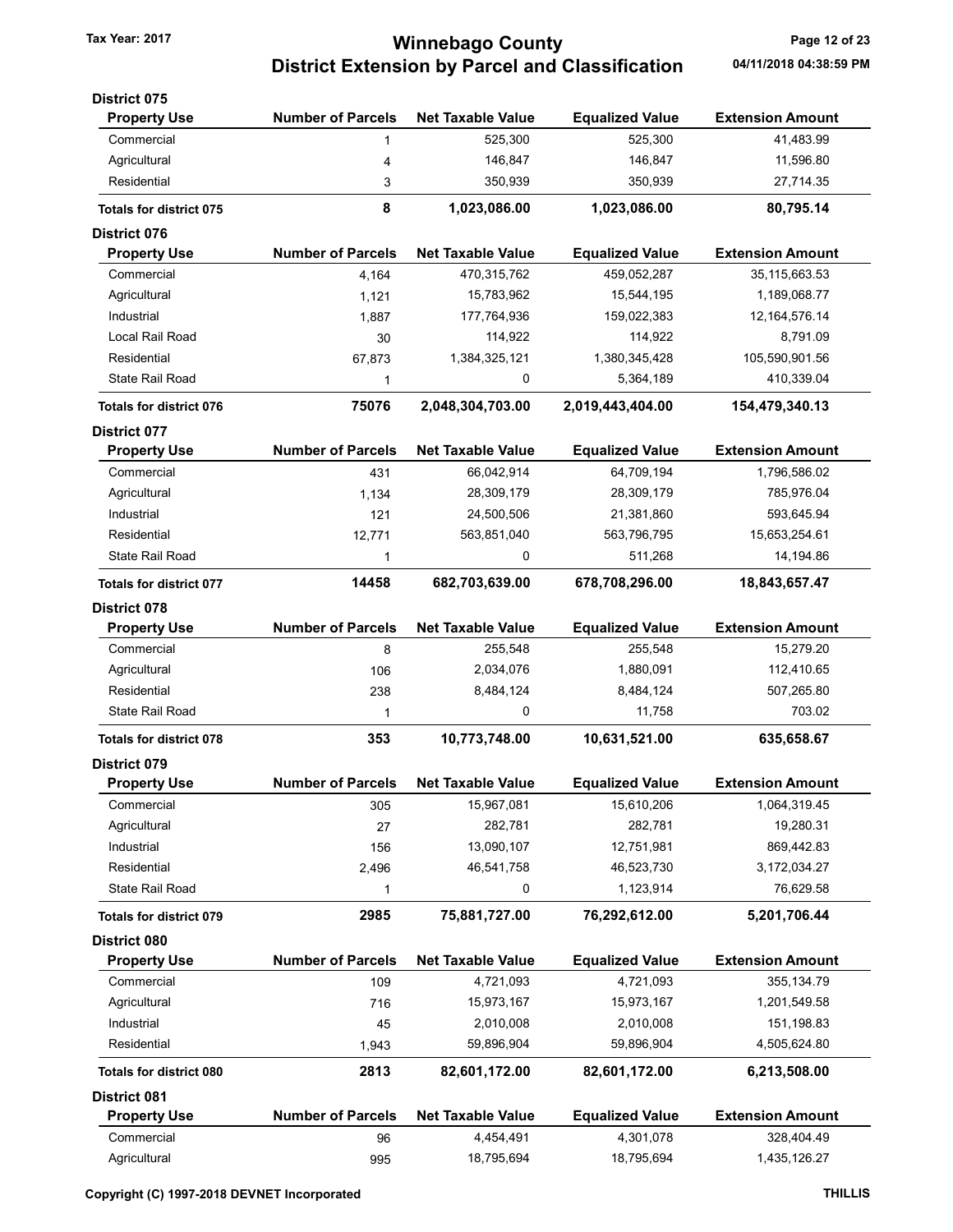# Tax Year: 2017 **Tax Year: 2017 Tax Year: 2017** Page 13 of 23 District Extension by Parcel and Classification 04/11/2018 04:38:59 PM

| <b>District 081</b>            |                          |                          |                        |                         |
|--------------------------------|--------------------------|--------------------------|------------------------|-------------------------|
| <b>Property Use</b>            | <b>Number of Parcels</b> | <b>Net Taxable Value</b> | <b>Equalized Value</b> | <b>Extension Amount</b> |
| Industrial                     | 18                       | 292,573                  | 254,871                | 19,460.40               |
| Residential                    | 2,130                    | 53,606,962               | 53,560,405             | 4,089,551.87            |
| <b>Totals for district 081</b> | 3239                     | 77,149,720.00            | 76,912,048.00          | 5,872,543.03            |
| <b>District 082</b>            |                          |                          |                        |                         |
| <b>Property Use</b>            | <b>Number of Parcels</b> | <b>Net Taxable Value</b> | <b>Equalized Value</b> | <b>Extension Amount</b> |
| Commercial                     | 137                      | 10,235,349               | 10,235,349             | 689,279.16              |
| Agricultural                   | 1,167                    | 31,480,009               | 31,480,009             | 2,119,958.36            |
| Industrial                     | 38                       | 4,515,002                | 4,515,002              | 304,053.82              |
| Local Rail Road                | 4                        | 714,101                  | 714,101                | 48,089.70               |
| Residential                    | 3,115                    | 104,338,885              | 104,338,885            | 7,026,493.54            |
| <b>State Rail Road</b>         | 1                        | 0                        | 1,526,187              | 102,778.04              |
| <b>Totals for district 082</b> | 4462                     | 151,283,346.00           | 152,809,533.00         | 10,290,652.62           |
| <b>District 083</b>            |                          |                          |                        |                         |
| <b>Property Use</b>            | <b>Number of Parcels</b> | <b>Net Taxable Value</b> | <b>Equalized Value</b> | <b>Extension Amount</b> |
| Agricultural                   | 12                       | 246,646                  | 246,646                | 15,546.58               |
| Residential                    | 9                        | 353,672                  | 353,672                | 22,292.66               |
| <b>Totals for district 083</b> | 21                       | 600,318.00               | 600,318.00             | 37,839.24               |
| <b>District 084</b>            |                          |                          |                        |                         |
| <b>Property Use</b>            | <b>Number of Parcels</b> | <b>Net Taxable Value</b> | <b>Equalized Value</b> | <b>Extension Amount</b> |
| Commercial                     | 6,216                    | 690,325,071              | 664,998,395            | 3,360,237.21            |
| Agricultural                   | 5,312                    | 113,314,226              | 112,919,476            | 570,581.84              |
| Industrial                     | 2,880                    | 292,296,368              | 257,022,503            | 1,298,734.86            |
| Local Rail Road                | 35                       | 829,023                  | 829,023                | 4,189.07                |
| Residential                    | 106,709                  | 2,649,358,246            | 2,644,992,694          | 13,365,147.85           |
| State Rail Road                | 1                        | 0                        | 9,052,409              | 45,741.88               |
| <b>Totals for district 084</b> | 121153                   | 3,746,122,934.00         | 3,689,814,500.00       | 18,644,632.71           |
| <b>District 085</b>            |                          |                          |                        |                         |
| <b>Property Use</b>            | <b>Number of Parcels</b> | <b>Net Taxable Value</b> | <b>Equalized Value</b> | <b>Extension Amount</b> |
| Agricultural                   | 12                       | 246,646                  | 246,646                | 1,641.19                |
| Residential                    | 9                        | 353,672                  | 353,672                | 2,353.33                |
| <b>Totals for district 085</b> | 21                       | 600,318.00               | 600,318.00             | 3,994.52                |
| <b>District 088</b>            |                          |                          |                        |                         |
| <b>Property Use</b>            | <b>Number of Parcels</b> | <b>Net Taxable Value</b> | <b>Equalized Value</b> | <b>Extension Amount</b> |
| Commercial                     | 34                       | 920,189                  | 0                      | 24,857.82               |
| Industrial                     | 3                        | 72,469                   | 0                      | 1,764.48                |
| Residential                    | 32                       | 314,625                  | 0                      | 0.00                    |
|                                |                          | 1,307,283.00             |                        |                         |
| <b>Totals for district 088</b> | 69                       |                          | 0.00                   | 26,622.30               |
| <b>District 089</b>            |                          |                          |                        |                         |
| <b>Property Use</b>            | <b>Number of Parcels</b> | <b>Net Taxable Value</b> | <b>Equalized Value</b> | <b>Extension Amount</b> |
| Commercial                     | 46                       | 1,997,692                | 0                      | 30,818.74               |
| Industrial                     | 1                        | 7,412                    | 0                      | 108.90                  |
| Residential                    | 423                      | 4,252,706                | 0                      | 1,827.54                |
| <b>Totals for district 089</b> | 470                      | 6,257,810.00             | 0.00                   | 32,755.18               |
| <b>District 093</b>            |                          |                          |                        |                         |
| <b>Property Use</b>            | <b>Number of Parcels</b> | <b>Net Taxable Value</b> | <b>Equalized Value</b> | <b>Extension Amount</b> |
| Commercial                     | 8                        | 600,250                  | 0                      | 23,980.82               |
| Industrial                     | 11                       | 269,505                  | 0                      | 656.36                  |

#### Copyright (C) 1997-2018 DEVNET Incorporated THILLIS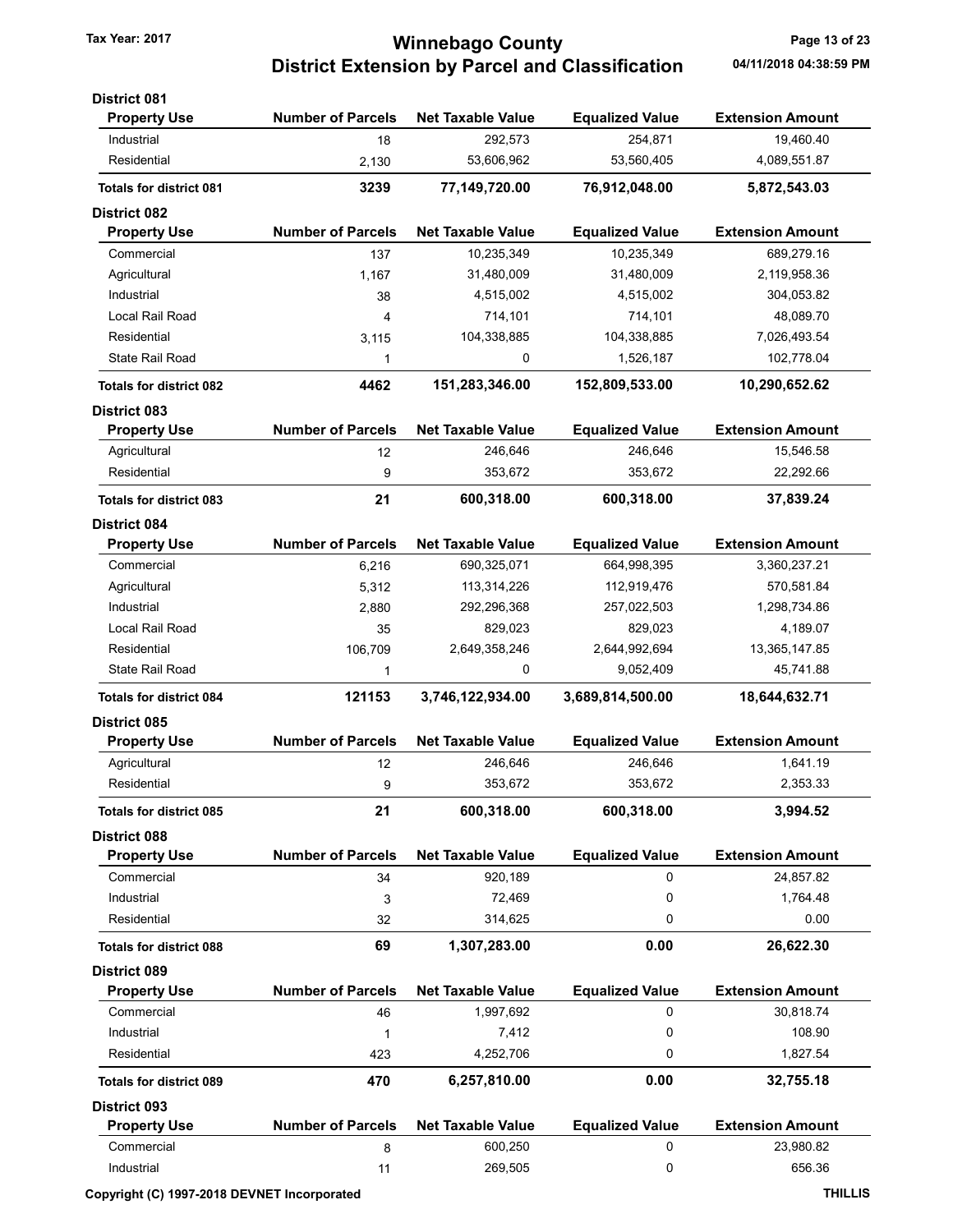# Tax Year: 2017 **Tax Year: 2017 Tax Year: 2017** Page 14 of 23 District Extension by Parcel and Classification 04/11/2018 04:38:59 PM

| <b>District 093</b>                        |                          |                          |                        |                         |
|--------------------------------------------|--------------------------|--------------------------|------------------------|-------------------------|
| <b>Property Use</b>                        | <b>Number of Parcels</b> | <b>Net Taxable Value</b> | <b>Equalized Value</b> | <b>Extension Amount</b> |
| Residential                                | 17                       | 236,346                  | 0                      | 16,748.60               |
| <b>Totals for district 093</b>             | 36                       | 1,106,101.00             | 0.00                   | 41,385.78               |
| <b>District 094</b>                        |                          |                          |                        |                         |
| <b>Property Use</b>                        | <b>Number of Parcels</b> | <b>Net Taxable Value</b> | <b>Equalized Value</b> | <b>Extension Amount</b> |
| Commercial                                 | 26                       | 1,273,693                | 0                      | 5,051.22                |
| Agricultural                               | 12                       | 41,518                   | 0                      | 3,395.16                |
| Industrial                                 | 113                      | 27,514,057               | 0                      | 947,735.94              |
| <b>Totals for district 094</b>             | 151                      | 28,829,268.00            | 0.00                   | 956,182.32              |
| <b>District 098</b>                        |                          |                          |                        |                         |
| <b>Property Use</b>                        | <b>Number of Parcels</b> | <b>Net Taxable Value</b> | <b>Equalized Value</b> | <b>Extension Amount</b> |
| Commercial                                 | 26                       | 9,189,981                | $\mathbf 0$            | 982,203.82              |
| Residential                                | 4                        | 11,306                   | 0                      | 203.12                  |
|                                            |                          |                          |                        |                         |
| <b>Totals for district 098</b>             | 30                       | 9,201,287.00             | 0.00                   | 982,406.94              |
| <b>District 101</b><br><b>Property Use</b> | <b>Number of Parcels</b> | <b>Net Taxable Value</b> | <b>Equalized Value</b> | <b>Extension Amount</b> |
| Commercial                                 | 23                       | 1,533,869                | 1,533,869              | 751.60                  |
|                                            |                          | 17,985,311               | 17,985,311             | 8,812.73                |
| Agricultural<br>Residential                | 823                      |                          |                        |                         |
|                                            | 574                      | 20,106,772               | 20,106,772             | 9,852.44                |
| <b>Totals for district 101</b>             | 1420                     | 39,625,952.00            | 39,625,952.00          | 19,416.77               |
| <b>District 102</b>                        | <b>Number of Parcels</b> | <b>Net Taxable Value</b> |                        |                         |
| <b>Property Use</b>                        |                          |                          | <b>Equalized Value</b> | <b>Extension Amount</b> |
| Commercial                                 | 91                       | 4,131,261                | 3,977,848              | 1,626.94                |
| Agricultural                               | 798                      | 15,387,728               | 15,387,728             | 6,293.66                |
| Industrial                                 | 18                       | 292,573                  | 254,871                | 104.25                  |
| Residential                                | 2,054                    | 50,297,947               | 50,251,390             | 20,553.74               |
| <b>Totals for district 102</b>             | 2961                     | 70,109,509.00            | 69,871,837.00          | 28,578.59               |
| <b>District 104</b>                        |                          |                          |                        |                         |
| <b>Property Use</b>                        | <b>Number of Parcels</b> | <b>Net Taxable Value</b> | <b>Equalized Value</b> | <b>Extension Amount</b> |
| Commercial                                 | 40                       | 1,093,440                | 0                      | 103,927.40              |
| Industrial                                 | 44                       | 1,166,354                | 0                      | 4,798.40                |
| Local Rail Road                            | 1                        | 0                        | 0                      | 0.00                    |
| Residential                                | 45                       | 274,975                  | 0                      | 16,312.46               |
| <b>Totals for district 104</b>             | 130                      | 2,534,769.00             | 0.00                   | 125,038.26              |
| District 105                               |                          |                          |                        |                         |
| <b>Property Use</b>                        | <b>Number of Parcels</b> | <b>Net Taxable Value</b> | <b>Equalized Value</b> | <b>Extension Amount</b> |
| Residential                                | 26                       | 369,735                  | 0                      | 54,282.30               |
| <b>Totals for district 105</b>             | 26                       | 369,735.00               | 0.00                   | 54,282.30               |
| <b>District 106</b>                        |                          |                          |                        |                         |
| <b>Property Use</b>                        | <b>Number of Parcels</b> | <b>Net Taxable Value</b> | <b>Equalized Value</b> | <b>Extension Amount</b> |
| Commercial                                 | 51                       | 1,092,097                | 0                      | 16,855.40               |
| Industrial                                 | 13                       | 148,407                  | 0                      | 4,142.32                |
| Residential                                | 25                       | 288,316                  | 0                      | 5,115.18                |
| <b>Totals for district 106</b>             | 89                       | 1,528,820.00             | 0.00                   | 26,112.90               |
| <b>District 107</b>                        |                          |                          |                        |                         |
| <b>Property Use</b>                        | <b>Number of Parcels</b> | <b>Net Taxable Value</b> | <b>Equalized Value</b> | <b>Extension Amount</b> |
| Commercial                                 | 22                       | 801,002                  | 0                      | 100,907.86              |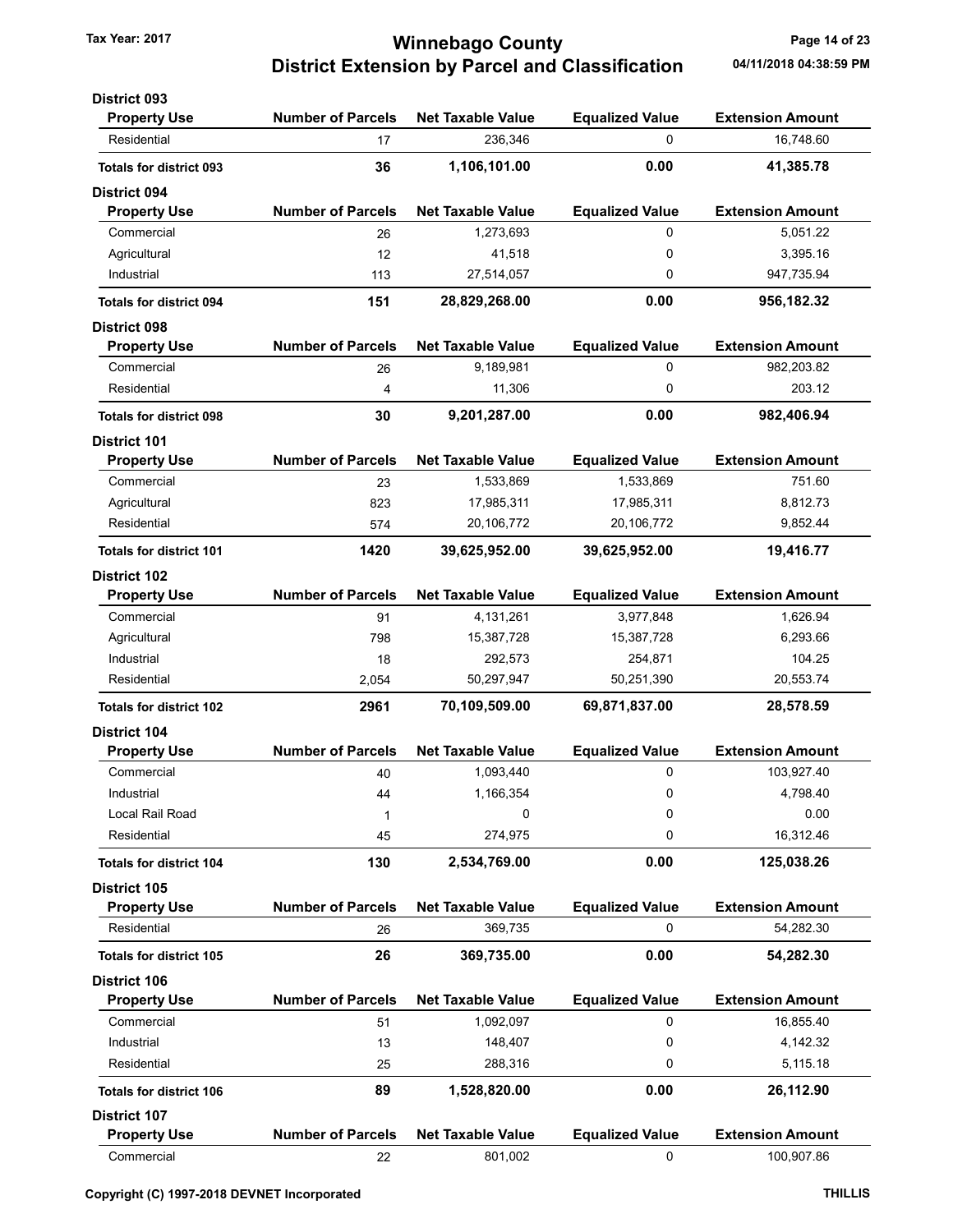## Tax Year: 2017 **Tax Year: 2017 Tax Year: 2017** Page 15 of 23 District Extension by Parcel and Classification 04/11/2018 04:38:59 PM

| <b>District 107</b>            |                          |                          |                        |                         |
|--------------------------------|--------------------------|--------------------------|------------------------|-------------------------|
| <b>Property Use</b>            | <b>Number of Parcels</b> | <b>Net Taxable Value</b> | <b>Equalized Value</b> | <b>Extension Amount</b> |
| Residential                    | 73                       | 693,505                  | 0                      | 100,281.32              |
| <b>Totals for district 107</b> | 95                       | 1,494,507.00             | 0.00                   | 201,189.18              |
| <b>District 109</b>            |                          |                          |                        |                         |
| <b>Property Use</b>            | <b>Number of Parcels</b> | <b>Net Taxable Value</b> | <b>Equalized Value</b> | <b>Extension Amount</b> |
| Residential                    | 9                        | 321,513                  | 321,513                | 5,940.27                |
| <b>Totals for district 109</b> | 9                        | 321,513.00               | 321,513.00             | 5,940.27                |
| <b>District 110</b>            |                          |                          |                        |                         |
| <b>Property Use</b>            | <b>Number of Parcels</b> | <b>Net Taxable Value</b> | <b>Equalized Value</b> | <b>Extension Amount</b> |
| Commercial                     | 16                       | 1,173,987                | 1,173,987              | 2,367.94                |
| Agricultural                   | 498                      | 12,173,570               | 12,173,570             | 24,554.15               |
| Residential                    | 348                      | 12,086,414               | 12,086,414             | 24,378.36               |
| <b>Totals for district 110</b> | 862                      | 25,433,971.00            | 25,433,971.00          | 51,300.45               |
| <b>District 111</b>            |                          |                          |                        |                         |
| <b>Property Use</b>            | <b>Number of Parcels</b> | <b>Net Taxable Value</b> | <b>Equalized Value</b> | <b>Extension Amount</b> |
| Commercial                     | 322                      | 39,856,173               | 39,856,173             | 109,165.99              |
| Agricultural                   | 253                      | 4,751,221                | 4,729,760              | 12,954.81               |
| Industrial                     | 298                      | 40,202,509               | 37,661,345             | 103,154.36              |
| Residential                    | 6,119                    | 179,813,228              | 179,813,228            | 492,508.76              |
| State Rail Road                | 1                        | 0                        | 1,507,199              | 4,128.22                |
| <b>Totals for district 111</b> | 6993                     | 264,623,131.00           | 263,567,705.00         | 721,912.14              |
| <b>District 112</b>            |                          |                          |                        |                         |
| <b>Property Use</b>            | <b>Number of Parcels</b> | <b>Net Taxable Value</b> | <b>Equalized Value</b> | <b>Extension Amount</b> |
| Commercial                     | 85                       | 3,739,430                | 3,586,017              | 10,359.99               |
| Agricultural                   | 407                      | 8,796,156                | 8,796,156              | 25,412.09               |
| Industrial                     | 17                       | 283,374                  | 245,672                | 709.73                  |
| Residential                    | 1,167                    | 24,225,992               | 24,179,435             | 69,854.72               |
| <b>Totals for district 112</b> | 1676                     | 37,044,952.00            | 36,807,280.00          | 106,336.53              |
| <b>District 113</b>            |                          |                          |                        |                         |
| <b>Property Use</b>            | <b>Number of Parcels</b> | <b>Net Taxable Value</b> | <b>Equalized Value</b> | <b>Extension Amount</b> |
| Commercial                     | 533                      | 81,546,344               | 70,064,290             | 33,420.66               |
| Agricultural                   | 189                      | 2,723,583                | 2,646,030              | 1,262.10                |
| Industrial                     | 470                      | 64,521,682               | 44,057,881             | 21,015.60               |
| Residential                    | 14,876                   | 449,055,053              | 448,847,965            | 214,100.18              |
| <b>Totals for district 113</b> | 16068                    | 597,846,662.00           | 565,616,166.00         | 269,798.54              |
| <b>District 114</b>            |                          |                          |                        |                         |
| <b>Property Use</b>            | <b>Number of Parcels</b> | <b>Net Taxable Value</b> | <b>Equalized Value</b> | <b>Extension Amount</b> |
| Commercial                     | 7                        | 359,882                  | 359,882                | 748.90                  |
| Agricultural                   | 325                      | 5,811,741                | 5,811,741              | 12,094.10               |
| Residential                    | 226                      | 8,020,358                | 8,020,358              | 16,690.40               |
| <b>Totals for district 114</b> | 558                      | 14,191,981.00            | 14,191,981.00          | 29,533.40               |
| <b>District 115</b>            |                          |                          |                        |                         |
| <b>Property Use</b>            | <b>Number of Parcels</b> | <b>Net Taxable Value</b> | <b>Equalized Value</b> | <b>Extension Amount</b> |
| Commercial                     | 6                        | 391,831                  | 391,831                | 811.89                  |
| Agricultural                   | 393                      | 6,591,572                | 6,591,572              | 13,657.70               |
| Industrial                     | 1                        | 9,199                    | 9,199                  | 19.06                   |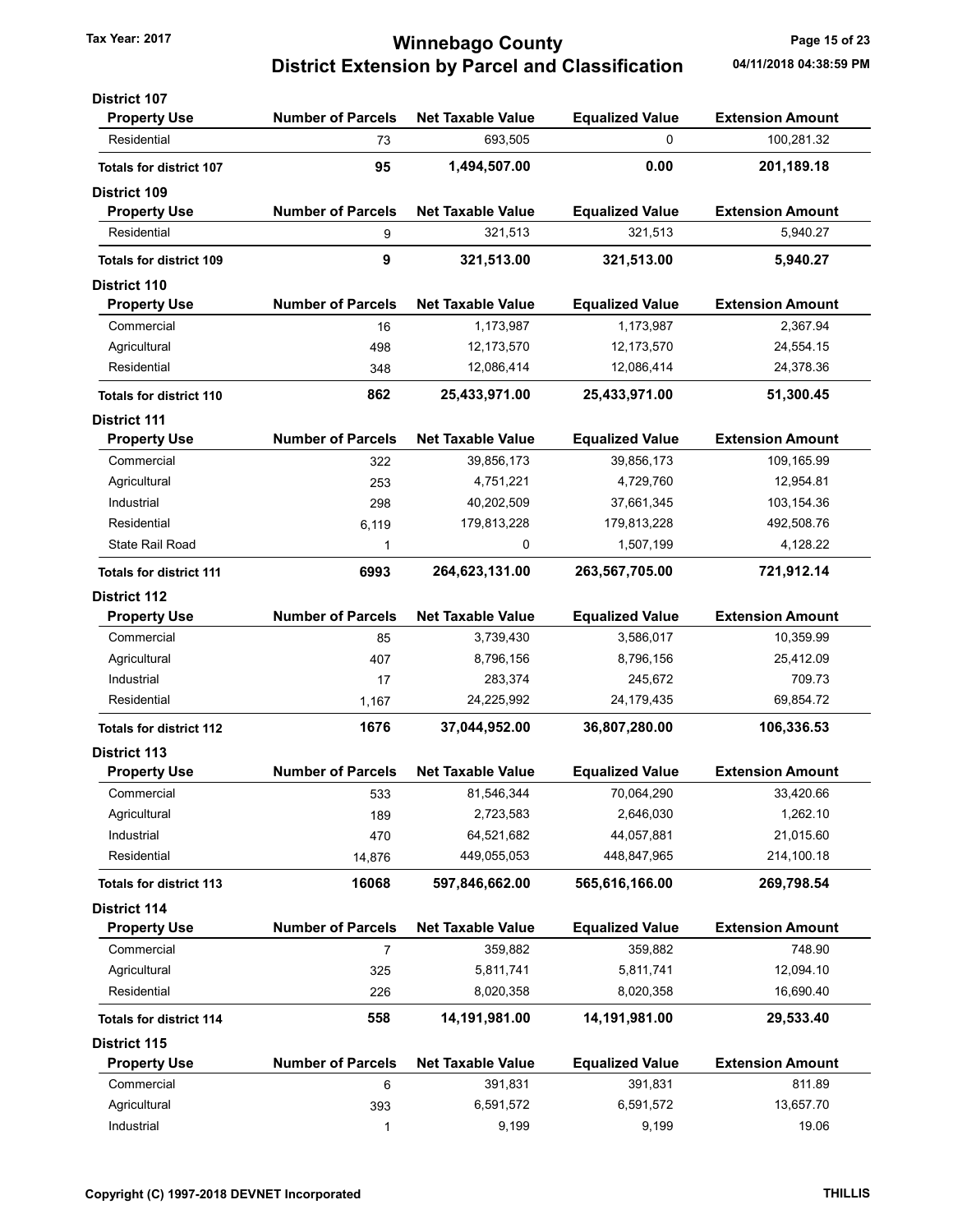# Tax Year: 2017 **Tax Year: 2017 Tax Year: 2017** Page 16 of 23 District Extension by Parcel and Classification 04/11/2018 04:38:59 PM

| <b>District 115</b>                        |                          |                          |                        |                         |
|--------------------------------------------|--------------------------|--------------------------|------------------------|-------------------------|
| <b>Property Use</b>                        | <b>Number of Parcels</b> | <b>Net Taxable Value</b> | <b>Equalized Value</b> | <b>Extension Amount</b> |
| Residential                                | 887                      | 26,071,955               | 26,071,955             | 54,021.64               |
| <b>Totals for district 115</b>             | 1287                     | 33,064,557.00            | 33,064,557.00          | 68,510.29               |
| <b>District 116</b>                        |                          |                          |                        |                         |
| <b>Property Use</b>                        | <b>Number of Parcels</b> | <b>Net Taxable Value</b> | <b>Equalized Value</b> | <b>Extension Amount</b> |
| Commercial                                 | 33                       | 1,659,785                | 1,659,785              | 3,354.42                |
| Agricultural                               | 411                      | 8,603,225                | 8,603,225              | 17,387.24               |
| Industrial                                 | 45                       | 11,437,202               | 11,437,202             | 23, 114.57              |
| Residential                                | 1,671                    | 60,771,820               | 60,771,820             | 122,820.04              |
| State Rail Road                            | 1                        | 0                        | 390,686                | 789.58                  |
| <b>Totals for district 116</b>             | 2161                     | 82,472,032.00            | 82,862,718.00          | 167,465.85              |
| <b>District 117</b>                        |                          |                          |                        |                         |
| <b>Property Use</b>                        | <b>Number of Parcels</b> | <b>Net Taxable Value</b> | <b>Equalized Value</b> | <b>Extension Amount</b> |
| Commercial                                 | 92                       | 3,538,901                | 3,538,901              | 6,628.36                |
| Agricultural                               | 448                      | 9,400,017                | 9,400,017              | 17,606.29               |
| Industrial                                 | 45                       | 2,010,008                | 2,010,008              | 3,764.77                |
| Residential                                | 1,682                    | 52,419,431               | 52,419,431             | 98,181.47               |
|                                            |                          |                          | 67,368,357.00          | 126,180.89              |
| <b>Totals for district 117</b>             | 2267                     | 67,368,357.00            |                        |                         |
| <b>District 118</b><br><b>Property Use</b> | <b>Number of Parcels</b> | <b>Net Taxable Value</b> | <b>Equalized Value</b> | <b>Extension Amount</b> |
| Commercial                                 | 4,259                    | 465,706,730              | 453,706,116            | 670,577.62              |
| Agricultural                               | 723                      | 10,127,977               | 9,832,241              | 14,531.94               |
| Industrial                                 | 1,699                    | 133,489,751              | 124,715,325            | 184,329.26              |
| Local Rail Road                            | 31                       | 114,922                  | 114,922                | 169.84                  |
| Residential                                | 63,028                   | 1,188,330,347            | 1,184,290,713          | 1,750,383.85            |
| <b>State Rail Road</b>                     | 1                        | 0                        | 4,201,072              | 6,209.20                |
| <b>Totals for district 118</b>             | 69741                    | 1,797,769,727.00         | 1,776,860,389.00       | 2,626,201.71            |
|                                            |                          |                          |                        |                         |
| <b>District 119</b>                        | <b>Number of Parcels</b> | <b>Net Taxable Value</b> | <b>Equalized Value</b> | <b>Extension Amount</b> |
| <b>Property Use</b><br>Commercial          |                          | 22,042,258               |                        | 32,292.69               |
|                                            | 344                      |                          | 20,516,278             |                         |
| Agricultural                               | 345                      | 8,707,013                | 8,707,013              | 13,704.94               |
| Industrial                                 | 152                      | 17,879,765               | 14,534,678             | 22,877.55               |
| Residential                                | 6,006                    | 203,780,591              | 203,714,233            | 320,646.30              |
| State Rail Road                            | 1                        | 0                        | 941,691                | 1,482.24                |
| <b>Totals for district 119</b>             | 6848                     | 252,409,627.00           | 248,413,893.00         | 391,003.72              |
| <b>District 120</b>                        |                          |                          |                        |                         |
| <b>Property Use</b>                        | <b>Number of Parcels</b> | <b>Net Taxable Value</b> | <b>Equalized Value</b> | <b>Extension Amount</b> |
| Commercial                                 | 366                      | 59,351,837               | 59, 187, 222           | 107,010.34              |
| Agricultural                               | 247                      | 5,827,760                | 5,827,760              | 10,536.55               |
| Industrial                                 | 124                      | 19,703,870               | 19,592,185             | 35,422.73               |
| Residential                                | 7,859                    | 350,835,415              | 350,829,500            | 634,299.64              |
| State Rail Road                            | 1                        | 0                        | 651,183                | 1,177.36                |
| <b>Totals for district 120</b>             | 8597                     | 435,718,882.00           | 436,087,850.00         | 788,446.62              |
| <b>District 121</b>                        |                          |                          |                        |                         |
| <b>Property Use</b>                        | <b>Number of Parcels</b> | <b>Net Taxable Value</b> | <b>Equalized Value</b> | <b>Extension Amount</b> |
| Commercial                                 | 48                       | 3,435,014                | 3,435,014              | 15,007.55               |
| Agricultural                               | 446                      | 12,934,987               | 12,934,987             | 56,512.98               |
| Industrial                                 | 4                        | 164,025                  | 164,025                | 716.63                  |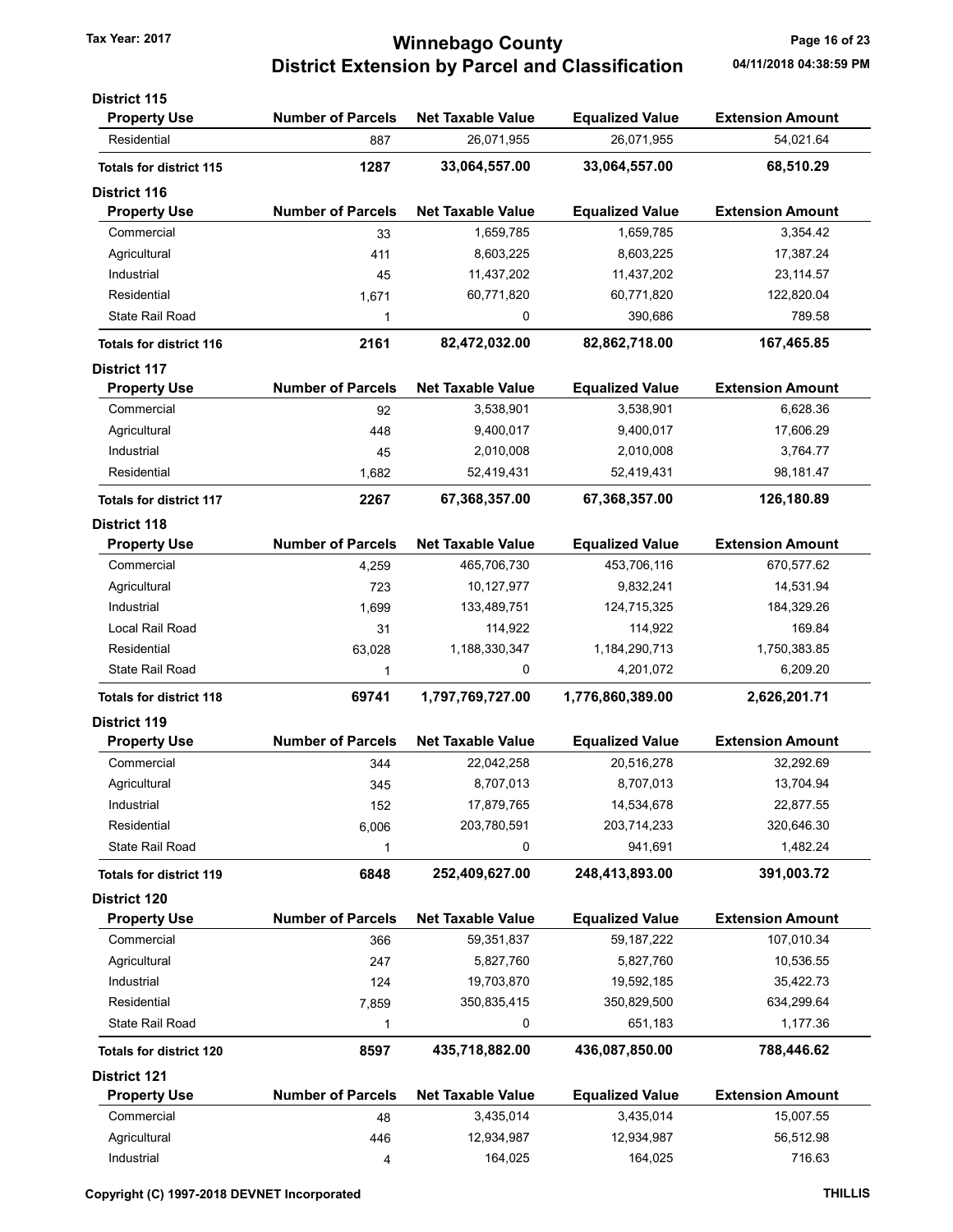# Tax Year: 2017 **Tax Year: 2017 Tax Year: 2017 Page 17 of 23** District Extension by Parcel and Classification 04/11/2018 04:38:59 PM

| <b>District 121</b>            |                          |                          |                        |                         |
|--------------------------------|--------------------------|--------------------------|------------------------|-------------------------|
| <b>Property Use</b>            | <b>Number of Parcels</b> | <b>Net Taxable Value</b> | <b>Equalized Value</b> | <b>Extension Amount</b> |
| Local Rail Road                | $\overline{2}$           | 463                      | 463                    | 2.02                    |
| Residential                    | 241                      | 7,424,831                | 7,424,831              | 32,439.10               |
| <b>State Rail Road</b>         | 1                        | 0                        | 731,657                | 3,196.62                |
| <b>Totals for district 121</b> | 742                      | 23,959,320.00            | 24,690,977.00          | 107,874.90              |
| <b>District 122</b>            |                          |                          |                        |                         |
| <b>Property Use</b>            | <b>Number of Parcels</b> | <b>Net Taxable Value</b> | <b>Equalized Value</b> | <b>Extension Amount</b> |
| Commercial                     | 20                       | 919,460                  | 919,460                | 1,065.65                |
| Agricultural                   | 258                      | 6,521,585                | 6,521,585              | 7,558.53                |
| Residential                    | 523                      | 15,489,977               | 15,489,977             | 17,952.64               |
| <b>Totals for district 122</b> | 801                      | 22,931,022.00            | 22,931,022.00          | 26,576.82               |
| <b>District 123</b>            |                          |                          |                        |                         |
| <b>Property Use</b>            | <b>Number of Parcels</b> | <b>Net Taxable Value</b> | <b>Equalized Value</b> | <b>Extension Amount</b> |
| Commercial                     | 85                       | 6,603,439                | 6,603,439              | 13,187.07               |
| Agricultural                   | 381                      | 10,590,465               | 10,590,465             | 21,149.14               |
| Industrial                     | 25                       | 2,594,983                | 2,594,983              | 5,182.18                |
| Local Rail Road                | 2                        | 713,638                  | 713,638                | 1,425.13                |
| Residential                    | 2,085                    | 71,386,506               | 71,386,506             | 142,559.00              |
| State Rail Road                | 1                        | 0                        | 628,921                | 1,255.96                |
| <b>Totals for district 123</b> | 2579                     | 91,889,031.00            | 92,517,952.00          | 184,758.48              |
| <b>District 124</b>            |                          |                          |                        |                         |
| <b>Property Use</b>            | <b>Number of Parcels</b> | <b>Net Taxable Value</b> | <b>Equalized Value</b> | <b>Extension Amount</b> |
| Commercial                     | 140                      | 6,973,915                | 6,973,915              | 3,772.90                |
| Agricultural                   | 894                      | 22,335,004               | 22,335,004             | 12,083.14               |
| Industrial                     | 49                       | 2,174,033                | 2,174,033              | 1,176.17                |
| Local Rail Road                | 2                        | 463                      | 463                    | 0.25                    |
| Residential                    | 1,923                    | 59,844,262               | 59,844,262             | 32,375.90               |
| <b>Totals for district 124</b> | 3008                     | 91,327,677.00            | 91,327,677.00          | 49,408.36               |
| <b>District 125</b>            |                          |                          |                        |                         |
| <b>Property Use</b>            | <b>Number of Parcels</b> | <b>Net Taxable Value</b> | <b>Equalized Value</b> | <b>Extension Amount</b> |
| Commercial                     | 19                       | 1,582,905                | 0                      | 111,606.10              |
| Residential                    | 2                        | 55,193                   | 0                      | 1,402.30                |
| <b>Totals for district 125</b> | 21                       | 1,638,098.00             | 0.00                   | 113,008.40              |
| <b>District 126</b>            |                          |                          |                        |                         |
| <b>Property Use</b>            | <b>Number of Parcels</b> | <b>Net Taxable Value</b> | <b>Equalized Value</b> | <b>Extension Amount</b> |
| Residential                    | 19                       | 236,276                  | 0                      | 24,752.38               |
| <b>Totals for district 126</b> | 19                       | 236,276.00               | 0.00                   | 24,752.38               |
| <b>District 127</b>            |                          |                          |                        |                         |
| <b>Property Use</b>            | <b>Number of Parcels</b> | <b>Net Taxable Value</b> | <b>Equalized Value</b> | <b>Extension Amount</b> |
| Commercial                     | 1                        | 23,601                   | 0                      | 0.00                    |
| Residential                    | 134                      | 1,676,739                | 0                      | 104,406.16              |
| <b>Totals for district 127</b> | 135                      | 1,700,340.00             | 0.00                   | 104,406.16              |
| <b>District 128</b>            |                          |                          |                        |                         |
| <b>Property Use</b>            | <b>Number of Parcels</b> | <b>Net Taxable Value</b> | <b>Equalized Value</b> | <b>Extension Amount</b> |
| Industrial                     | 25                       | 1,670,363                | 0                      | 40,461.30               |
| <b>Totals for district 128</b> | 25                       | 1,670,363.00             | 0.00                   | 40,461.30               |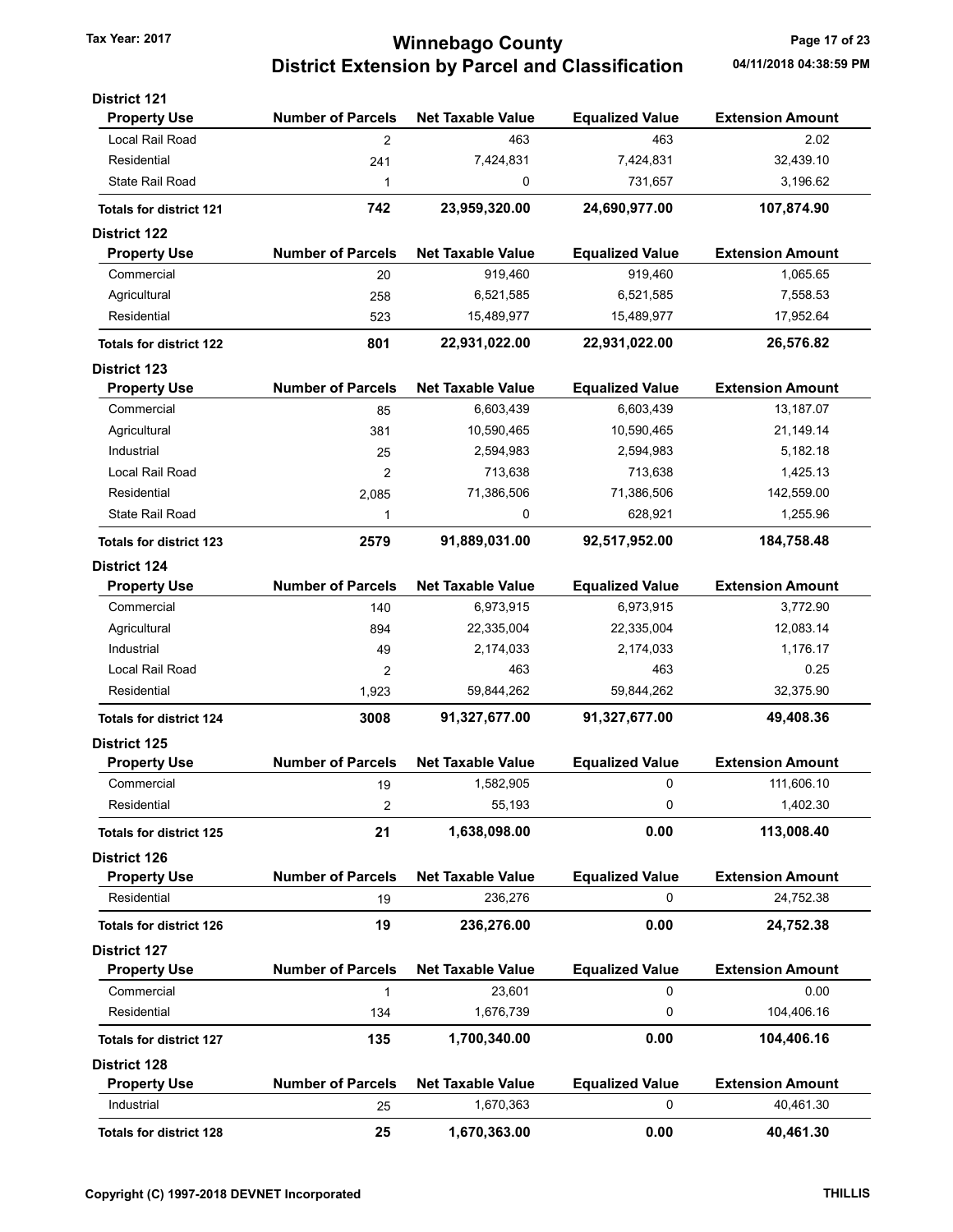# Tax Year: 2017 **Tax Year: 2017 Tax Year: 2017** Page 18 of 23 District Extension by Parcel and Classification 04/11/2018 04:38:59 PM

| <b>District 129</b>                        |                          |                          |                        |                         |
|--------------------------------------------|--------------------------|--------------------------|------------------------|-------------------------|
| <b>Property Use</b>                        | <b>Number of Parcels</b> | <b>Net Taxable Value</b> | <b>Equalized Value</b> | <b>Extension Amount</b> |
| Residential                                | 17                       | 276,187                  | 0                      | 39,411.10               |
| <b>Totals for district 129</b>             | 17                       | 276,187.00               | 0.00                   | 39,411.10               |
| District 130                               |                          |                          |                        |                         |
| <b>Property Use</b>                        | <b>Number of Parcels</b> | <b>Net Taxable Value</b> | <b>Equalized Value</b> | <b>Extension Amount</b> |
| Commercial                                 | 1                        | 6,114                    | 0                      | 318.54                  |
| Residential                                | 402                      | 1,569,644                | 0                      | 134,723.84              |
| <b>Totals for district 130</b>             | 403                      | 1,575,758.00             | 0.00                   | 135,042.38              |
| <b>District 132</b>                        |                          |                          |                        |                         |
| <b>Property Use</b>                        | <b>Number of Parcels</b> | <b>Net Taxable Value</b> | <b>Equalized Value</b> | <b>Extension Amount</b> |
| Commercial                                 | 177                      | 8,551,434                | 0                      | 50,989.78               |
| Industrial                                 |                          | 2,156,495                | 0                      | 47,754.58               |
| Residential                                | 30                       |                          | 0                      |                         |
|                                            | 31                       | 404,547                  |                        | 7,254.10                |
| <b>Totals for district 132</b>             | 238                      | 11,112,476.00            | 0.00                   | 105,998.46              |
| <b>District 133</b><br><b>Property Use</b> | <b>Number of Parcels</b> | <b>Net Taxable Value</b> | <b>Equalized Value</b> | <b>Extension Amount</b> |
| Commercial                                 |                          | 1,725,500                | 0                      | 208,600.04              |
|                                            | 7                        | 66,107                   | 0                      | 5,288.26                |
| Agricultural<br>Industrial                 | 9                        |                          |                        |                         |
|                                            | 20                       | 6,711,827                | 0                      | 26,359.36               |
| Residential                                | 9                        | 69,111                   | 0                      | 2,130.50                |
| <b>Totals for district 133</b>             | 45                       | 8,572,545.00             | 0.00                   | 242,378.16              |
| <b>District 134</b>                        |                          |                          |                        |                         |
| <b>Property Use</b>                        | <b>Number of Parcels</b> | <b>Net Taxable Value</b> | <b>Equalized Value</b> | <b>Extension Amount</b> |
| Commercial                                 | $\overline{7}$           | 84,010                   | 0                      | 0.00                    |
| <b>Totals for district 134</b>             | $\overline{7}$           | 84,010.00                | 0.00                   | 0.00                    |
| <b>District 135</b>                        |                          |                          |                        |                         |
| <b>Property Use</b>                        | <b>Number of Parcels</b> | <b>Net Taxable Value</b> | <b>Equalized Value</b> | <b>Extension Amount</b> |
| Commercial                                 | 69                       | 7,046,548                | 0                      | 300,304.36              |
| Industrial                                 | 3                        | 114,738                  | 0                      | 0.00                    |
| Residential                                | 191                      | 2,907,732                | 0                      | 21,436.62               |
| <b>Totals for district 135</b>             | 263                      | 10,069,018.00            | 0.00                   | 321,740.98              |
| <b>District 136</b>                        |                          |                          |                        |                         |
| <b>Property Use</b>                        | <b>Number of Parcels</b> | <b>Net Taxable Value</b> | <b>Equalized Value</b> | <b>Extension Amount</b> |
| Residential                                | 27                       | 3,159,925                | 3,159,925              | 27,683.64               |
| <b>Totals for district 136</b>             | 27                       | 3,159,925.00             | 3,159,925.00           | 27,683.64               |
| <b>District 137</b>                        |                          |                          |                        |                         |
| <b>Property Use</b>                        | <b>Number of Parcels</b> | <b>Net Taxable Value</b> | <b>Equalized Value</b> | <b>Extension Amount</b> |
| Commercial                                 | 1                        | 1,649,835                | 0                      | 119,309.68              |
| Residential                                | 1                        | 45,859                   | 0                      | 0.00                    |
| <b>Totals for district 137</b>             | $\boldsymbol{2}$         | 1,695,694.00             | 0.00                   | 119,309.68              |
| <b>District 138</b>                        |                          |                          |                        |                         |
| <b>Property Use</b>                        | <b>Number of Parcels</b> | <b>Net Taxable Value</b> | <b>Equalized Value</b> | <b>Extension Amount</b> |
| Commercial                                 | 113                      | 1,976,536                | 0                      | 9,855.08                |
| Industrial                                 | 54                       | 885,716                  | 0                      | 480.26                  |
| Local Rail Road                            | 1                        | 4,305                    | 0                      | 0.00                    |
| Residential                                | 363                      | 2,551,227                | 0                      | 10,142.48               |
|                                            |                          |                          |                        |                         |
| <b>Totals for district 138</b>             | 531                      | 5,417,784.00             | 0.00                   | 20,477.82               |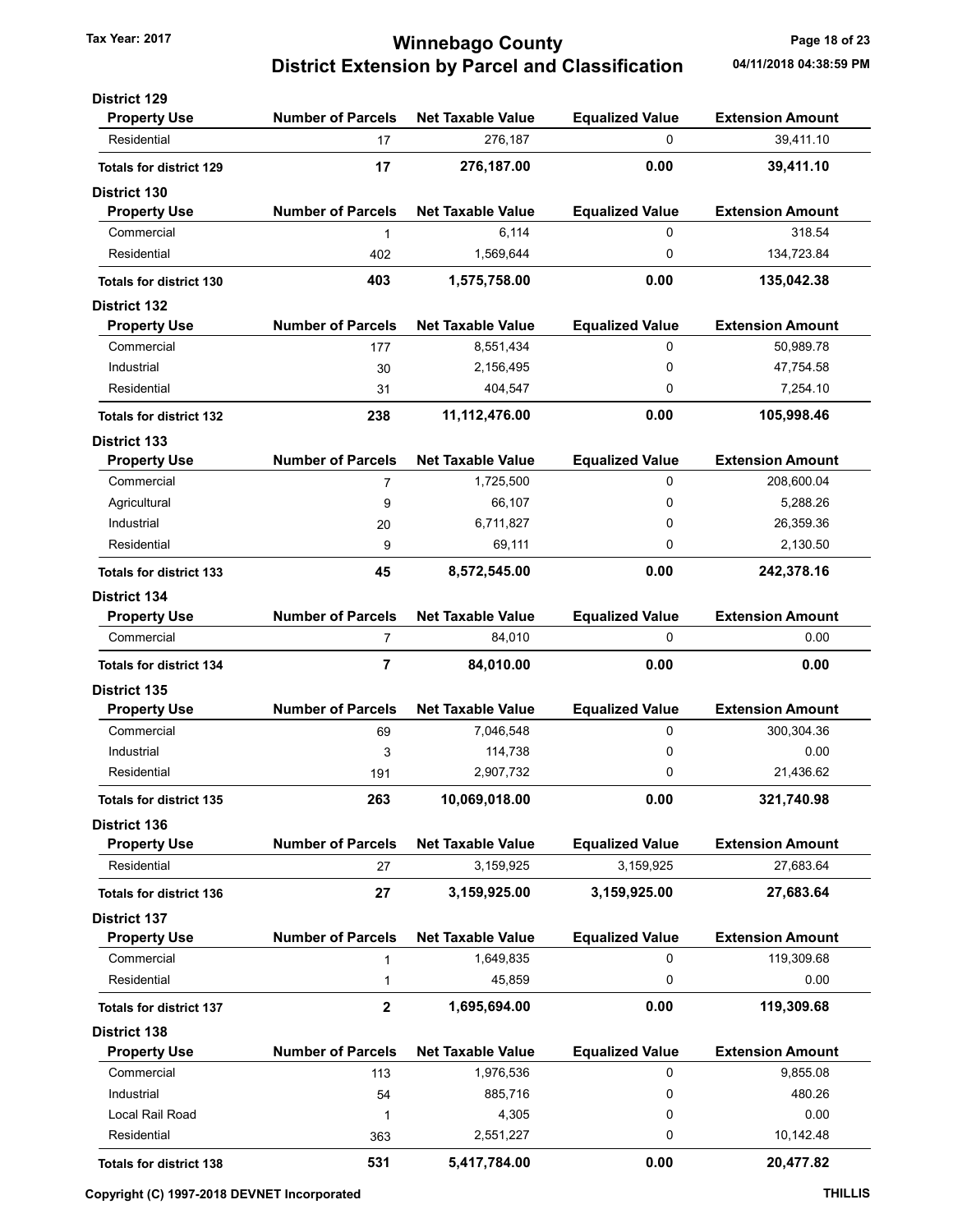# Tax Year: 2017 **Ninnebago County Tax Year: 2017** Page 19 of 23 District Extension by Parcel and Classification 04/11/2018 04:38:59 PM

| <b>District 139</b>            |                          |                          |                        |                         |
|--------------------------------|--------------------------|--------------------------|------------------------|-------------------------|
| <b>Property Use</b>            | <b>Number of Parcels</b> | <b>Net Taxable Value</b> | <b>Equalized Value</b> | <b>Extension Amount</b> |
| Industrial                     | $\overline{2}$           | 393,594                  | 0                      | 0.00                    |
| <b>Totals for district 139</b> | $\mathbf 2$              | 393,594.00               | 0.00                   | 0.00                    |
| <b>District 140</b>            |                          |                          |                        |                         |
| <b>Property Use</b>            | <b>Number of Parcels</b> | <b>Net Taxable Value</b> | <b>Equalized Value</b> | <b>Extension Amount</b> |
| Commercial                     | $\overline{2}$           | 23,350                   | 0                      | 10.94                   |
| Industrial                     | 14                       | 4,709,071                | 0                      | 309,721.90              |
| <b>Totals for district 140</b> | 16                       | 4,732,421.00             | 0.00                   | 309,732.84              |
| <b>District 141</b>            |                          |                          |                        |                         |
| <b>Property Use</b>            | <b>Number of Parcels</b> | <b>Net Taxable Value</b> | <b>Equalized Value</b> | <b>Extension Amount</b> |
| Commercial                     | 25                       | 3,364,268                | 0                      | 3,083.14                |
| Industrial                     | 57                       | 9,648,962                | 0                      | 27,558.90               |
| Residential                    | 43                       | 460,597                  | 0                      | 2,048.64                |
| <b>Totals for district 141</b> | 125                      | 13,473,827.00            | 0.00                   | 32,690.68               |
| <b>District 142</b>            |                          |                          |                        |                         |
| <b>Property Use</b>            | <b>Number of Parcels</b> | <b>Net Taxable Value</b> | <b>Equalized Value</b> | <b>Extension Amount</b> |
| Commercial                     | 125                      | 8,199,648                | 0                      | 168,313.80              |
| Industrial                     | 1                        | 60,749                   | 0                      | 0.00                    |
| Residential                    | 201                      | 1,458,433                | 0                      | 6,418.00                |
| <b>Totals for district 142</b> | 327                      | 9,718,830.00             | 0.00                   | 174,731.80              |
| <b>District 143</b>            |                          |                          |                        |                         |
| <b>Property Use</b>            | <b>Number of Parcels</b> | <b>Net Taxable Value</b> | <b>Equalized Value</b> | <b>Extension Amount</b> |
| Commercial                     | 204                      | 4,307,939                | 0                      | 47,790.90               |
| Industrial                     | 51                       | 1,942,772                | 0                      | 9,071.66                |
| Local Rail Road                | 1                        | 637                      | 0                      | 0.00                    |
| Residential                    | 616                      | 5,160,429                | 0                      | 3,950.04                |
| <b>Totals for district 143</b> | 872                      | 11,411,777.00            | 0.00                   | 60,812.60               |
| <b>District 144</b>            |                          |                          |                        |                         |
| <b>Property Use</b>            | <b>Number of Parcels</b> | <b>Net Taxable Value</b> | <b>Equalized Value</b> | <b>Extension Amount</b> |
| Commercial                     | 119                      | 5,708,167                | 0                      | 347,015.42              |
| Industrial                     | 44                       | 1,738,426                | 0                      | 2,221.00                |
| Local Rail Road                | 1                        | 1,789                    | 0                      | 0.00                    |
| Residential                    | 390                      | 3,212,464                | 0                      | 32,787.94               |
| <b>Totals for district 144</b> | 554                      | 10,660,846.00            | 0.00                   | 382,024.36              |
| <b>District 145</b>            |                          |                          |                        |                         |
| <b>Property Use</b>            | <b>Number of Parcels</b> | <b>Net Taxable Value</b> | <b>Equalized Value</b> | <b>Extension Amount</b> |
| Residential                    | $\mathbf{1}$             | 58,419                   | 0                      | 0.00                    |
| <b>Totals for district 145</b> | 1                        | 58,419.00                | 0.00                   | 0.00                    |
| <b>District 146</b>            |                          |                          |                        |                         |
| <b>Property Use</b>            | <b>Number of Parcels</b> | <b>Net Taxable Value</b> | <b>Equalized Value</b> | <b>Extension Amount</b> |
| Commercial                     | 5                        | 396,617                  | 0                      | 0.00                    |
| Agricultural                   | 11                       | 17,071                   | 0                      | 1,033.22                |
| Industrial                     | 5                        | 5,493,733                | 0                      | 213,694.18              |
| Residential                    | 1                        | 8,192                    | 0                      | 0.00                    |
| <b>Totals for district 146</b> |                          |                          | 0.00                   |                         |
|                                | 22                       | 5,915,613.00             |                        | 214,727.40              |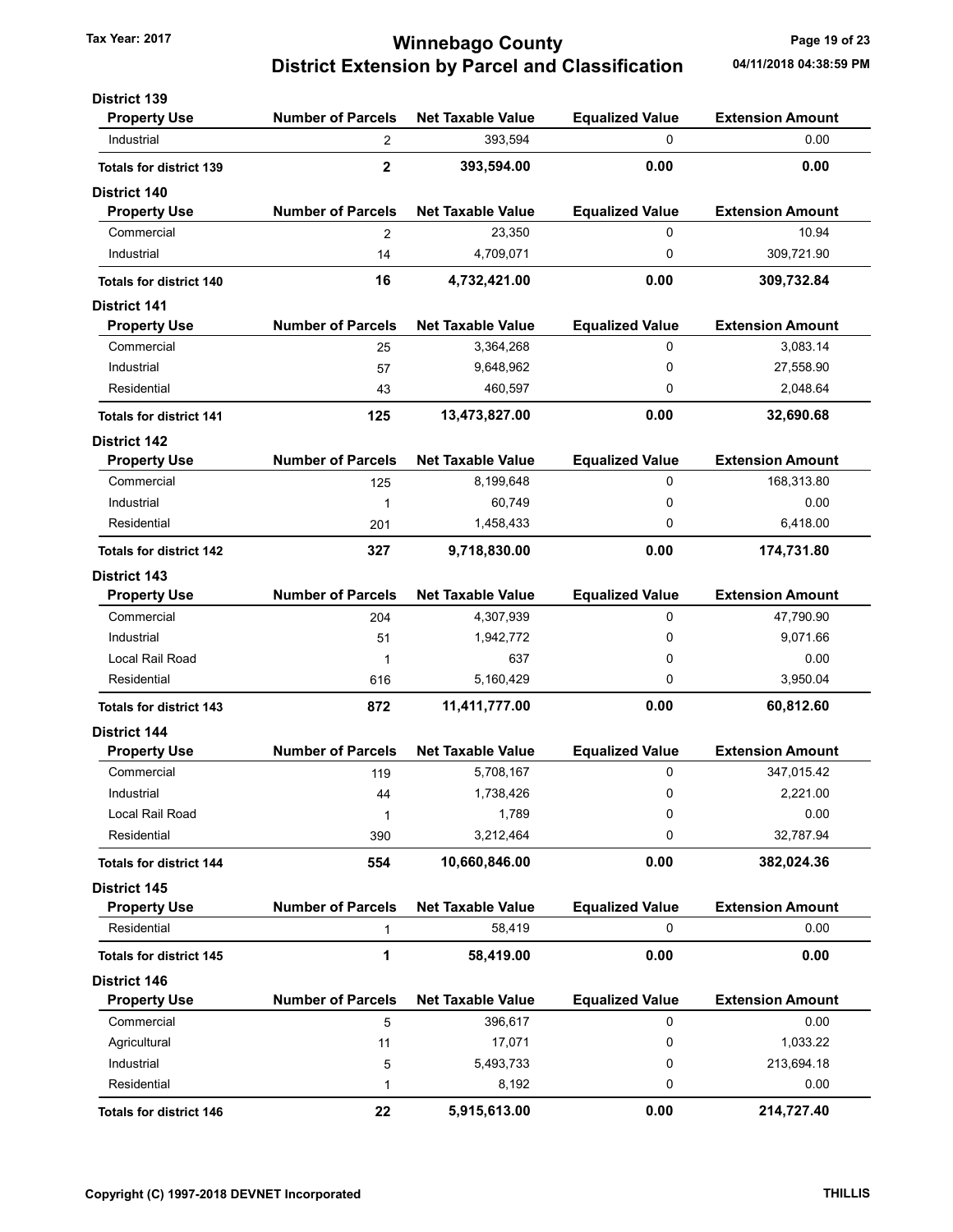# Tax Year: 2017 **Tax Year: 2017** Page 20 of 23 District Extension by Parcel and Classification 04/11/2018 04:38:59 PM

| <b>District 147</b>            |                          |                          |                        |                         |
|--------------------------------|--------------------------|--------------------------|------------------------|-------------------------|
| <b>Property Use</b>            | <b>Number of Parcels</b> | <b>Net Taxable Value</b> | <b>Equalized Value</b> | <b>Extension Amount</b> |
| Commercial                     | $\mathbf{1}$             | 12,923                   | 0                      | 0.00                    |
| Agricultural                   | 8                        | 66,897                   | 0                      | 1,151.52                |
| Industrial                     | 8                        | 4,129,507                | 0                      | 440,782.44              |
| Residential                    | 1                        | 15,957                   | 0                      | 1,403.40                |
| <b>Totals for district 147</b> | 18                       | 4,225,284.00             | 0.00                   | 443,337.36              |
| <b>District 148</b>            |                          |                          |                        |                         |
| <b>Property Use</b>            | <b>Number of Parcels</b> | <b>Net Taxable Value</b> | <b>Equalized Value</b> | <b>Extension Amount</b> |
| Agricultural                   | 2                        | 1,625                    | 0                      | 113.96                  |
| Industrial                     | 3                        | 1,480,080                | 0                      | 15,791.36               |
| <b>Totals for district 148</b> | 5                        | 1,481,705.00             | 0.00                   | 15,905.32               |
| <b>District 149</b>            |                          |                          |                        |                         |
| <b>Property Use</b>            | <b>Number of Parcels</b> | <b>Net Taxable Value</b> | <b>Equalized Value</b> | <b>Extension Amount</b> |
| Commercial                     | 5                        | 1,069,359                | 0                      | 19,452.34               |
| Agricultural                   | 1                        | 634                      | 0                      | 0.00                    |
| Industrial                     | 39                       | 7,739,358                | 0                      | 296, 135.56             |
| <b>Totals for district 149</b> | 45                       | 8,809,351.00             | 0.00                   | 315,587.90              |
| <b>District 150</b>            |                          |                          |                        |                         |
| <b>Property Use</b>            | <b>Number of Parcels</b> | <b>Net Taxable Value</b> | <b>Equalized Value</b> | <b>Extension Amount</b> |
| Agricultural                   | 22                       | 335,156                  | 0                      | 19,959.14               |
| <b>Totals for district 150</b> | 22                       | 335,156.00               | 0.00                   | 19,959.14               |
| <b>District 151</b>            |                          |                          |                        |                         |
| <b>Property Use</b>            | <b>Number of Parcels</b> | <b>Net Taxable Value</b> | <b>Equalized Value</b> | <b>Extension Amount</b> |
| Commercial                     | 3                        | 461,966                  | 0                      | 680.18                  |
| Agricultural                   | 28                       | 271,978                  | 0                      | 10,865.76               |
| Industrial                     | 5                        | 3,102,586                | 0                      | 287,800.74              |
| Residential                    | 7                        | 169,221                  | 0                      | 676.98                  |
| <b>Totals for district 151</b> | 43                       | 4,005,751.00             | 0.00                   | 300,023.66              |
| District 152                   |                          |                          |                        |                         |
| <b>Property Use</b>            | <b>Number of Parcels</b> | <b>Net Taxable Value</b> | <b>Equalized Value</b> | <b>Extension Amount</b> |
| Industrial                     | 4                        | 10,818,485               | 0                      | 1,160,421.70            |
| <b>Totals for district 152</b> | 4                        | 10,818,485.00            | 0.00                   | 1,160,421.70            |
| <b>District 153</b>            |                          |                          |                        |                         |
| <b>Property Use</b>            | <b>Number of Parcels</b> | <b>Net Taxable Value</b> | <b>Equalized Value</b> | <b>Extension Amount</b> |
| Agricultural                   | 21                       | 157,020                  | 0                      | 6,362.46                |
| Industrial                     | 4                        | 2,347,431                | 0                      | 258,586.18              |
| Residential                    | 1                        | 4,524                    | 0                      | 0.00                    |
| <b>Totals for district 153</b> | 26                       | 2,508,975.00             | 0.00                   | 264,948.64              |
| <b>District 154</b>            |                          |                          |                        |                         |
| <b>Property Use</b>            | <b>Number of Parcels</b> | <b>Net Taxable Value</b> | <b>Equalized Value</b> | <b>Extension Amount</b> |
| Industrial                     | 1                        | 467,845                  | 0                      | 8,396.34                |
| <b>Totals for district 154</b> | 1                        | 467,845.00               | 0.00                   | 8,396.34                |
| <b>District 155</b>            |                          |                          |                        |                         |
| <b>Property Use</b>            | <b>Number of Parcels</b> | <b>Net Taxable Value</b> | <b>Equalized Value</b> | <b>Extension Amount</b> |
| Commercial                     | 13                       | 3,876,044                | 0                      | 11,428.18               |
| Agricultural                   | 12                       | 6,160                    | 0                      | 17,000.96               |
| <b>Totals for district 155</b> | 25                       | 3,882,204.00             | 0.00                   | 28,429.14               |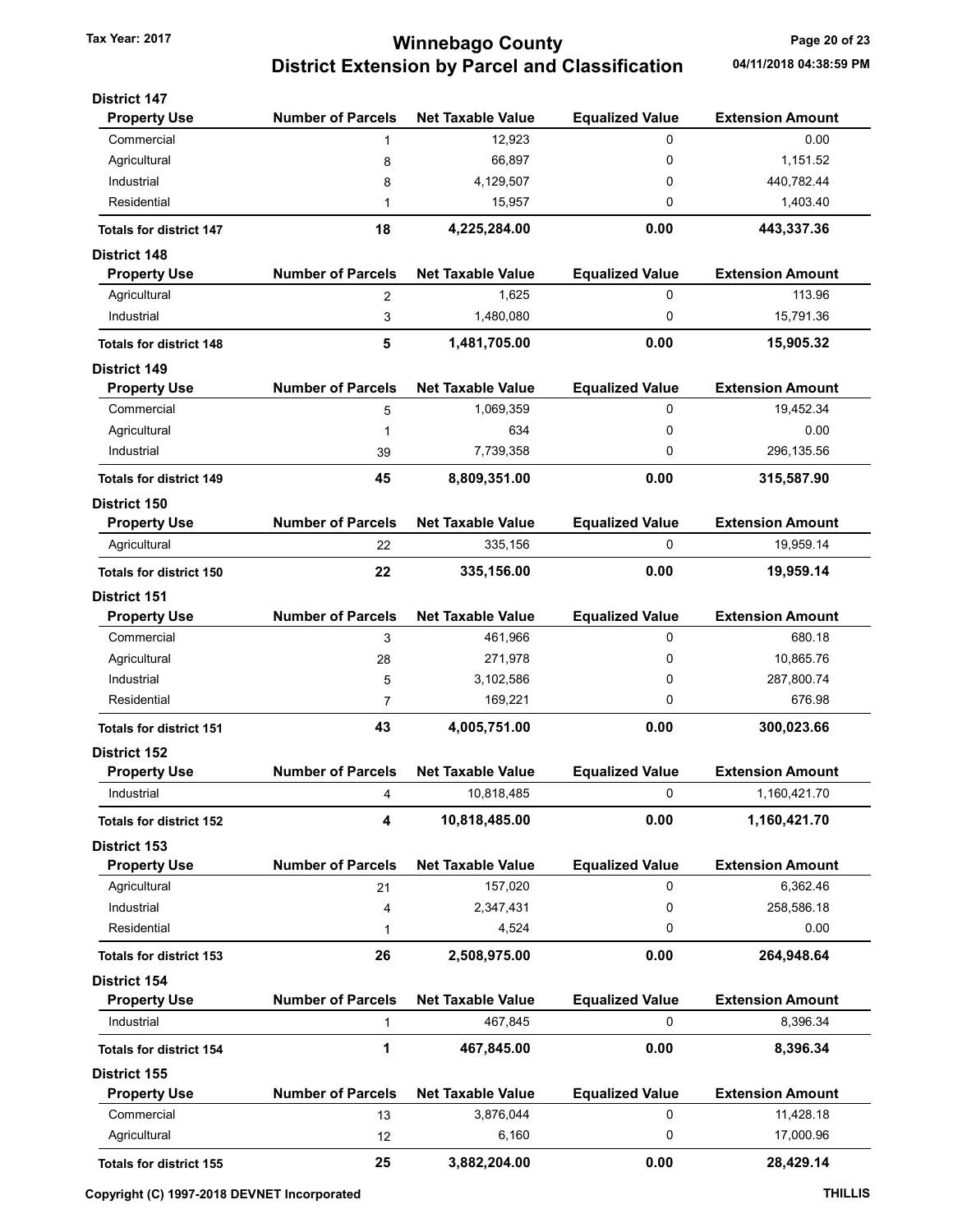# Tax Year: 2017 **Tax Year: 2017 Tax Year: 2017** Page 21 of 23 District Extension by Parcel and Classification 04/11/2018 04:38:59 PM

| <b>District 156</b>            |                          |                          |                        |                         |
|--------------------------------|--------------------------|--------------------------|------------------------|-------------------------|
| <b>Property Use</b>            | <b>Number of Parcels</b> | <b>Net Taxable Value</b> | <b>Equalized Value</b> | <b>Extension Amount</b> |
| Residential                    | $\mathbf{1}$             | 3,489                    | 3,489                  | 653.34                  |
| <b>Totals for district 156</b> | 1                        | 3,489.00                 | 3,489.00               | 653.34                  |
| <b>District 157</b>            |                          |                          |                        |                         |
| <b>Property Use</b>            | <b>Number of Parcels</b> | <b>Net Taxable Value</b> | <b>Equalized Value</b> | <b>Extension Amount</b> |
| Commercial                     | 13                       | 233,917                  | 0                      | 15,609.12               |
| Industrial                     | 1                        | 32,529                   | 0                      | 0.00                    |
| Residential                    | 6                        | 35,561                   | 0                      | 191.68                  |
| <b>Totals for district 157</b> | 20                       | 302,007.00               | 0.00                   | 15,800.80               |
| <b>District 159</b>            |                          |                          |                        |                         |
| <b>Property Use</b>            | <b>Number of Parcels</b> | <b>Net Taxable Value</b> | <b>Equalized Value</b> | <b>Extension Amount</b> |
| Commercial                     | 177                      | 34,768,807               | 0                      | 264,677.70              |
| Agricultural                   | 3                        | 2,286                    | 0                      | 0.00                    |
| Residential                    | 172                      | 4,428,734                | 0                      | 2,516.56                |
| <b>Totals for district 159</b> | 352                      | 39,199,827.00            | 0.00                   | 267,194.26              |
| District 160                   |                          |                          |                        |                         |
| <b>Property Use</b>            | <b>Number of Parcels</b> | <b>Net Taxable Value</b> | <b>Equalized Value</b> | <b>Extension Amount</b> |
| Residential                    | $\mathbf{1}$             | 11,456                   | 11,456                 | 676.76                  |
| <b>Totals for district 160</b> | 1                        | 11,456.00                | 11,456.00              | 676.76                  |
| <b>District 161</b>            |                          |                          |                        |                         |
| <b>Property Use</b>            | <b>Number of Parcels</b> | <b>Net Taxable Value</b> | <b>Equalized Value</b> | <b>Extension Amount</b> |
| Residential                    | 7                        | 106,457                  | 0                      | 4,695.50                |
| <b>Totals for district 161</b> | 7                        | 106,457.00               | 0.00                   | 4,695.50                |
| <b>District 162</b>            |                          |                          |                        |                         |
| <b>Property Use</b>            | <b>Number of Parcels</b> | <b>Net Taxable Value</b> | <b>Equalized Value</b> | <b>Extension Amount</b> |
| Commercial                     | $\mathbf{1}$             | 20,913                   | 0                      | 336.32                  |
| Industrial                     | 1                        | 1,775                    | 0                      | 324.56                  |
| Residential                    | 4                        | 38,366                   | 0                      | 2,112.32                |
| <b>Totals for district 162</b> | 6                        | 61,054.00                | 0.00                   | 2,773.20                |
| <b>District 163</b>            |                          |                          |                        |                         |
| <b>Property Use</b>            | <b>Number of Parcels</b> | <b>Net Taxable Value</b> | <b>Equalized Value</b> | <b>Extension Amount</b> |
| Commercial                     | 1                        | 102,085                  | 0                      | 817.36                  |
| Industrial                     | 1                        | 19,171                   | 0                      | 504.64                  |
| Residential                    | 13                       | 144,704                  | 0                      | 8,069.86                |
| <b>Totals for district 163</b> | 15                       | 265,960.00               | 0.00                   | 9,391.86                |
| <b>District 164</b>            |                          |                          |                        |                         |
| <b>Property Use</b>            | <b>Number of Parcels</b> | <b>Net Taxable Value</b> | <b>Equalized Value</b> | <b>Extension Amount</b> |
| Commercial                     | 123                      | 4,451,409                | 0                      | 22,296.24               |
| Industrial                     | 46                       | 2,065,913                | 0                      | 6,412.84                |
| Residential                    | 8                        | 41,714                   | 0                      | 9.64                    |
| <b>Totals for district 164</b> | 177                      | 6,559,036.00             | 0.00                   | 28,718.72               |
| District 165                   |                          |                          |                        |                         |
| <b>Property Use</b>            | <b>Number of Parcels</b> | <b>Net Taxable Value</b> | <b>Equalized Value</b> | <b>Extension Amount</b> |
| Commercial                     | 25                       | 2,542,633                | 0                      | 36,911.18               |
| Industrial                     | 22                       | 1,957,249                | 0                      | 7,560.80                |
| Residential                    | 8                        | 103,397                  | 0                      | 1,432.88                |
| <b>Totals for district 165</b> | 55                       | 4,603,279.00             | 0.00                   | 45,904.86               |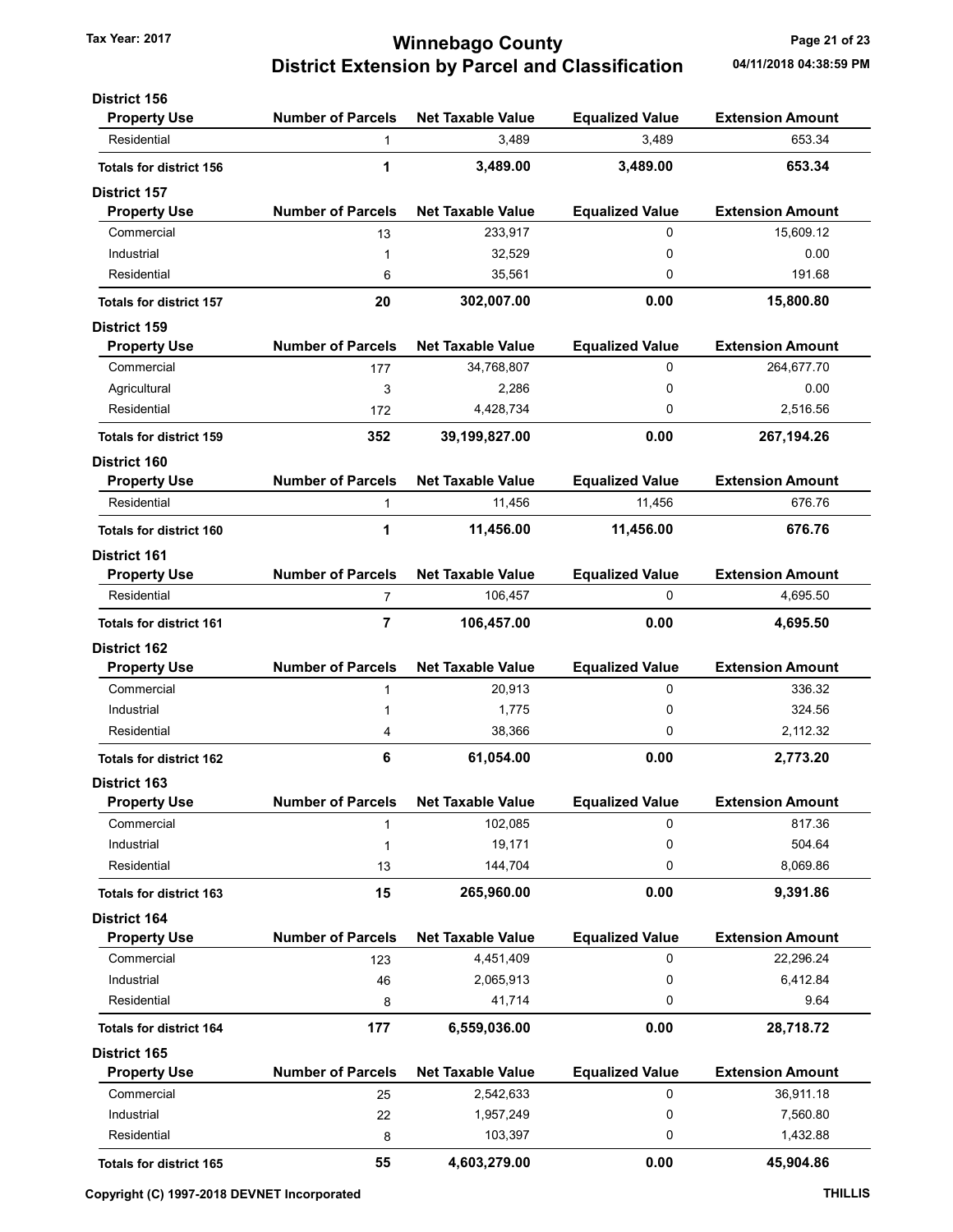# Tax Year: 2017 **Tax Year: 2017** Page 22 of 23 District Extension by Parcel and Classification 04/11/2018 04:38:59 PM

| <b>District 166</b>            |                          |                          |                        |                         |
|--------------------------------|--------------------------|--------------------------|------------------------|-------------------------|
| <b>Property Use</b>            | <b>Number of Parcels</b> | <b>Net Taxable Value</b> | <b>Equalized Value</b> | <b>Extension Amount</b> |
| Commercial                     | 93                       | 3,793,568                | 0                      | 36,466.84               |
| Industrial                     | 65                       | 3,574,151                | 0                      | 34,584.10               |
| Residential                    | 45                       | 492,714                  | 0                      | 1,842.90                |
| <b>Totals for district 166</b> | 203                      | 7,860,433.00             | 0.00                   | 72,893.84               |
| <b>District 167</b>            |                          |                          |                        |                         |
| <b>Property Use</b>            | <b>Number of Parcels</b> | <b>Net Taxable Value</b> | <b>Equalized Value</b> | <b>Extension Amount</b> |
| Commercial                     | 69                       | 3,665,947                | 0                      | 24,572.18               |
| Industrial                     | 3                        | 176,864                  | 0                      | 798.94                  |
| Residential                    | 27                       | 564,053                  | 0                      | 4,136.82                |
| <b>Totals for district 167</b> | 99                       | 4,406,864.00             | 0.00                   | 29,507.94               |
| <b>District 168</b>            |                          |                          |                        |                         |
| <b>Property Use</b>            | <b>Number of Parcels</b> | <b>Net Taxable Value</b> | <b>Equalized Value</b> | <b>Extension Amount</b> |
| Commercial                     | 4                        | 83,256                   | 0                      | 182.20                  |
| Industrial                     | 1                        | 27,500                   | 0                      | 94.96                   |
| <b>Totals for district 168</b> | 5                        | 110,756.00               | 0.00                   | 277.16                  |
| <b>District 169</b>            |                          |                          |                        |                         |
| <b>Property Use</b>            | <b>Number of Parcels</b> | <b>Net Taxable Value</b> | <b>Equalized Value</b> | <b>Extension Amount</b> |
| Industrial                     | 1                        | 192,580                  | 60,862                 | 117.78                  |
| <b>Totals for district 169</b> | 1                        | 192,580.00               | 60,862.00              | 117.78                  |
| <b>District 170</b>            |                          |                          |                        |                         |
| <b>Property Use</b>            | <b>Number of Parcels</b> | <b>Net Taxable Value</b> | <b>Equalized Value</b> | <b>Extension Amount</b> |
| Commercial                     | 1                        | 78,200                   | 0                      | 0.00                    |
| Residential                    | 7                        | 89,417                   | 0                      | 3,730.36                |
| <b>Totals for district 170</b> | 8                        | 167,617.00               | 0.00                   | 3,730.36                |
| District 171                   |                          |                          |                        |                         |
| <b>Property Use</b>            | <b>Number of Parcels</b> | <b>Net Taxable Value</b> | <b>Equalized Value</b> | <b>Extension Amount</b> |
| Commercial                     | 1                        | 24,990                   | 0                      | 618.72                  |
| Residential                    | 17                       | 171,879                  | 0                      | 5,479.34                |
| <b>Totals for district 171</b> | 18                       | 196.869.00               | 0.00                   | 6,098.06                |
| <b>District 172</b>            |                          |                          |                        |                         |
| <b>Property Use</b>            | <b>Number of Parcels</b> | <b>Net Taxable Value</b> | <b>Equalized Value</b> | <b>Extension Amount</b> |
| Commercial                     | 5                        | 97,289                   | 0                      | 3,513.26                |
| Industrial                     | 4                        | 118,894                  | 0                      | 327.52                  |
| Residential                    | 70                       | 853,395                  | 0                      | 27,420.74               |
| <b>Totals for district 172</b> | 79                       | 1,069,578.00             | 0.00                   | 31,261.52               |
| <b>District 173</b>            |                          |                          |                        |                         |
| <b>Property Use</b>            | <b>Number of Parcels</b> | <b>Net Taxable Value</b> | <b>Equalized Value</b> | <b>Extension Amount</b> |
| Residential                    | 12                       | 155,752                  | 0                      | 3,259.70                |
| <b>Totals for district 173</b> | 12                       | 155,752.00               | 0.00                   | 3,259.70                |
| <b>District 174</b>            |                          |                          |                        |                         |
| <b>Property Use</b>            | <b>Number of Parcels</b> | <b>Net Taxable Value</b> | <b>Equalized Value</b> | <b>Extension Amount</b> |
| Commercial                     | 1                        | 419,573                  | 304,604                | 305.43                  |
| <b>Totals for district 174</b> | 1                        | 419,573.00               | 304,604.00             | 305.43                  |
| <b>District 175</b>            |                          |                          |                        |                         |
| <b>Property Use</b>            | <b>Number of Parcels</b> | <b>Net Taxable Value</b> | <b>Equalized Value</b> | <b>Extension Amount</b> |
| Agricultural                   | 12                       | 48,653                   | 0                      | 0.00                    |